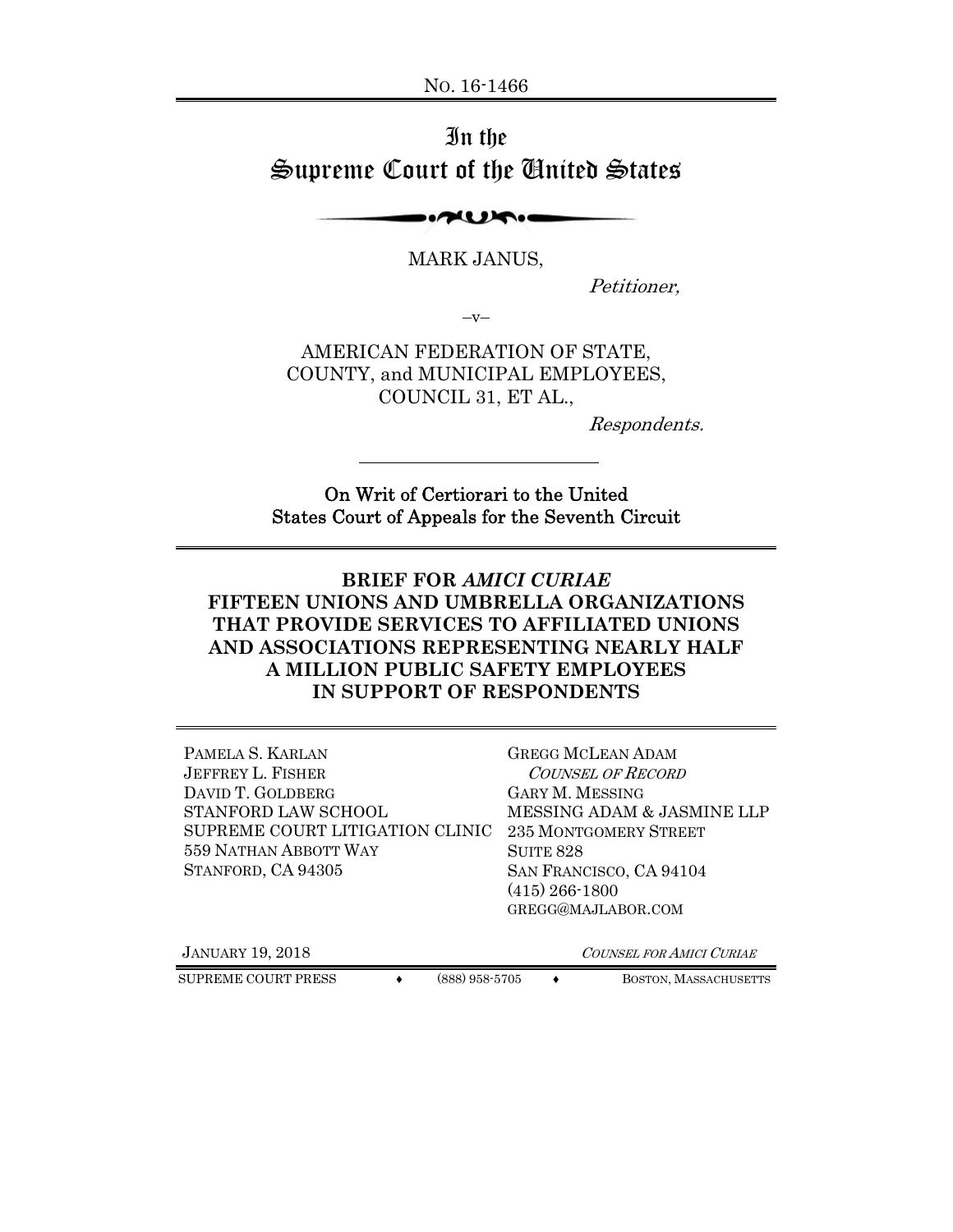# TABLE OF CONTENTS

| THIS COURT CANNOT FULLY UNDERSTAND<br>I.<br>STATES' INTERESTS IN ALLOWING FAIR-SHARE<br>FEES WITHOUT UNDERSTANDING THE DIS-<br>TINCT NATURE OF PUBLIC SAFETY WORK 4 |
|---------------------------------------------------------------------------------------------------------------------------------------------------------------------|
| A. This Court Should Not Overrule Abood                                                                                                                             |
| B. States' Public Safety Workforces Exem-<br>plify the Diversity of Public Sector                                                                                   |
| II. PUBLIC SAFETY UNIONS PLAY A VITAL ROLE<br>IN ENSURING THAT THE WORKERS THEY<br>REPRESENT CAN PROTECT THE PUBLIC  9                                              |
| A. Unions Improve the Safety and Training                                                                                                                           |
| Unions Foster Vital Solidarity Among<br>B.<br>Public Safety Employees  12                                                                                           |
| C. Unions Improve the Recruitment and<br>Retention of High-Quality Public Safety                                                                                    |
| A STRONG BASIS<br><b>III. STATES</b><br><b>HAVE</b><br>FOR.<br>AUTHORIZING FAIR-SHARE FEES AS PART OF<br>PUBLIC SECTOR COLLECTIVE BARGAINING                        |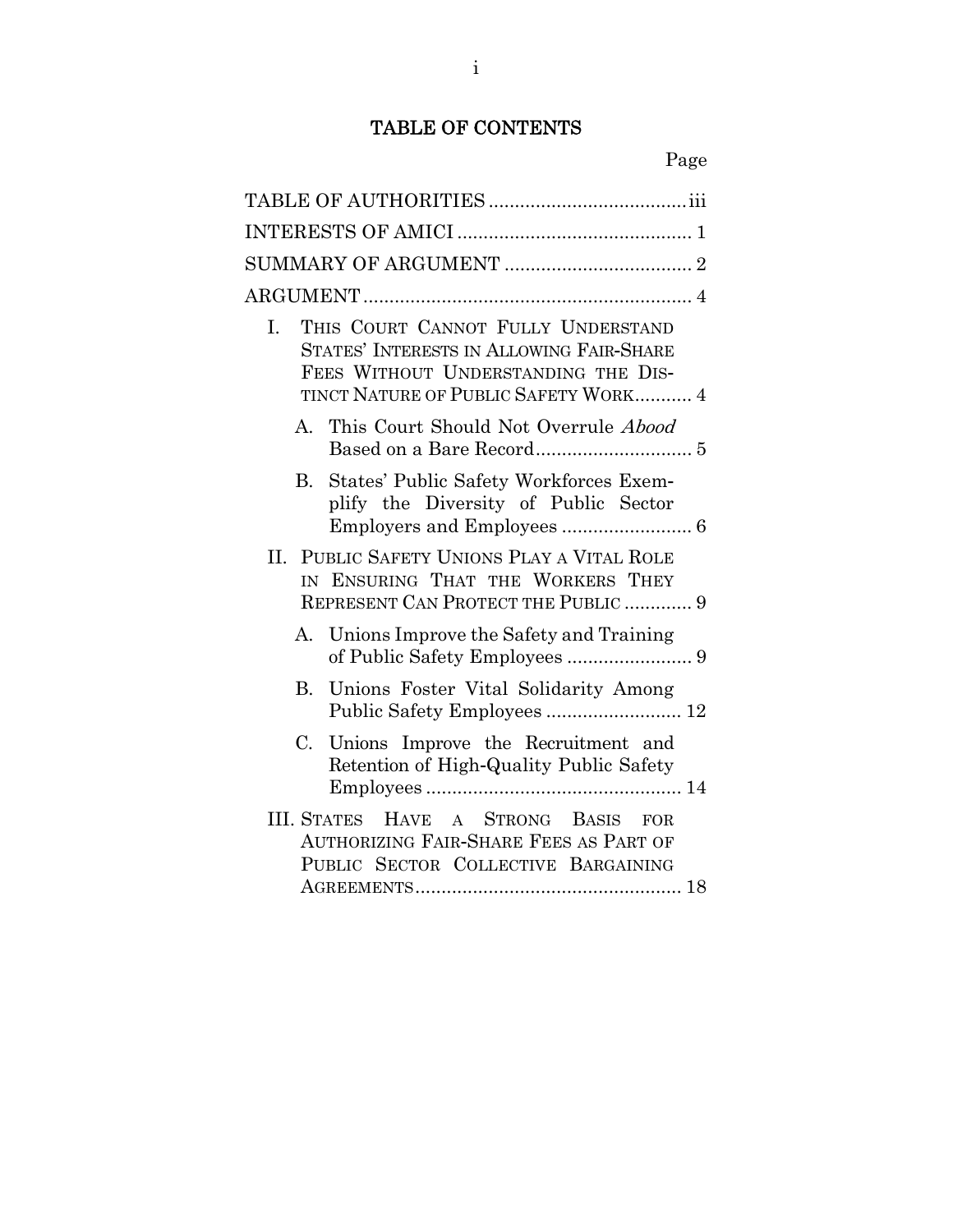# TABLE OF CONTENTS – Continued

# Page

|          | A. States Have Good Reasons for Using<br>Collective Bargaining with Robust<br>Unions to Manage Public Safety Work-        |  |
|----------|---------------------------------------------------------------------------------------------------------------------------|--|
|          | B. Categorically Prohibiting Fair-Share Fees<br>Would Threaten Public Safety by Weak-<br>ening Public Sector Unions  22   |  |
|          | C. States Have a Strong Basis for Choosing<br>Unions Supported by Fair-Share Fees                                         |  |
|          | D. This Court Has Consistently Upheld<br>States' Efforts to Manage Their Work-<br>forces, Even in Cases Involving Employ- |  |
|          |                                                                                                                           |  |
| APPENDIX |                                                                                                                           |  |

# Appendix A. Description of Amici ............................ 1a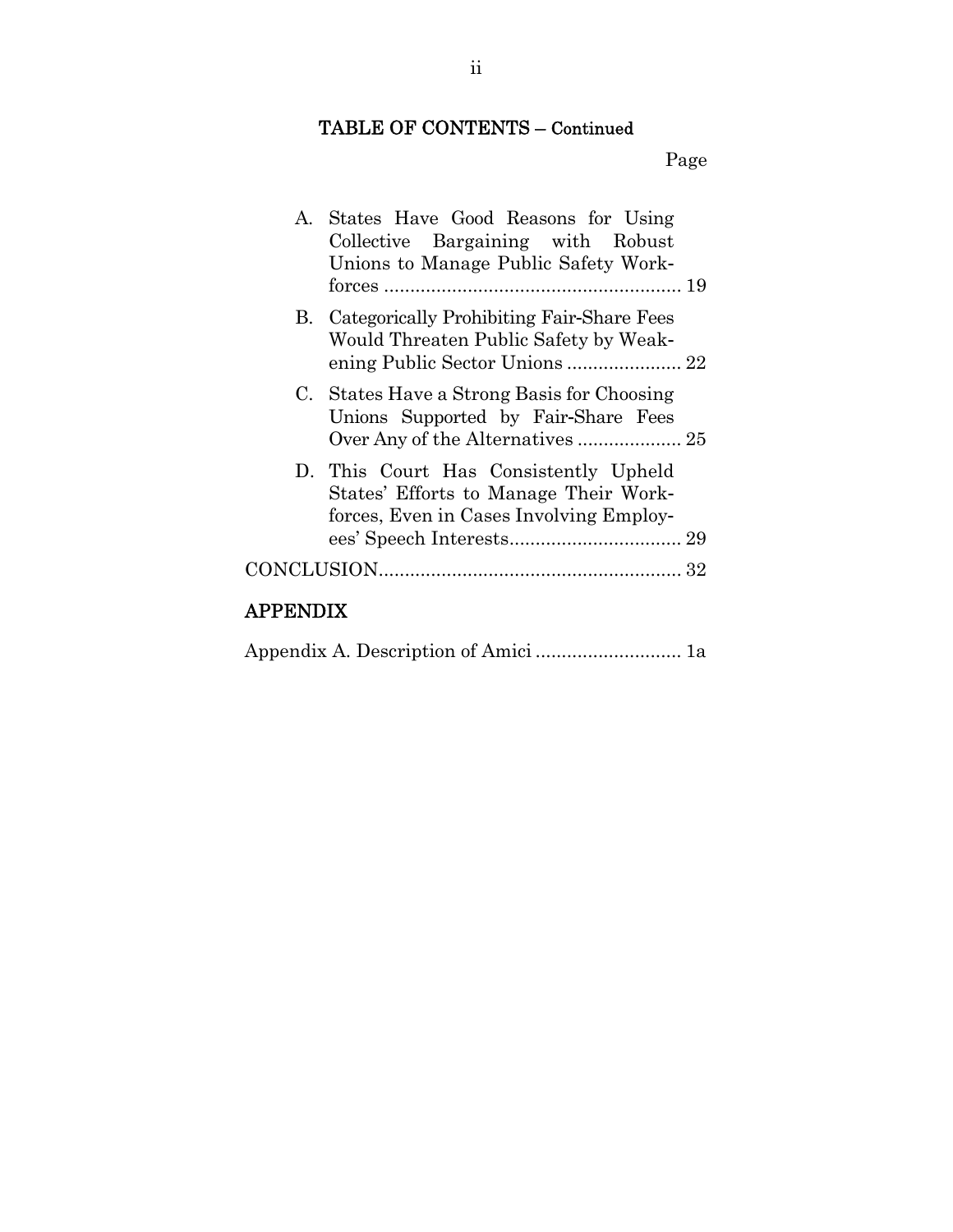# TABLE OF AUTHORITIES

# CASES

| Abood v. Detroit Board of Education,           |
|------------------------------------------------|
| <b>Bond v. United States,</b>                  |
| Borough of Duryea v. Guarnieri,                |
| City of San Diego v. Roe,                      |
| Connick v. Myers,                              |
| County of Riverside v. Superior Court,         |
| Davenport v. Wash. Educ. Ass'n,                |
| Dible v. City of Chandler,                     |
| Filarsky v. Delia,                             |
| Foley v. Town of Randolph,                     |
| Garcetti v. Ceballos,                          |
| Gen. Bldg. Contractors Ass'n v. Pennsylvania,  |
| Glendale City Emps. Ass'n v. City of Glendale, |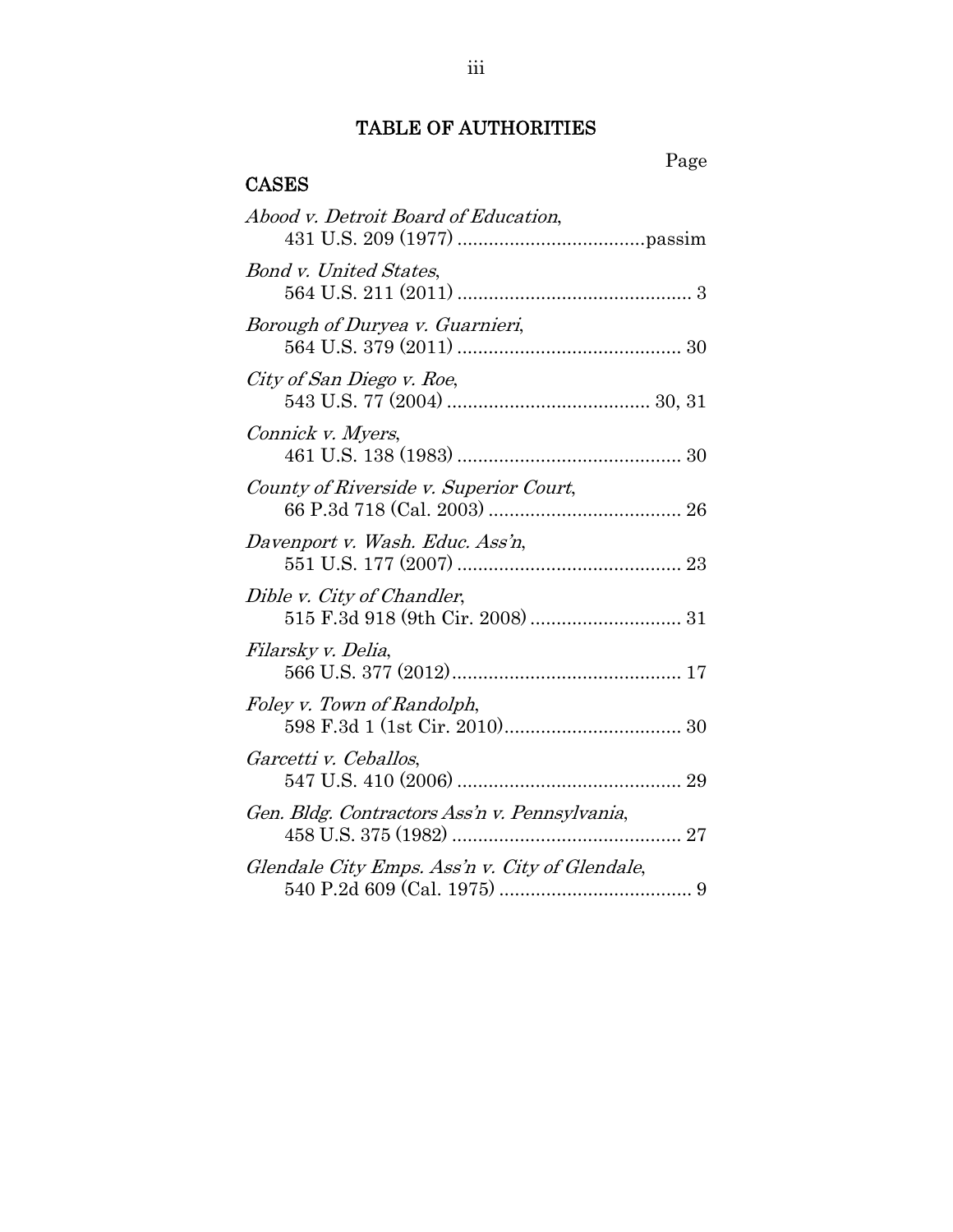| Page                                                                                 |
|--------------------------------------------------------------------------------------|
| Gregoire v. Biddle,                                                                  |
| Gregory v. Ashcroft,                                                                 |
| Harlow v. Fitzgerald,                                                                |
| Harris v. Quinn,                                                                     |
| Illinois Dep't of Central Management Servs. v.<br>AFSCME Council 31, 2016 WL 7645201 |
| Janus v. AFSCME,<br>No. 15 C 1235 (N.D. Ill. Sept. 13, 2016)  6                      |
| King v. Burwell,                                                                     |
| Knox v. Serv. Emps. Int'l Union,                                                     |
| Nixon v. City of Houston,                                                            |
| Oladeinde v. City of Birmingham,                                                     |
| Pickering v. Bd. of Educ.,                                                           |
| Rankin v. McPherson,                                                                 |
| Richardson v. McKnight,                                                              |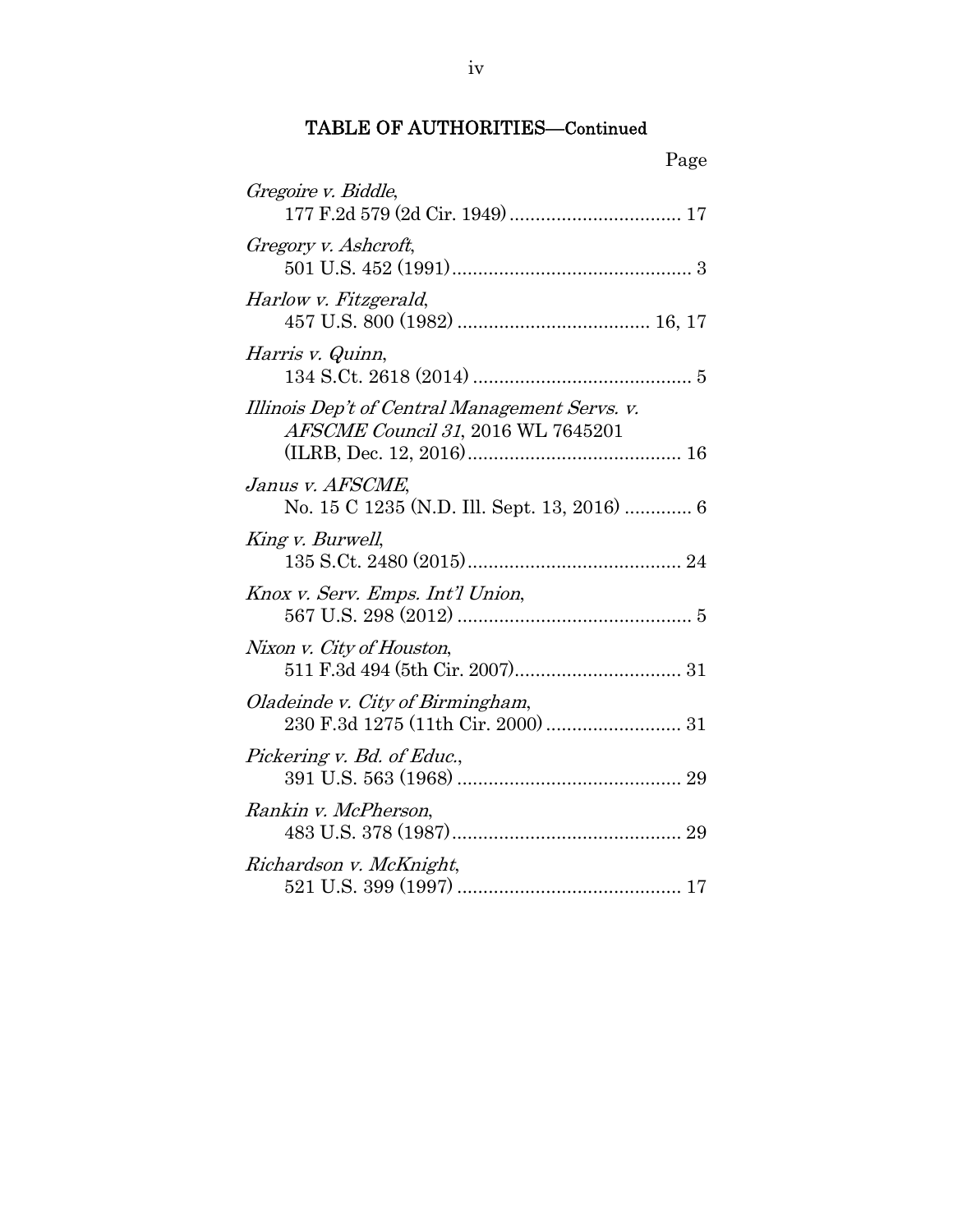| Singer v. Ferro,                         |  |
|------------------------------------------|--|
| Stanislaus Cty. Sheriff's Dep't v. Mack, |  |
| No. C043029, 2004 WL 188318              |  |
| <i>Waters v. Churchill,</i>              |  |
|                                          |  |

# CONSTITUTIONAL PROVISIONS

|--|--|--|--|--|

# **STATUTES**

| Ralph C. Dills Act, Cal. Govt. Code 3512 et seq. |
|--------------------------------------------------|
| Cal. Gov't Code § 3512  18, 26, 27               |
|                                                  |
| George Brown Act of 1961                         |

# JUDICIAL RULES

|--|--|--|--|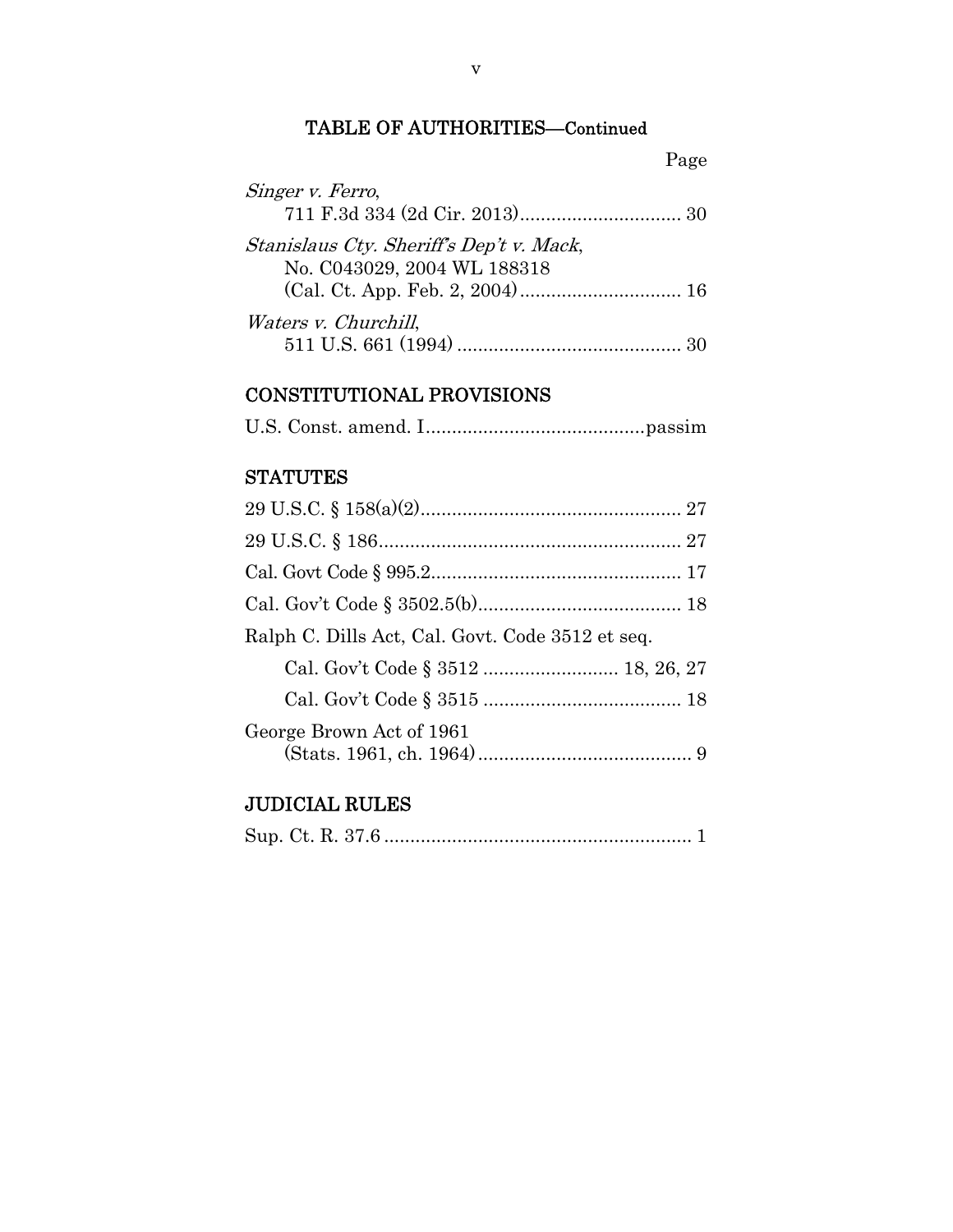# OTHER AUTHORITIES

| Alene Tchekmedyian,                                                                                                                                                                 |
|-------------------------------------------------------------------------------------------------------------------------------------------------------------------------------------|
| Arbitrator Rules in Favor of Fired                                                                                                                                                  |
| Burbank Police Officer, Burbank Leader                                                                                                                                              |
|                                                                                                                                                                                     |
| Brian A. Reaves,<br>Census of State and Local Law                                                                                                                                   |
| <i>Enforcement Agencies, 2008,</i> U.S. Dep't of<br>Justice (2011), http://1.usa.gov/1yz3e0F  8                                                                                     |
|                                                                                                                                                                                     |
| Bureau of Labor Statistics,<br>Union Members- $2016(2017)$ ,                                                                                                                        |
| Cal. Dep't Forestry & Fire Prot.,<br>Valley Fire Incident Information,                                                                                                              |
| Cal. Dep't of Forestry & Fire Prot.,<br>CAL FIRE at a Glance (2016),                                                                                                                |
| Cal. Dep't of Forestry & Fire Prot.,<br>The Top 20 Most Damaging California<br><i>Wildfires</i> (2017), https://tinyurl.com/16-                                                     |
|                                                                                                                                                                                     |
| Cal. Fire Fighter Joint Apprenticeship Comm.,                                                                                                                                       |
| Cal. Prof'l Firefighters, Strength Through<br>Solidarity: California Professional<br><i>Firefighters at 75</i> , CPF Newspaper, no. 1,<br>2014, https://tinyurl.com/16-1466bsac6 13 |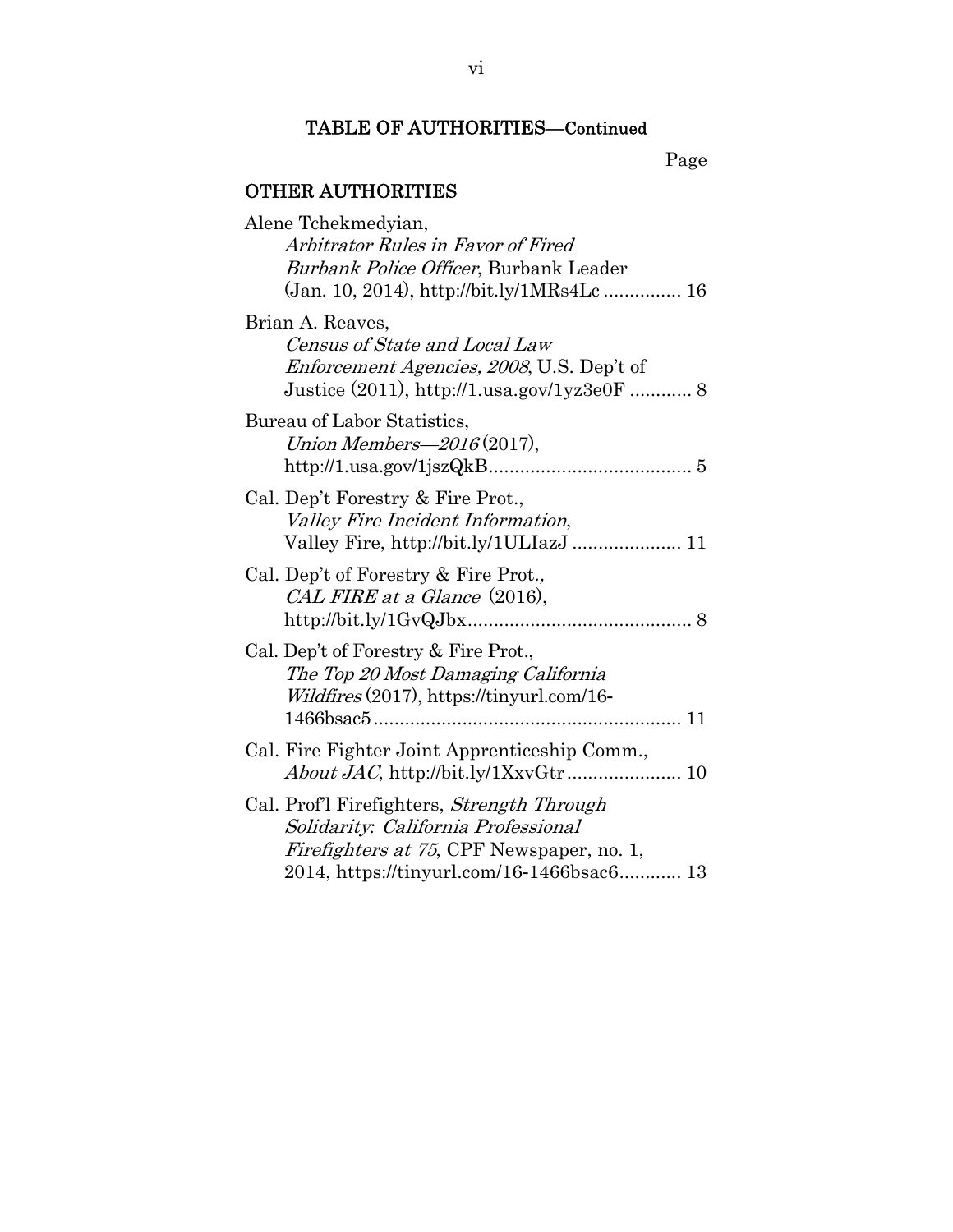| Cal. Statewide L. Enf't Ass'n,<br><i>About CSLEA</i> , http://cslea.com/about-us/  20                                                                                                                       |  |
|-------------------------------------------------------------------------------------------------------------------------------------------------------------------------------------------------------------|--|
| Cal. Statewide L. Enf't Ass'n,<br>CSLEA Visits DOJ and DCA in Fresno,                                                                                                                                       |  |
| Cal. Statewide L. Enf't Ass'n,<br>Legal Defense Fund,<br>http://cslea.com/legal/legal-defense-fund/ 17                                                                                                      |  |
| City of Davis, <i>About DFD</i> ,                                                                                                                                                                           |  |
| Davis Professional Firefighters Memorandum<br>of Understanding (2006), http://bit.ly/                                                                                                                       |  |
| Fresno Deputy Sheriff's Association Unit 1<br>Memorandum of Understanding (2017),                                                                                                                           |  |
| Fresno Deputy Sheriff's Association Unit 1<br>Memorandum of Understanding (2013),                                                                                                                           |  |
| Jeffrey Keefe,<br>Eliminating Fair Share Fees and Making<br>Public Employment "Right-to-Work"<br>Would Increase the Pay Penalty for<br>Working in State and Local Government,<br>Econ. Policy Inst. (2015), |  |
|                                                                                                                                                                                                             |  |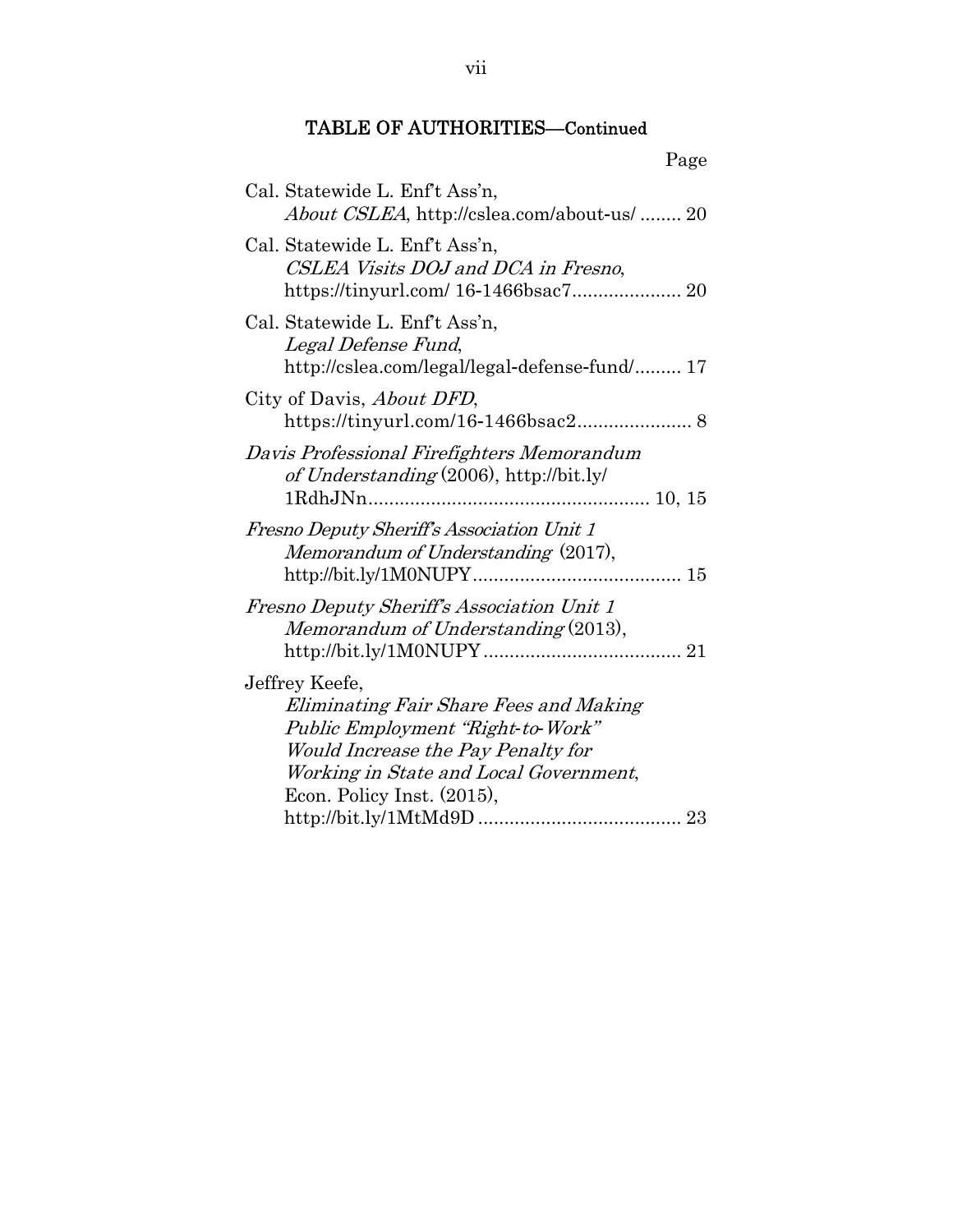| Jie Zong & Jeanne Batalova,<br>The Limited English Proficient Population                         |
|--------------------------------------------------------------------------------------------------|
| <i>in the United States</i> , Migration Pol'y Inst.<br>(July 8, 2015), http://bit.ly/1Ln4mIh  15 |
| John S. Hollywood et al.,                                                                        |
| <b>High-Priority Information Technology</b><br>Needs for Law Enforcement, RAND Corp.             |
|                                                                                                  |
| Jon Driessen,                                                                                    |
| Crew Cohesion, Wildland Fire Transition,<br>and Fatalities, USDA Forest Serv. (2002),            |
| Laura O'Reilly-Jackson,                                                                          |
| A Day in the Life of a 911 Dispatcher,<br>36 S.F. Police Officers Ass'n J., Feb. 2004,           |
| Lisa Fernandez,                                                                                  |
| Rim Fire Near Yosemite Surpasses<br>224,000 Acres, 45 Percent Contained,                         |
| NBC Bay Area (Aug. 30, 2013), http://bit.                                                        |
| Martin T. Moe, <i>Participatory Workplace</i>                                                    |
| Decisionmaking and the NLRA: Section                                                             |
| 8(a)(2), Electromation, and the Specter of<br>the Company Union, N.Y.U. L. Rev. 1127             |
|                                                                                                  |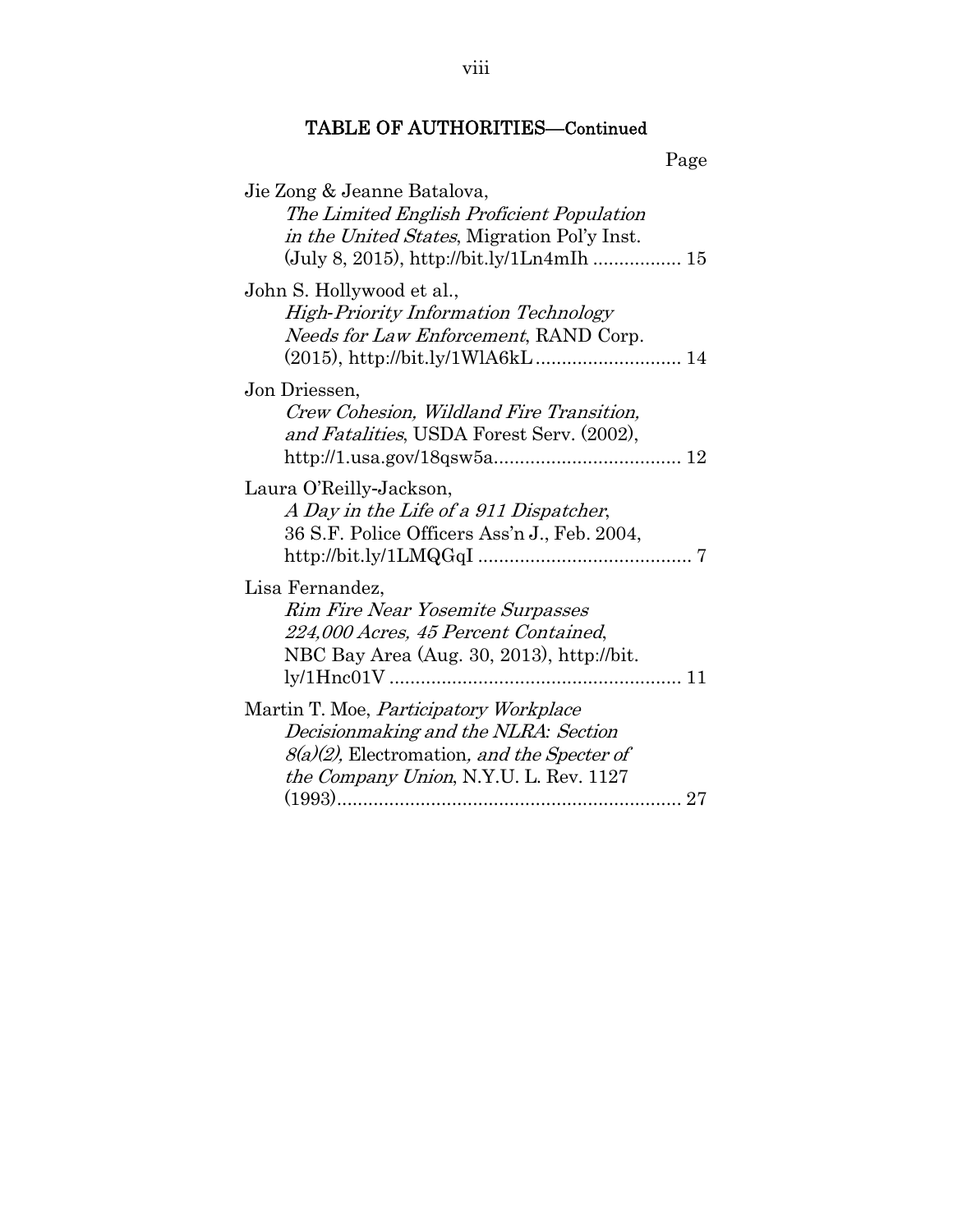| Matt Rahn & Terence McHale,                      |
|--------------------------------------------------|
| CAL FIRE Local 2881 Symposium: A                 |
| Comprehensive View on the Future of              |
| Fighting Wildfires by a Team of Experts          |
|                                                  |
| Oliver Yates Libaw,                              |
| Police Face Severe Shortage of Recruits,         |
| ABC News (July 10, 2013), http://abcn.ws/        |
|                                                  |
| Police See Crime Fighting Software as Way to     |
| Combat Drug & Gang Crime, Police Mag.            |
| (Nov. 20, 2015), https://tinyurl.com/16-         |
|                                                  |
| Robert Fellener & Edward Ring,                   |
| <b>Evaluating Public Safety Pensions in</b>      |
| California, Cal. Pol'y Ctr. (Apr. 25, 2014),     |
|                                                  |
| Ruben Dominguez,                                 |
| <b>State Firefighters Lose Their Own Homes</b>   |
| While Fighting Fires, FOX 40 (Sept. 14,          |
|                                                  |
| <i>San Francisco Police Officers Association</i> |
| Memorandum of Understanding (2007),              |
|                                                  |
| Tovia G. Freedman,                               |
| Voices of 9/11 First Responders: Patterns        |
| of Collective Resilience, 32 Clinical Soc.       |
| Work J. 377, (2004), https://tinyurl.com/        |
|                                                  |
|                                                  |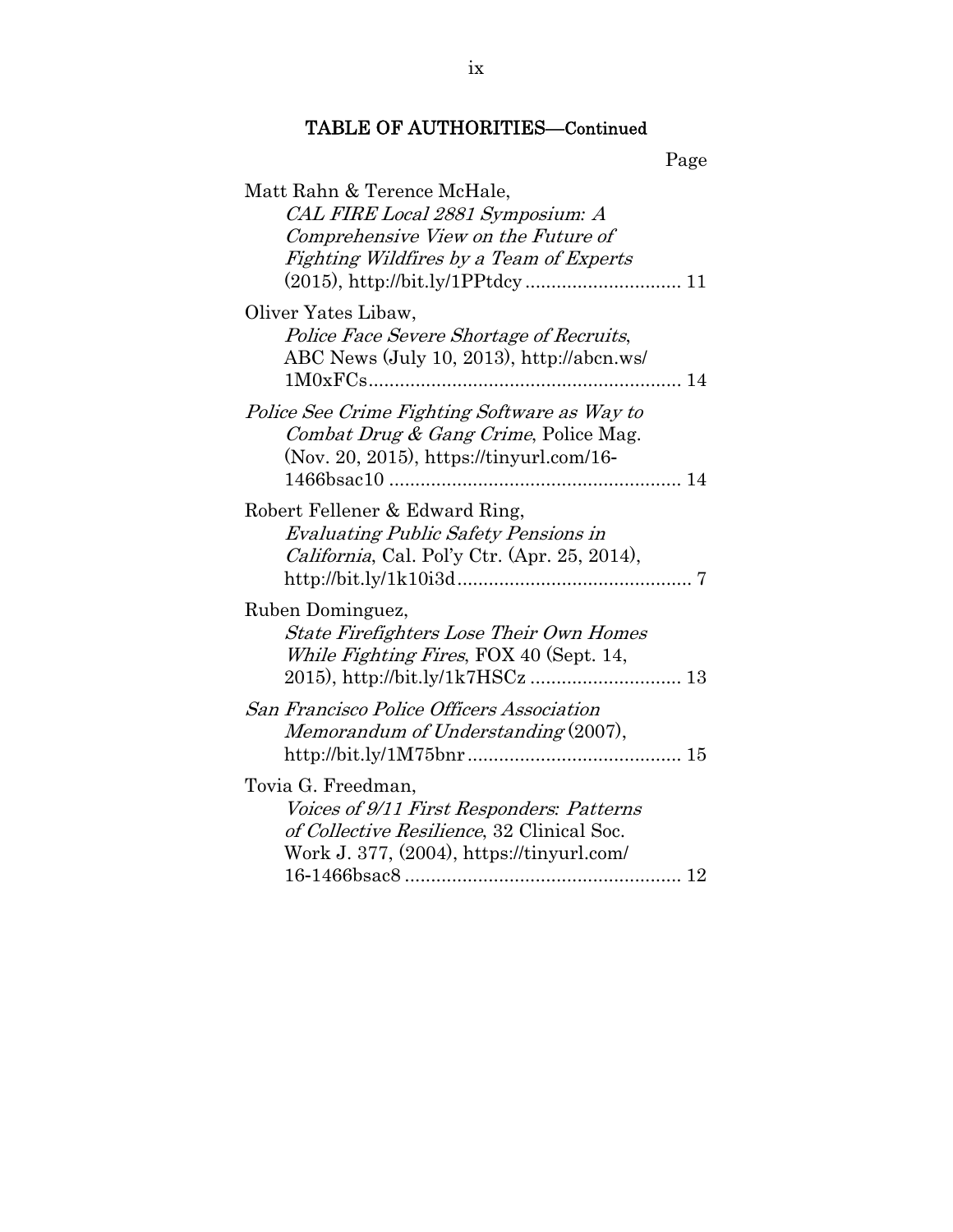Page

| U.S. Census Bureau,                                                                                                           |  |
|-------------------------------------------------------------------------------------------------------------------------------|--|
| 2012 Census of Governments, Individual                                                                                        |  |
| State Descriptions 80 (2013), https://tinyurl.                                                                                |  |
| U.S. Census Bureau,<br>2016 Annual Survey of Public Employment<br>& Payroll, https://tinyurl.com/16-                          |  |
| U.S. Dep't of Justice,<br><i>Impact of Sleep Deprivation on Police</i><br><i>Performance</i> , Nat'l Inst. of Justice (2009), |  |
| Voting Rights Act Amendments of 2006,<br>Determinations Under Section 203,                                                    |  |
| 76 Fed. Reg. 63,602 (Oct. 13, 2011)  15                                                                                       |  |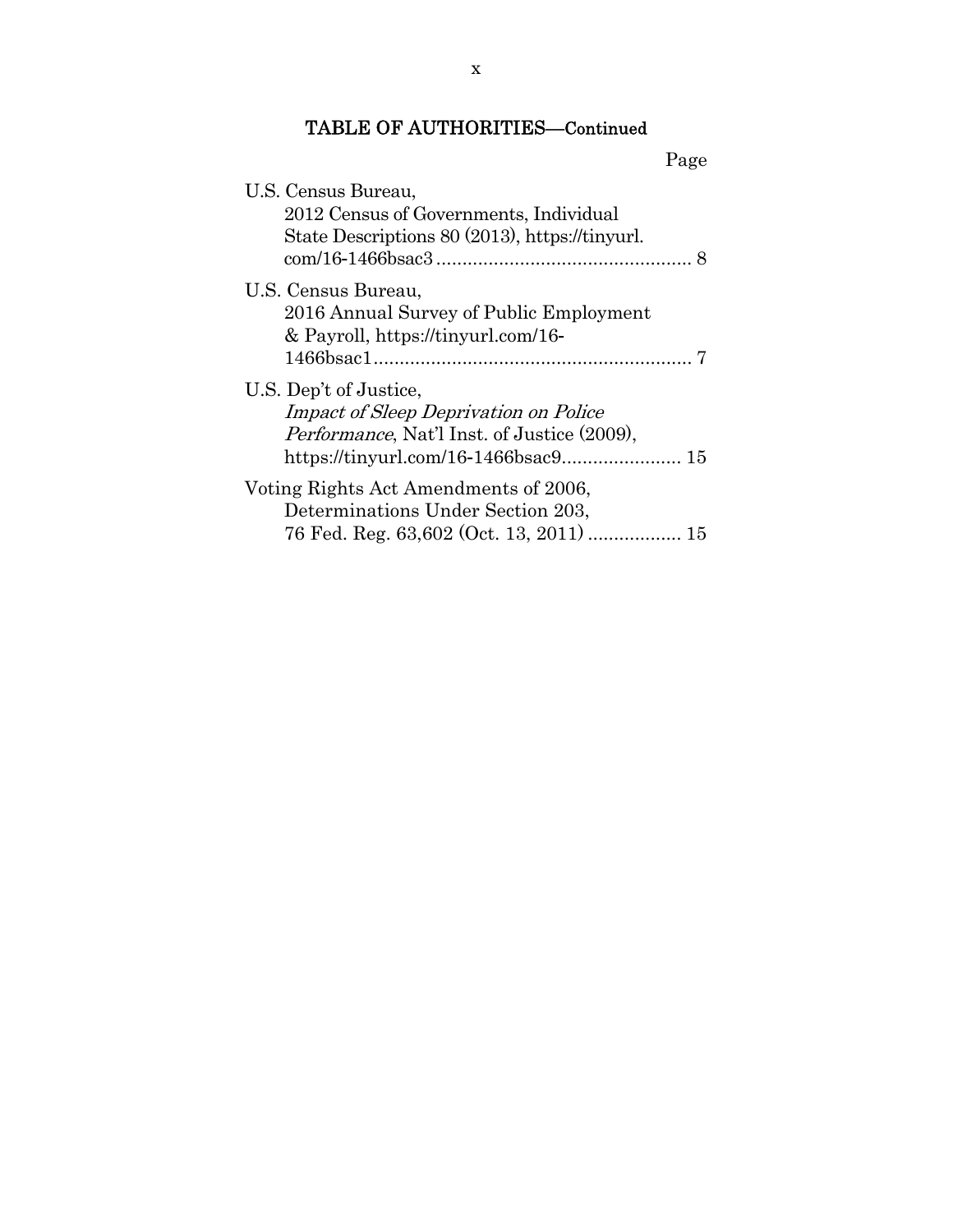

### INTERESTS OF AMICI1

Amici are unions and umbrella organizations that provide services to affiliated unions and associations.2 They represent nearly a half million individuals who serve as peace officers, firefighters, and supporting public safety employees in communities throughout the Nation. In their capacity as the collective bargaining representatives for these public safety employees, amici or their member organizations have bargained for a wide variety of contractual provisions that not only improve working conditions for their members but also benefit the public at large. In amici's experience, the option to have fair-share fees contributes to the success of many states' collective bargaining processes.

Accordingly, amici believe that this Court should reject petitioner's challenge to the existing fair-share fee structure for public employees that has evolved based on the principles first announced in Abood v. Detroit Board of Education, 431 U.S. 209 (1977).

1

<sup>1</sup> Letters from the parties consenting generally to the filing of briefs amicus curiae are on file with the Court. Pursuant to Rule 37.6, counsel for amici states that no counsel for a party authored this brief in whole or in part, and that no person other than amici or their counsel made a monetary contribution to the preparation or submission of this brief.

<sup>2</sup> A description of each amicus appears in the Appendix to this brief.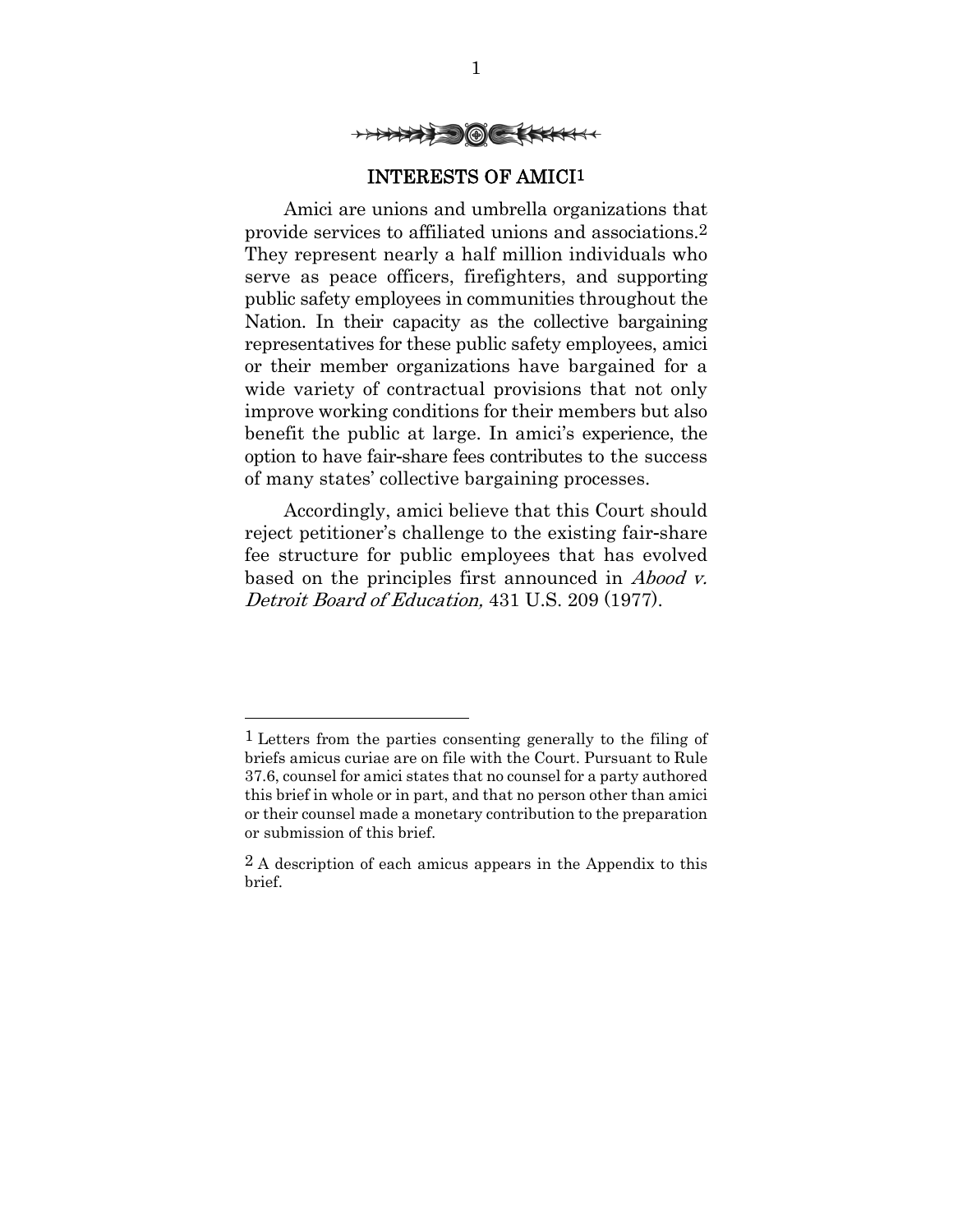

#### SUMMARY OF ARGUMENT

Petitioner seeks a categorical rule eliminating the option for public employers to agree to fair-share fees. He asks the Court to reject almost forty years of precedent and, in some states, more than fifty years of consistent practice. His rule would undercut principles of federalism that allow states to authorize fair-share agreements for public sector unions and would thereby frustrate those states' interests in effectively providing a broad range of public services. Petitioner obscures the consequences of his proposed rule by painting a distorted picture of public sector unions. But a proper understanding of how unions function, and particularly of how public safety unions function, reinforces the wisdom of this Court's decision in Abood v. Detroit Board of Education, 431 U.S. 209 (1977).

Petitioner's categorical rule could deprive many unions of the membership and resources they need to perform their essential public functions. The elimination of fair-share fees would create an all-or-nothing choice for the workers whom unions represent: pay union dues or pay nothing but still receive the benefits a union provides. In that world, many rational employees will choose to become free riders. This risks setting in motion a union "death spiral": as membership drops, the union will have to increase dues to cover its expenses, which will create further incentives for additional workers to quit the union.

1. Petitioner offers a cramped view of what public sector unions do. In his account, unions do little more than stymie needed government reform and transfer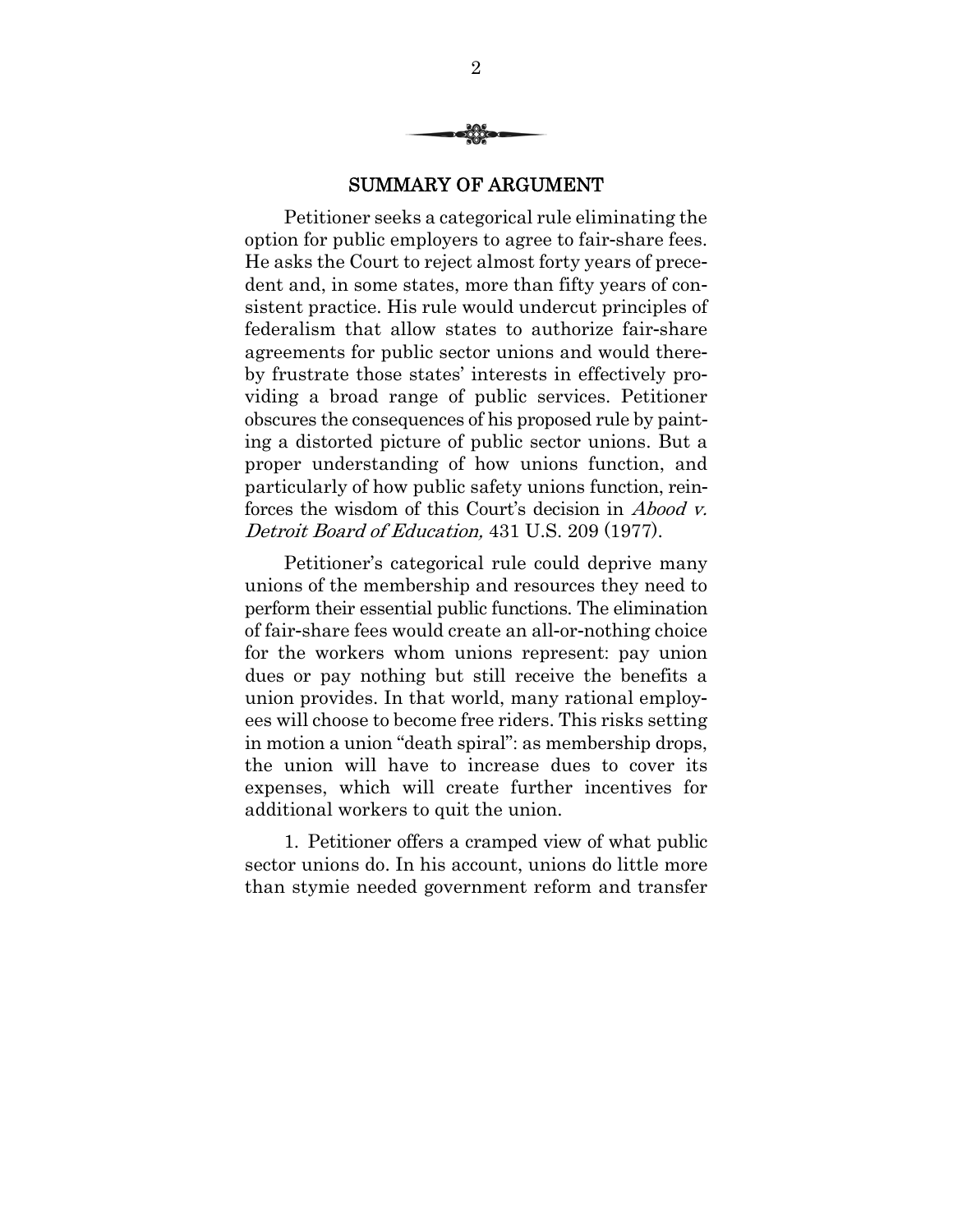taxpayers' wealth into the pockets of undeserving public employees.

But public safety unions provide a powerful example of why petitioner is wrong. In amici's experience, wellfunded unions use the collective bargaining process to ensure safety, provide adequate training, and promote the cohesion among public safety employees essential to making split-second decisions under dangerous conditions. Likewise, states rely on public safety unions to collect information from officers across the state, to determine the relative strength of officers' needs, and to make the bargaining process more efficient. Categorically prohibiting fair-share fees threatens the efficacy of public safety unions, and ultimately public safety itself.

2. This Court should respect the important interests that states have in maintaining their chosen labor relations systems. As this Court has consistently recognized, "[t]he federal structure allows local policies more sensitive to the diverse needs of a heterogeneous society," and "permits innovation and experimentation." Bond v. United States, 564 U.S. 211, 221 (2011) (quoting Gregory v. Ashcroft, 501 U.S. 452, 458 (1991) (internal quotation marks omitted)). Thus, this Court has accorded states wide latitude in determining how to manage their unique public agency workforces. The very fact that states manage their public employees using different systems—from fair-share systems like Illinois' here to right-to-work structures in other states —shows that states need leeway to take into account their distinctive geographies, populations, and workforce needs.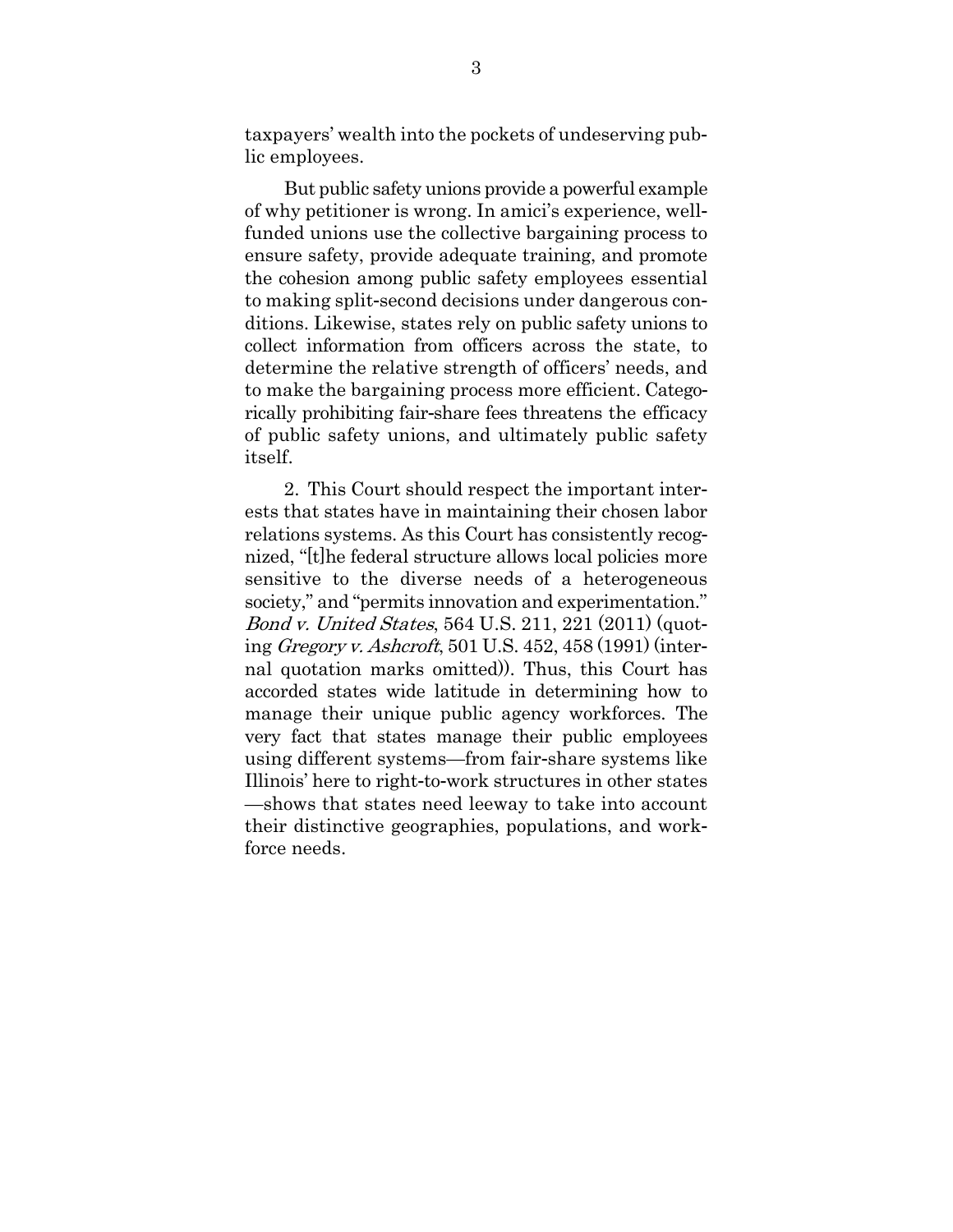Here, Illinois, like many other states, has chosen to allow fair-share fees because alternative arrangements would undercut its ability to manage its workforce. This Court should respect its choice.

3. This Court has recognized that the First Amendment applies differently when governments regulate their employees rather than the general public. And the Court has recognized that the efficient provision of public services can justify significant control over employees' expression. Thus, the fair-share fee at issue in this case does not violate the First Amendment. This Court should reaffirm Abood.



#### ARGUMENT

# I. THIS COURT CANNOT FULLY UNDERSTAND STATES' INTERESTS IN ALLOWING FAIR**-**SHARE FEES WITHOUT UNDERSTANDING THE DISTINCT NATURE OF PUBLIC SAFETY WORK.

The rule that this Court announced in *Abood v*. Detroit Board of Education, 431 U.S. 209 (1977), wisely gives states wide latitude in how to structure their labor relations. It neither requires nor forbids them from having public sector unions. Nor does it prescribe whether, if governments choose to have public sector unions, those unions are required, permitted, or prohibited from charging a fair-share fee to employees whom they represent. That latitude makes sense given the diversity among different states and the broad range of public sector employment, even within a single state.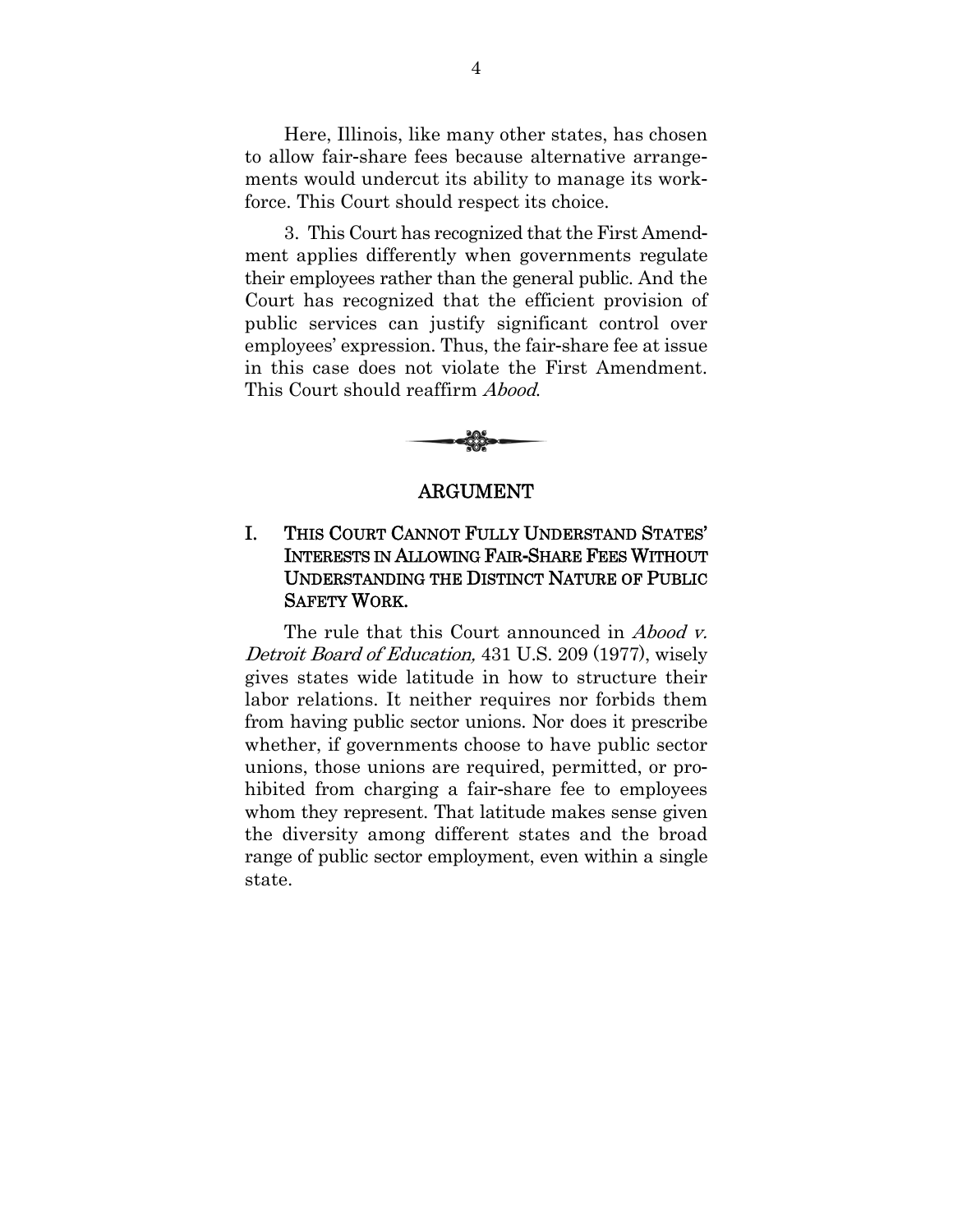### A. This Court Should Not Overrule Abood Based on a Bare Record.

The Abood framework affects millions of public sector workers in a wide range of jobs. In 2016, for example, approximately 7.8 million public sector employees were represented by unions, and 7.1 million of those workers were union members. Bureau of Labor Statistics, Union Members—2016, tbl. 3 (2017), http://1.usa. gov/1jszQkB.3 These members worked in diverse occupations, including library services, healthcare, job training, and more. See id. Petitioner's brief ignores these workers completely but nonetheless asks for a rule that would fundamentally alter their professional lives.

To properly evaluate petitioner's demand for a categorical ban on fair-share fees, this Court needs to understand all of the contexts in which that rule would operate. This Court's prior decisions have followed that approach, paying close attention to realworld details. In Harris v. Quinn, 134 S.Ct. 2618 (2014), for example, the Court analyzed particular provisions of Illinois' rehabilitation program, including the nature of the daily work of personal assistants. See id. at 2623-26, 2634. And the Court's decision turned on its fact-specific conclusion that the assistants were "not full-fledged public employees." Id. at 2638. So too in *Knox v. Service Employees International* Union, 567 U.S. 298 (2012), where the Court devoted considerable attention to the details and implementation of the union's mid-year special dues assessment. Id. at 317-22.

-

<sup>3</sup> All websites last visited on January 15, 2018.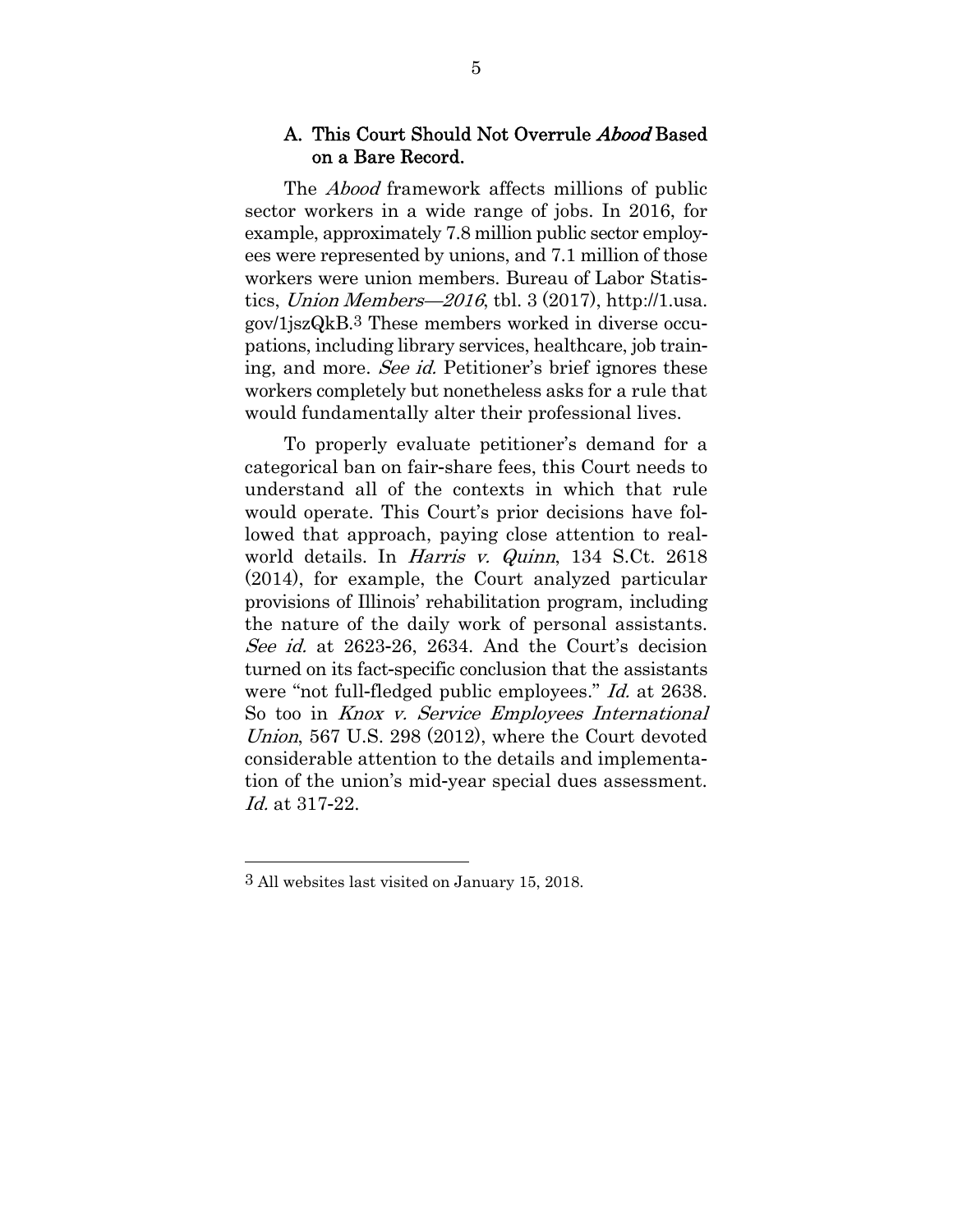As it was litigated below, this case provides the Court with no real understanding of how fair-share rules actually operate. Petitioner created no record. As the district court explained in its order dismissing petitioner's second amended complaint for failure to state a claim, petitioner "brought the suit hoping that Abood would be reversed in a matter then pending before the Supreme Court in which the continued validity of Abood was challenged." Order at 1, Janus v. AFSCME, No. 15 C 1235 (N.D. Ill. Sept. 13, 2016), ECF 150. Both the district court and the Court of Appeals resolved the case entirely in reliance on Abood, without making any additional findings of fact or conclusions of law.

Petitioner now cherry picks a few examples in which the union that represents his bargaining unit negotiated over controversial issues. See, e.g., Petr. Br. 7, 12. Based on those examples, petitioner asks for a categorical rule that forbids all public sector unions from entering into fair-share agreements, regardless of the scope, structure, and context in which they bargain. This Court should not adopt a rule that destabilizes collective bargaining relationships of thousands of public employers based on petitioner's few anecdotes.

### B. States' Public Safety Workforces Exemplify the Diversity of Public Sector Employers and Employees.

One of a state's most important responsibilities is keeping its citizens safe. States therefore have a critical interest in how their police departments, fire departments, and other public safety agencies operate.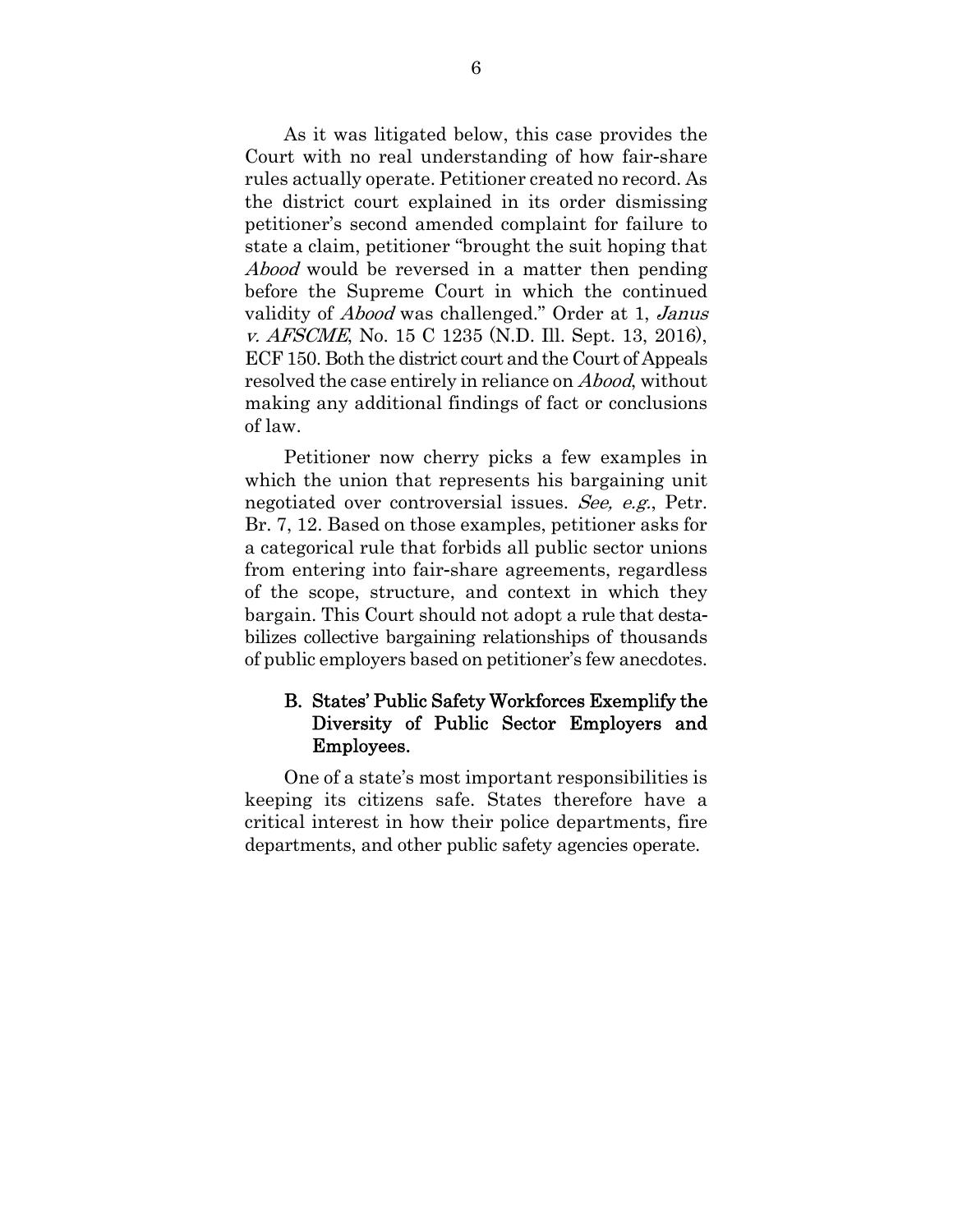California provides one valuable illustration of both the distinctive nature of public safety work and the range of contexts in which that work is performed.

1. Public safety officers are a large and important segment of the public sector workforce. Across the United States, there are more than 687,000 fulltime public police and law enforcement officers and nearly 303,000 fulltime firefighters. U.S. Census Bureau, 2016 Annual Survey of Public Employment & Payroll, https://tinyurl.com/16-1466bsac1. In Illinois, nearly ten percent of public sector workers are police officers or firefighters. Id. And hundreds of thousands of public safety officers and first responders protect California. They constitute approximately 15% of California's 2.3 million state and local employees. Robert Fellener & Edward Ring, Evaluating Public Safety Pensions in California, Cal. Pol'y Ctr. (Apr. 25, 2014), http://bit.ly/ 1k10i3d. They include more than 70,000 state and local police officers and nearly 29,000 firefighters. U.S. Census Bureau, 2016 Annual Survey of Public Employment & Payroll, https://tinyurl.com/16-1466bsac1.

This segment of the public sector workforce performs a range of important functions, from patrolling the streets to guarding prisoners to putting out fires to resuscitating unconscious individuals. For example, police departments across California receive more than 14 million 9-1-1 calls annually. This translates into approximately 3,500 to 4,000 calls per day in major cities like San Francisco. Laura O'Reilly-Jackson, A Day in the Life of a 911 Dispatcher, 36 S.F. Police Officers Ass'n J., Feb. 2004, at 10, http://bit.ly/1LMQGqI. Firefighters of the California Department of Forestry and Fire Protection ("CAL FIRE") combat over 5,000 wild-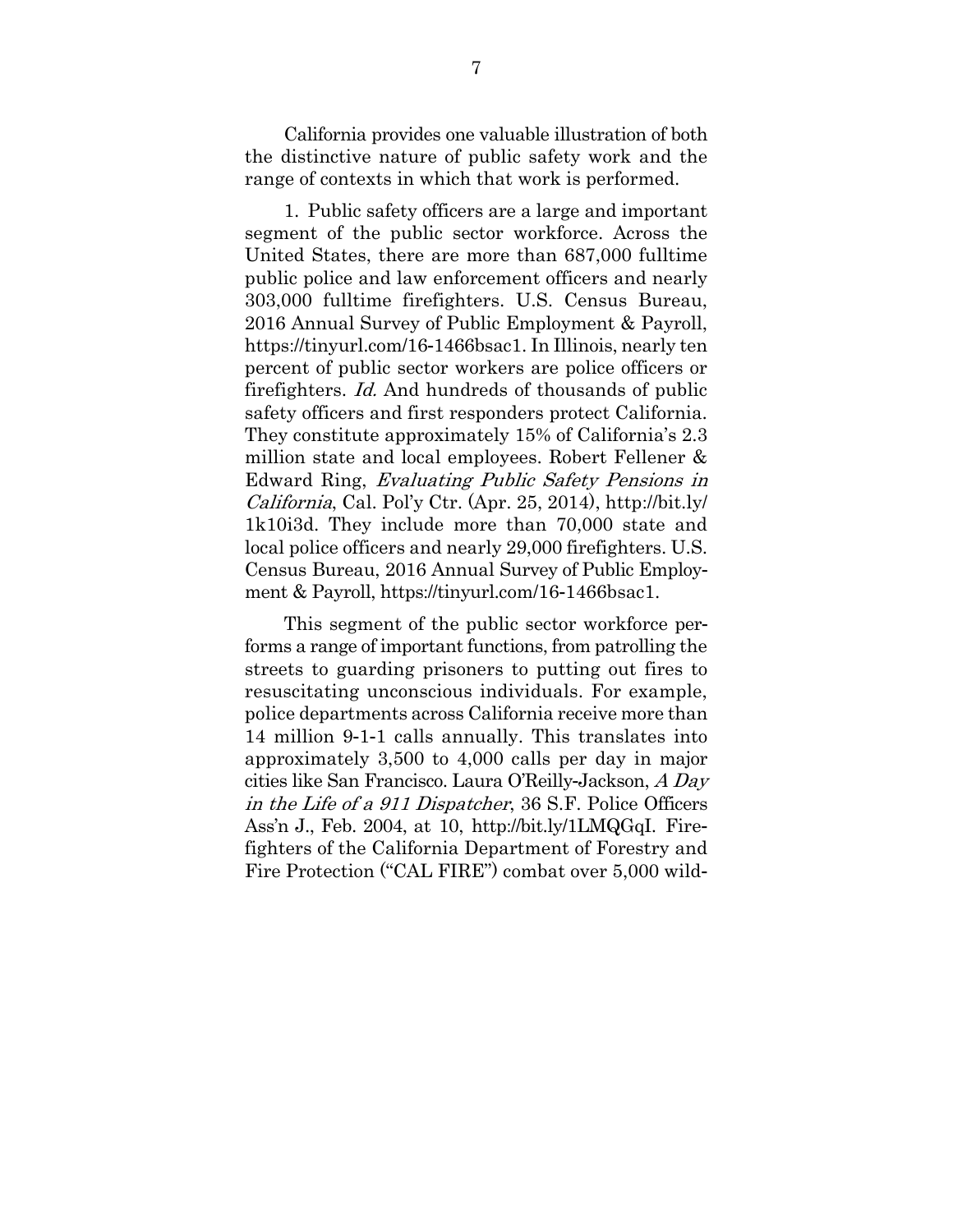land fires across the state each year and deal with over 400,000 emergency incidents. Cal. Dep't of Forestry & Fire Prot., CAL FIRE at a Glance 1 (2016), http://bit.ly/ 1GvQJbx. And firefighters for the City of Davis, California, respond to more than 4700 calls each year. City of Davis, About DFD, https://tinyurl.com/16-1466b sac2.

To keep the public safe, each department must have officers on duty or on call at all times. This requirement translates to atypical work shifts, including 24 hour shifts for firefighters and night shifts for police officers. These schedules, coupled with the dangerous nature of the job, impose special burdens on public safety officers.

2. Although they share a common responsibility to protect the public, public safety personnel work in a wide range of agencies and departments. In Illinois, these can include police departments, fire departments, and special fire protection districts. See U.S. Census Bureau, 2012 Census of Governments, Individual State Descriptions 80 (2013), https://tinyurl.com/16-1466bsac3 ("Illinois rank[ed] first among the states in number of local governments with 6,963 active as of June 30, 2012.") In California, peace officers work in 509 state and local law enforcement agencies. Brian A. Reaves, U.S. Dep't of Justice, Census of State and Local Law Enforcement Agencies, <sup>2008</sup>, at 15 (2011), http://1.usa. gov/1yz3e0F.

Not surprisingly, given the diversity of large states, individual jurisdictions may differ dramatically in the nature of their public safety workforces. For example, amici represent safety officers in diverse locales, including firefighters in the City of Davis (pop. 66,000) and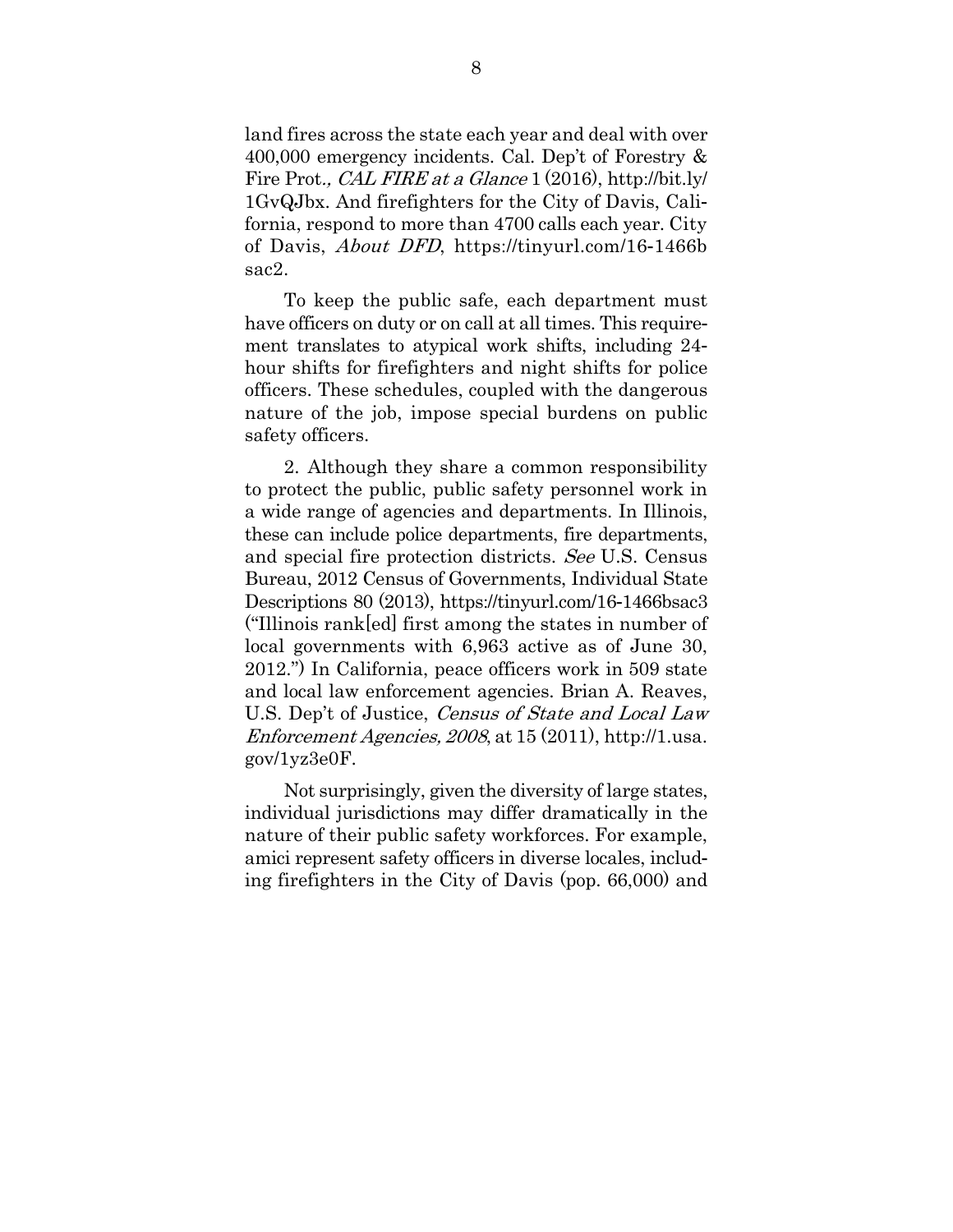police officers in Los Angeles County (pop. 10.2 million). Officers' duties are not uniform throughout a state. In rural towns, officers serve different functions than their counterparts stationed in urban areas. In light of this diversity, many states have concluded that flexibility in labor-management relations is necessary to best meet their public safety needs. A decision to use fairshare arrangements is one aspect of that flexibility.

# II. PUBLIC SAFETY UNIONS PLAY A VITAL ROLE IN ENSURING THAT THE WORKERS THEY REPRESENT CAN PROTECT THE PUBLIC.

Many states have longstanding reliance on public sector unions' participation in labor relations. California's, for example, stretches back to 1961 with the passage of the George Brown Act. See Glendale City Emps. Ass'n v. City of Glendale, 540 P.2d 609, 611 (Cal. 1975) (en banc). Amici's experience representing a variety of public safety and law enforcement personnel shows how unions contribute to the effective provision of public services and to harmonious labor relations.

# A. Unions Improve the Safety and Training of Public Safety Employees.

Public safety depends on first responders themselves being safe and well trained. However, the people who make critical decisions affecting the safety and training of public safety employees are often laypersons who lack relevant expertise. For example, city council members or state human resources officials are seldom selected because they know how to fight fires or equip police officers. Public safety unions can help to bridge this information gap by ensuring that public employers both understand employees' safety and train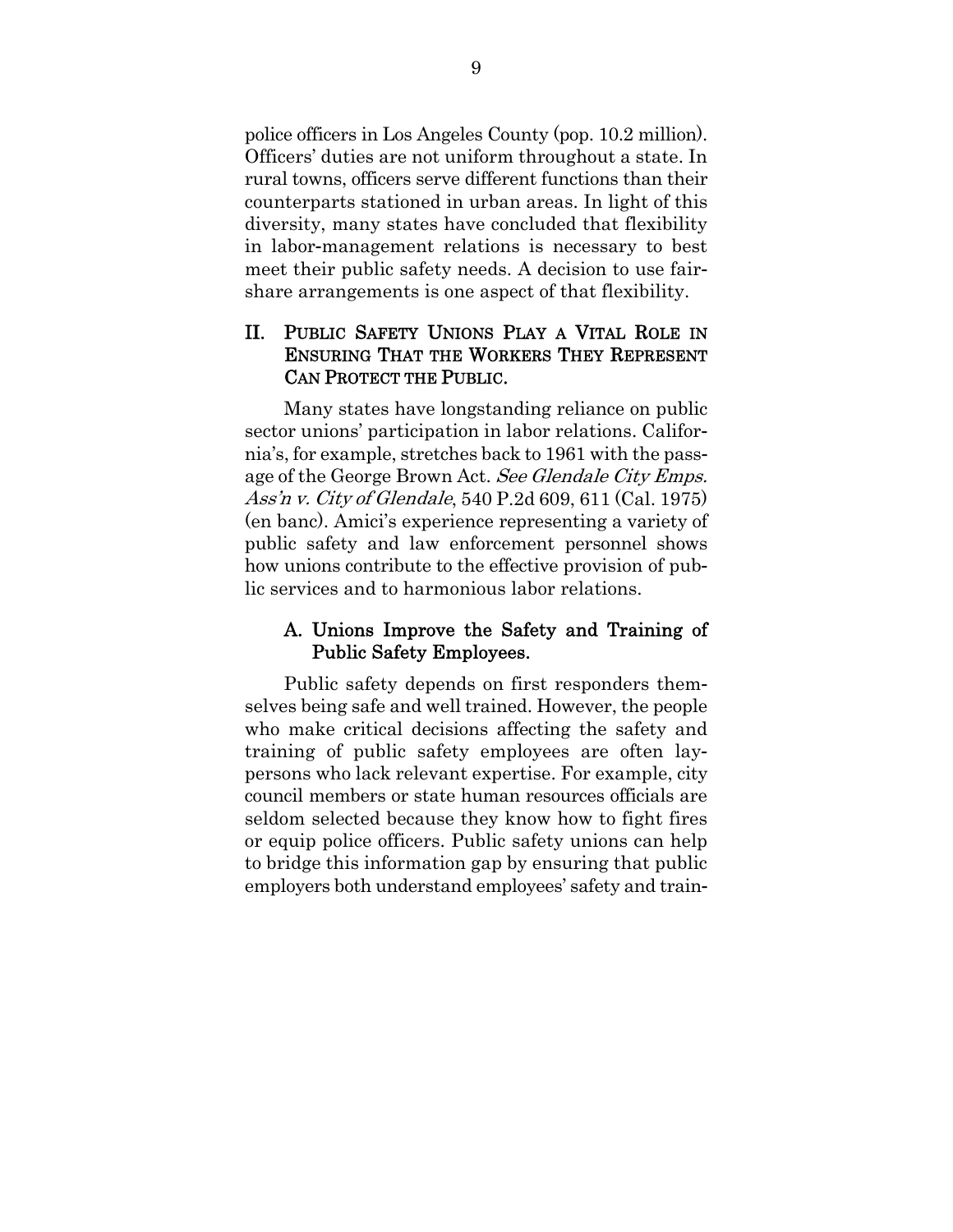ing needs and are aware of best practices across jurisdictions.

1. Davis, California, and its Fire Department is a case in point. When the Davis Professional Firefighters' Union was first established, entry-level firefighters received no formal training. But trial by fire is no way to operate a first-rate department. At the request of line-level firefighters, the union bargained for and secured six weeks of preliminary training for every entry-level firefighter. See Davis Professional Firefighters Memorandum of Understanding 46 (2006), http://bit.ly/1RdhJNn.

The California Department of Insurance provides another example. Its investigators often conduct enforcement raids alongside other law enforcement personnel. Unlike those colleagues, who were all properly equipped with protective headgear, the Department's investigators were left unprotected, making them obvious targets. Amicus California Statewide Law Enforcement Association showed the Department that its investigators were especially vulnerable, and successfully bargained for them to receive ballistic helmets.

2. Because unions communicate with one another, they are instrumental in sharing best practices and securing standardized training. This is especially valuable in the public safety context because many situations require collaboration among employees from different jurisdictions.

As an example, public safety unions partnered with the Office of the California State Fire Marshal to create California's Joint Apprenticeship Committee. About JAC, Cal. Fire Fighter Joint Apprenticeship Committee, http://bit.ly/1XxvGtr. This partnership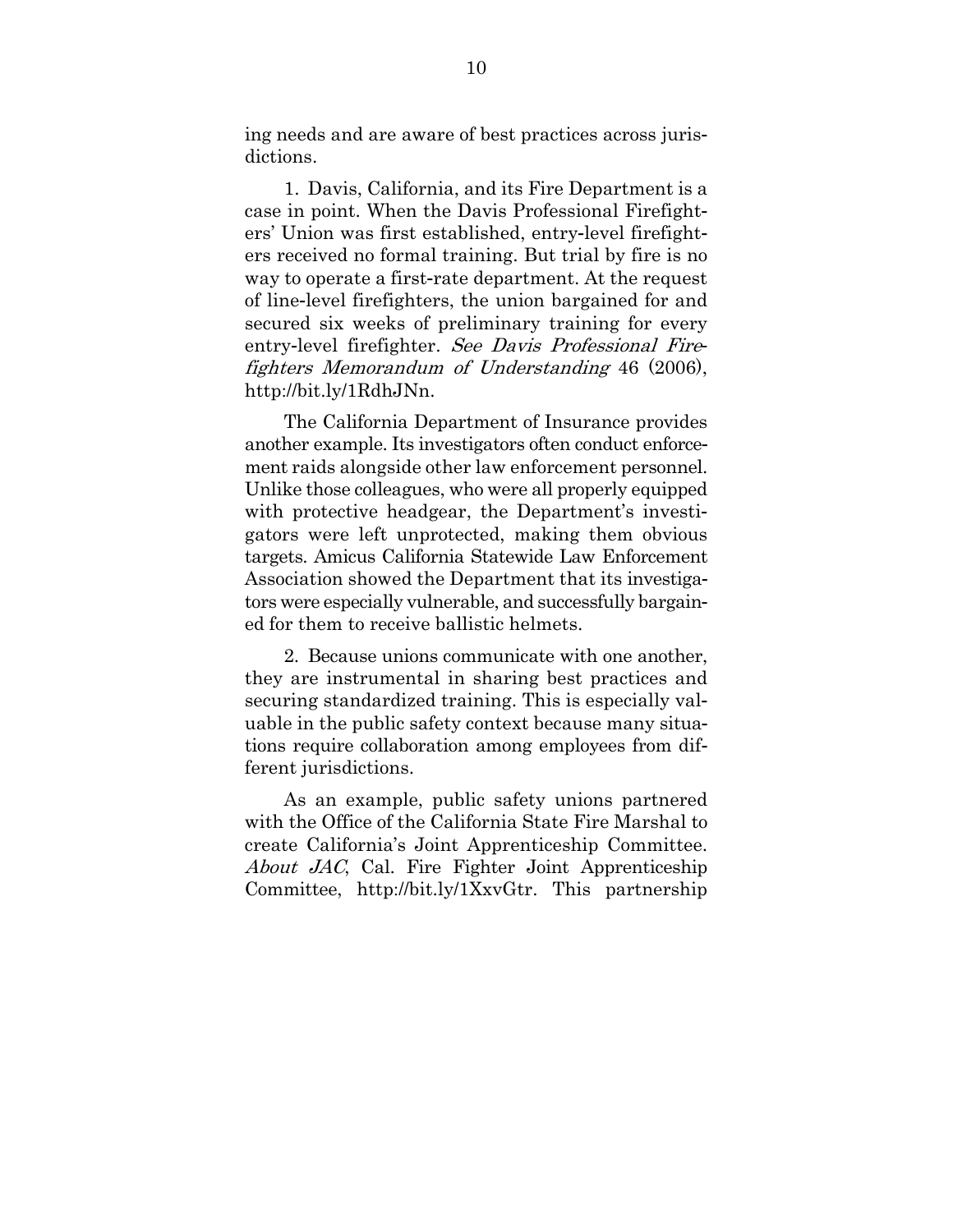enabled public safety employees from different departments to train under the same umbrella organization, leading to more consistent training. In 2015, this coordination was invaluable to the ability of hundreds of firefighters from across California to coordinate a successful month-long battle against the Valley Fire, Valley Fire Incident Information, Cal. Dep't Forestry & Fire Protection, http://bit.ly/1ULIazJ, one of the most destructive fires in state history, Cal. Dep't of Forestry & Fire Prot., The Top 20 Most Damaging California Wildfires (2017), https://tinyurl.com/16-1466bsac5. Similarly, the Rim Fire, in 2013, required the coordination of nearly 5,000 firefighters. Lisa Fernandez, Rim Fire Near Yosemite Surpasses 224,000 Acres, 45 Percent Contained, NBC Bay Area (Aug. 30, 2013), http://bit. ly/1Hnc01V. The huge wildfires California confronted during 2017 once again put a premium on coordination across departments.

Along the same lines, the state-wide firefighters' union in California, CAL FIRE Local 2881, has been instrumental in getting Californians to think more broadly and proactively about wildfires. In 2014, it convened a first-of-its-kind symposium on the "Future of Fighting Wildfire," which brought together stakeholders and experts at the federal, state, and local levels. Experts discussed issues ranging from changes in the frequency, intensity, and distribution of wildfires, to risks posed by new building materials, to innovative training techniques. The symposium resulted in a comprehensive report that provides guidance for decision-makers. See Matt Rahn & Terence McHale, CAL FIRE Local 2881 Symposium*:* A Comprehensive View on the Future of Fighting Wildfires by a Team of Experts (2015), http://bit.ly/1PPtdcy.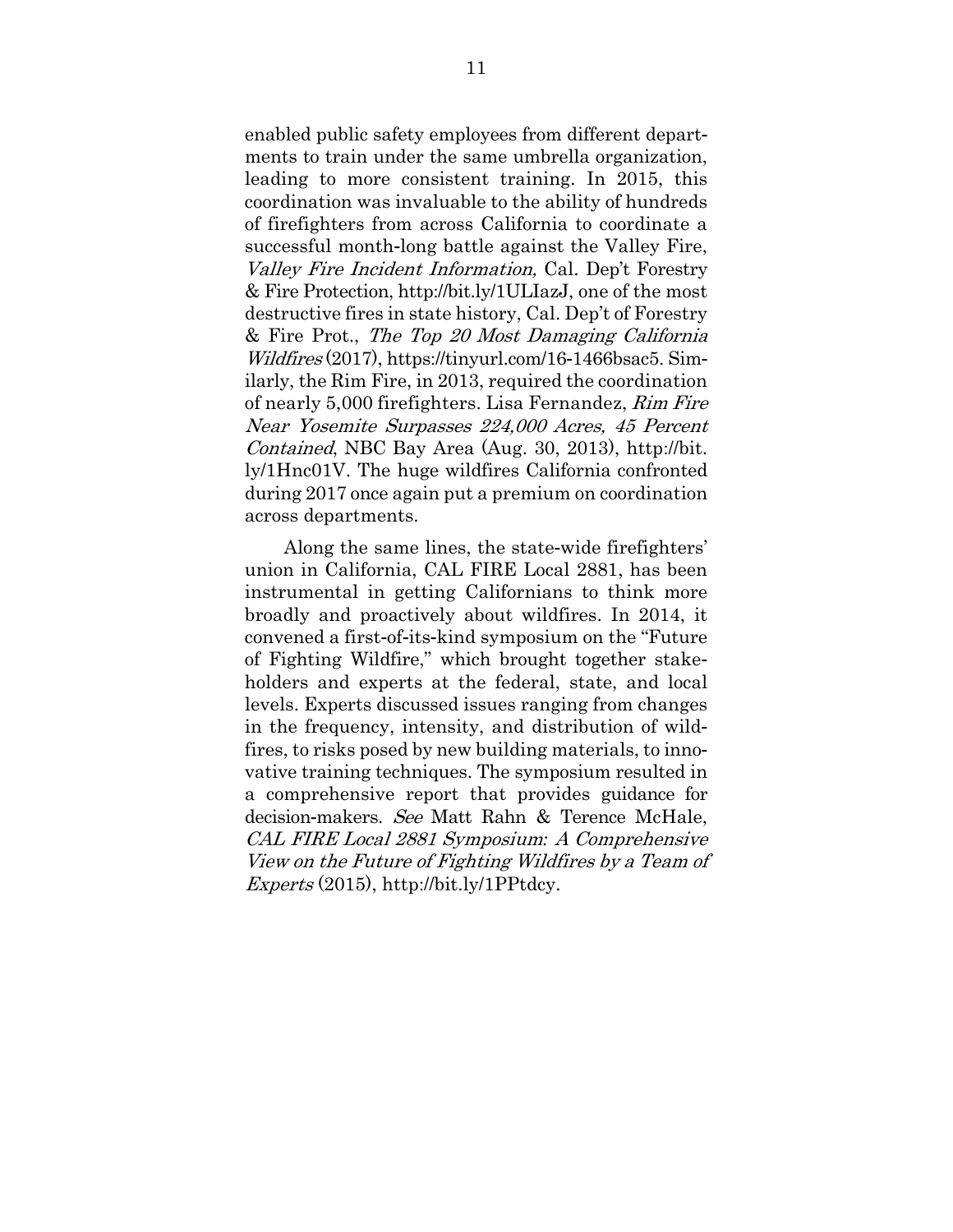### B. Unions Foster Vital Solidarity Among Public Safety Employees.

1. Solidarity and confidence in one another is essential for professionals like public safety employees who must work together in life-or-death situations. Peace officers and firefighters seldom operate alone. Rather, they must act as a team to effectively confront emergencies. Empirical studies have demonstrated that team cohesion saves lives. For example, "[p]oor intercrew and intracrew cohesion" was found to be "a major factor in wildland fire fatalities." Jon Driessen, USDA Forest Serv., Crew Cohesion, Wildland Fire Transition, and Fatalities 12 (2002), http://1.usa.gov/18qsw5a. Accordingly, solidarity "not only contributes to firefighters and police officers' sense of individual and collective fulfillment, but also helps them to carry out their riskfraught work as effectively and safely as possible." Tovia G. Freedman, Voices of 9/11 First Responders*:* Patterns of Collective Resilience, 32 Clinical Soc. Work J. 377, 389 (2004), https://tinyurl.com/16-1466 bsac8. In the experience of amici, strong morale and cohesion also decrease turnover, increasing effectiveness.

2. Unions are a major force in fostering solidarity among public safety employees. The participatory democracy of electing local union leaders and discussing jobrelated issues in a structured setting improves understanding and respect among workers. Moreover, successfully resolving concerns about their safety or training by working together—through their union gives employees a sense of collective agency. See, e.g., Cal. Prof'l Firefighters, Strength Through Solidarity*:* California Professional Firefighters at 75, 22 CPF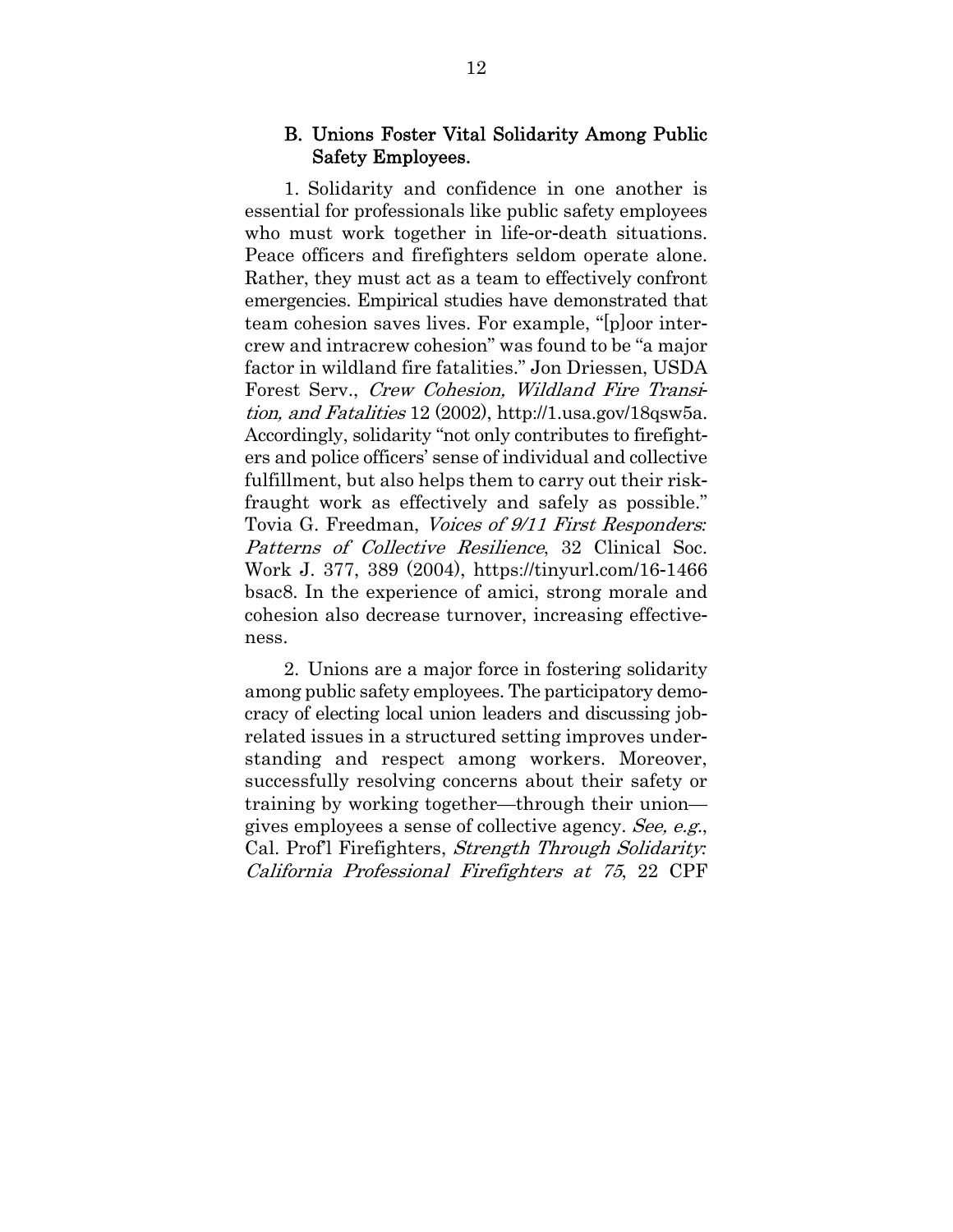Newspaper, no. 1, 2014, at 2, https://tinyurl.com/16- 1466bsac6.

Unions also reinforce solidarity by taking care of officers and their families in times of need. Public safety unions help organize funerals and memorials for officers who fall in the line of duty. They regularly provide financial and emotional support to police officers or firefighters who have experienced personal tragedies. For example, CAL FIRE Local 2881 made emergency donations to the families of eight firefighters who lost their own homes to fire while they were battling fires elsewhere. Ruben Dominguez, State Firefighters Lose Their Own Homes While Fighting Fires, FOX 40 (Sept. 14, 2015), http://bit.ly/1k7HSCz. This produces solidarity because firefighters and peace officers know that their colleagues have committed to helping their families in the event that they cannot.

3. In contrast to fair-share regimes, petitioner's rule would foment dissension by creating incentives for public safety workers to become free riders on the backs of their union-member colleagues. See infra at 23-25. Union members would know that they had paid dues to finance bargaining for safety and training measures from which nonmembers were benefitting while paying nothing. This erosion of solidarity could play out on the job, posing a threat to both workers and public safety. Fair-share fees avoid this problem because union members maintain confidence that their nonunion counterparts are not free riders.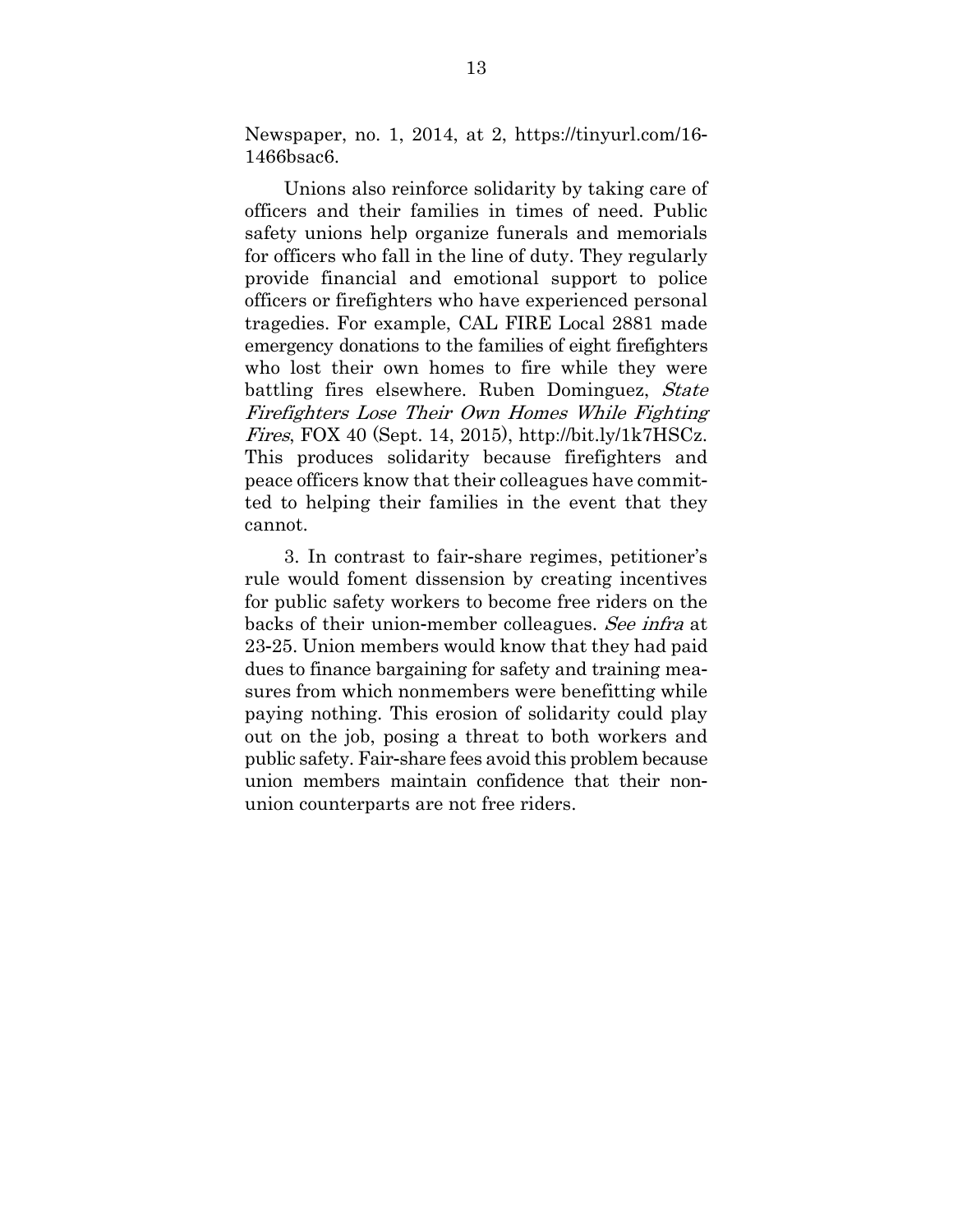#### C. Unions Improve the Recruitment and Retention of High**-**Quality Public Safety Employees.

1. Petitioner writes as if wages and benefits for public sector employees are unreasonably high and do nothing but waste taxpayer money. See Petr. Br. at 13 n.5. Not so. As in all things, you get what you pay for. Particularly when it comes to jobs in law enforcement and firefighting, unions ultimately benefit the public when they obtain terms and conditions of employment that attract and retain high-quality workers.

The fallacy in petitioner's reasoning is illustrated by the hiring crisis that police and sheriff's departments nationwide have experienced: too few qualified applicants are attracted to the profession, especially given the less dangerous or demanding alternatives available. Oliver Yates Libaw, Police Face Severe Shortage of Recruits, ABC News (July 10, 2013), http://abcn.ws/ 1M0xFCs. To be sure, departments could fill positions without increasing wages or benefits if they were willing to lower their standards. But making that tradeoff would compromise public safety and harm the profession as a whole. Particularly now that public safety officers are called upon to use new and more complex technologies on the job, departments cannot afford to make this tradeoff. See, e.g., John S. Hollywood et al., RAND Corp., High*-*Priority Information Technology Needs for Law Enforcement 52-53 (2015), http://bit.ly/ 1WlA6kL; Police See Crime Fighting Software as Way to Combat Drug & Gang Crime, Police Mag. (Nov. 20, 2015), https://tinyurl.com/16-1466bsac10.

Unions have bargained for skills pay that contributes to recruiting and retaining especially qualified officers. For example, public safety unions in Cal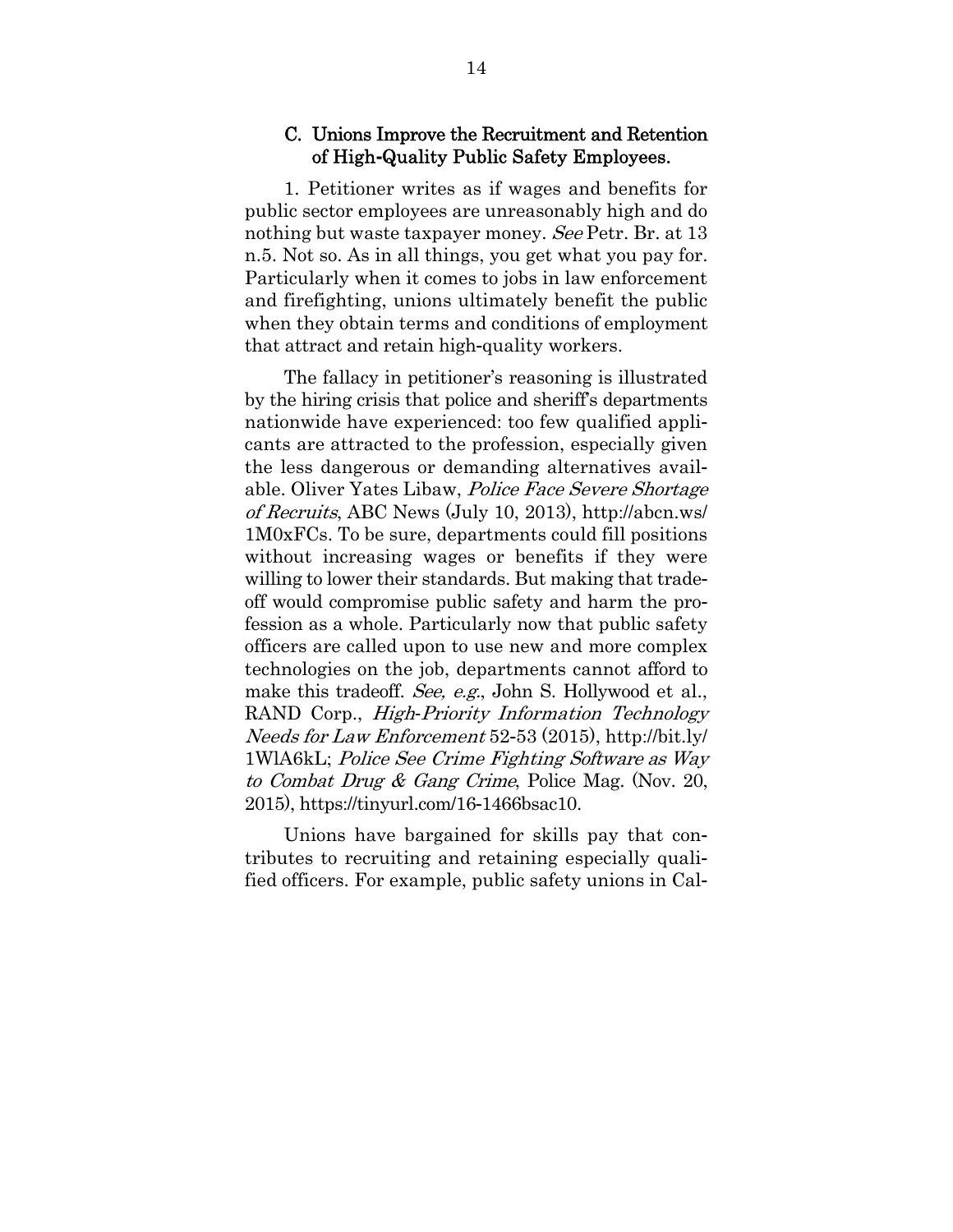ifornia have successfully secured additional pay for officers with proficiency in multiple languages. See, e.g., Fresno Deputy Sheriff's Association Unit 1 Memorandum of Understanding 6 (2017), http://bit.ly/1M0 NUPY; San Francisco Police Officers Association Memorandum of Understanding 36-37 (2007), http://bit.ly/ 1M75bnr. The higher pay puts peace officers on the street who can interact effectively with the State's multilingual population.4

Likewise, unions often negotiate fair overtime protections for their workers. See Davis Professional Firefighters Memorandum of Understanding 11-12 (2006), http://bit.ly/1RdhJNn. Overtime provisions are easy targets for critics who do not understand the nature of public safety work. In reality, public safety officers are more likely to make life-threatening mistakes if departments require them to work past the point of exhaustion. U.S. Dep't of Justice, Nat'l Inst. of Justice, Impact of Sleep Deprivation on Police Performance (2009), https://tinyurl.com/16-1466bsac9. Unfortunately, employers face the temptation to load more hours on fewer people. (This was one of the contentious subjects in the Illinois collective bargaining negotiations that immediately preceded the filing of this suit. See Illinois Dep't of Central Management Servs. v. AFSCME Council 31, 2016 WL 7645201 (ILRB, Dec. 12,

1

<sup>4</sup> California has 6.8 million residents with limited English proficiency. Jie Zong & Jeanne Batalova, The Limited English Proficient Population in the United States, Migration Pol'y Inst. (July 8, 2015), http://bit.ly/1Ln4mIh. In fact, this limited-English population is so significant that 27 counties in California are required to provide multilingual election materials. See Voting Rights Act Amendments of 2006, Determinations Under Section 203, 76 Fed. Reg. 63,602, 63,603-04 (Oct. 13, 2011)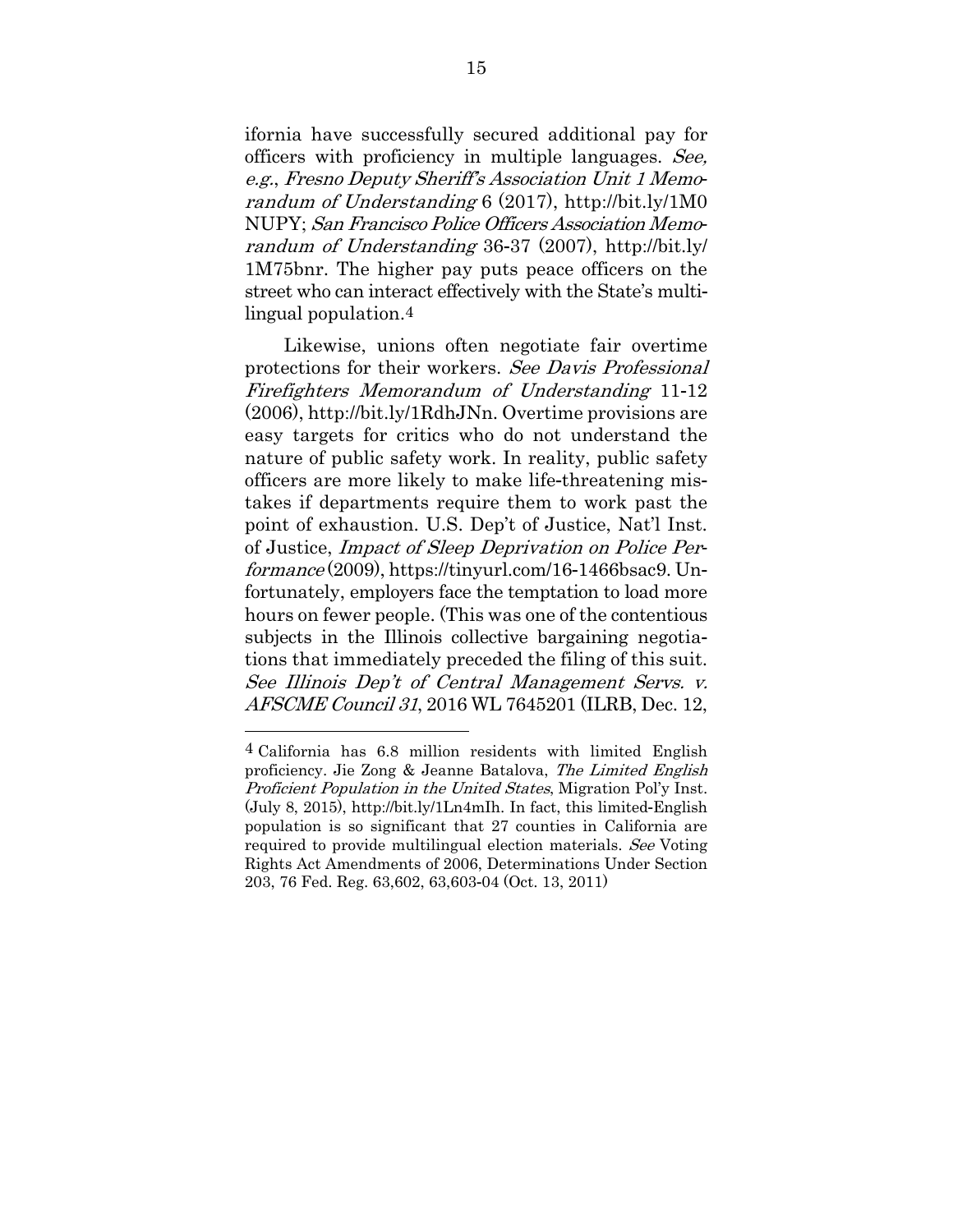2016).) Unions protect against this risk by bargaining for overtime caps, which directly limit hours, and for increased overtime premiums, which deter departments from piling too many hours on their employees rather than employing the right number of workers.

Finally, obtaining fair wages and benefits is only one way in which unions help public employers attract a high-quality workforce. As amici have already explained, unions contribute to the safety, training, and solidarity of public safety officers, all of which makes these jobs more attractive.

2. Petitioner's characterization of union handling of grievances as "just" a "political" act, Petr. Br. at 14, is misplaced. Petitioner ignores entirely the way in which arbitration serves to protect officers who have been treated unfairly. For example, in 2014, arbitration led to the reinstatement of a Burbank, California, detective who was wrongly fired for reporting wrongdoing by other officers. Alene Tchekmedyian, Arbitrator Rules in Favor of Fired Burbank Police Officer, Burbank Leader (Jan. 10, 2014), http://bit.ly/1MRs4Lc. Another example involves an arbitrator reinstating a deputy sheriff with a ten-year unblemished record who was wrongly terminated for his off-the-job romantic relationship. Stanislaus Cty. Sheriff's Dep't v. Mack, No. C043029, 2004 WL 188318 (Cal. Ct. App. Feb. 2, 2004).

More fundamentally, unions bargain to ensure that peace officers will not be distracted from their duties or deterred from joining police departments in the first place. In Harlow v. Fitzgerald, 457 U.S. 800 (1982), this Court pointed out that the prospect of having to defend good-faith actions against accusations of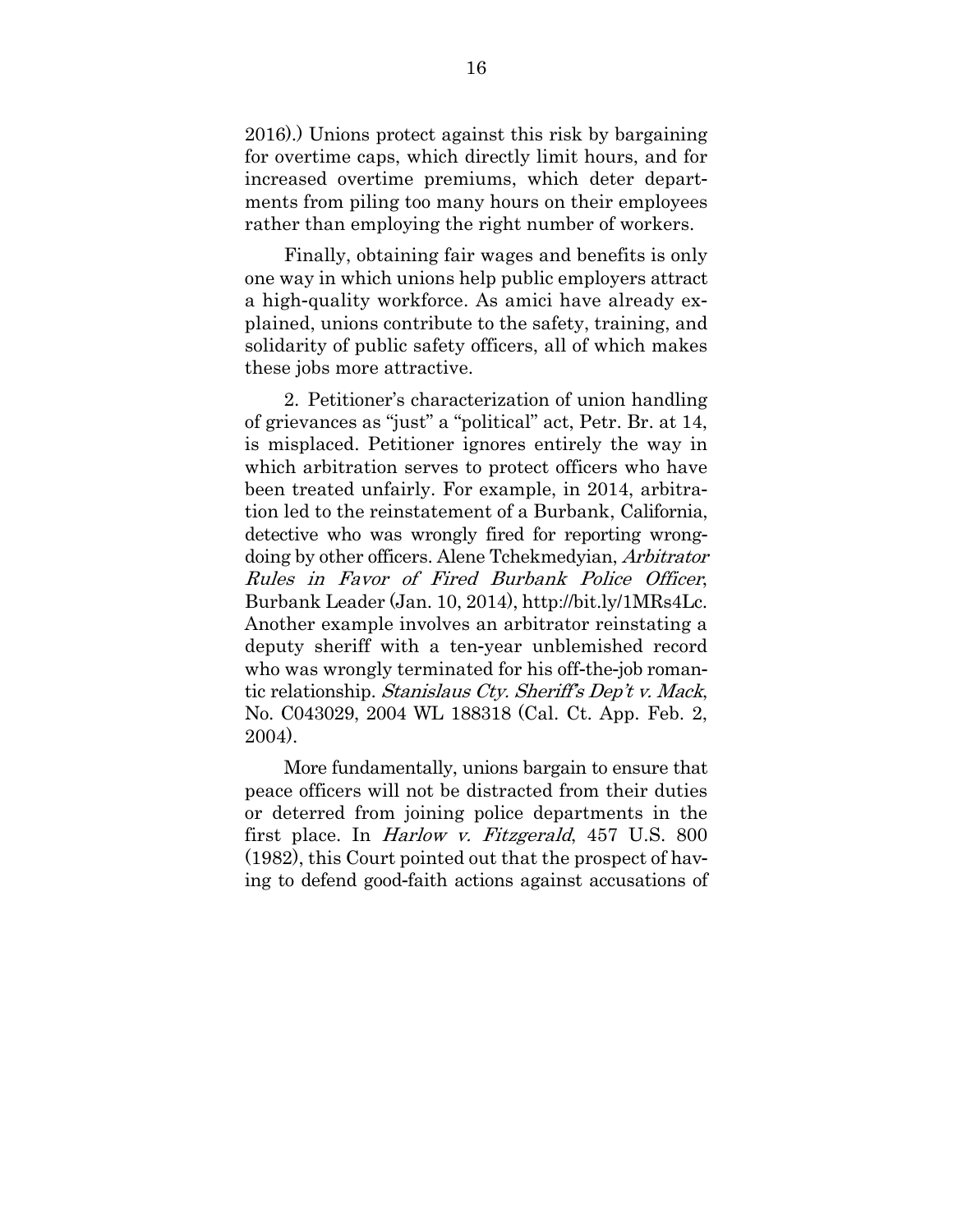wrongdoing can deter "able citizens from acceptance of public office" and "dampen the ardor of all but the most resolute, or the most irresponsible." Id. at 814 (quoting Gregoire v. Biddle, 177 F.2d 579, 581 (2d Cir. 1949)). This Court has developed an entire doctrine of qualified immunity precisely to ward off the risk of "unwarranted timidity." Filarsky v. Delia, 566 U.S. 377, 389 (2012) (quoting Richardson v. McKnight, 521 U.S. 399, 409-11 (1997)).

Unions likewise play a critical role in minimizing that risk. Their direct representation of workers in various proceedings offers a powerful example. California Statewide Law Enforcement Association provides legal representation for law enforcement officers accused of wrongdoing. Legal Defense Fund, Cal. Statewide L. Enforcement Ass'n, http://cslea.com/legal/legaldefense-fund/. Similarly, although public employees have "course and scope" (of employment) indemnification as a matter of state law, many unions independently offer civil defense funding.5 This additional coverage can be quite important. It reassures officers that they will not be deprived of a defense if their employer makes a politically motivated decision not to defend them in a high-profile case. And it can be indispensable in situations where their employer invokes a statutory exception to the duty to defend: for example, section 995.2 of the California Government Code provides such

1

<sup>5</sup> For example, the California Statewide Law Enforcement Association, the Police Officers Research Association of California, and the San Francisco Police Officers' Association all have legal defense funds. Since 1974, the Peace Officers Research Association of California Legal Defense Fund has defended peace officers accused of misconduct; it now boasts more than 100,000 members, in California and many other states.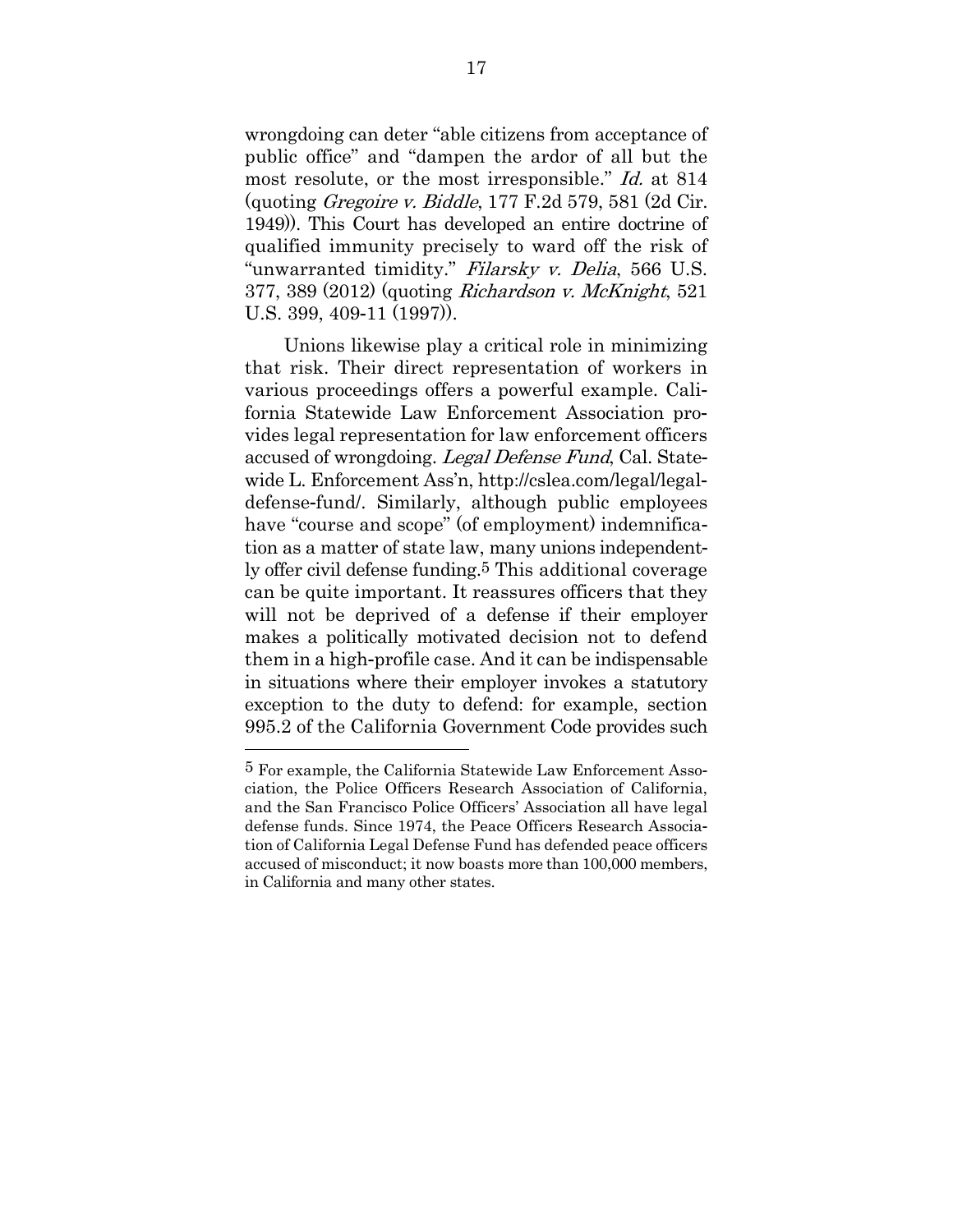an exception where the employer claims that there is a specific conflict of interest between it and the employee.

### III. STATES HAVE A STRONG BASIS FOR AUTHORIZING FAIR**-**SHARE FEES AS PART OF PUBLIC SECTOR COLLECTIVE BARGAINING AGREEMENTS.

States' labor relations systems are carefully constructed to further a complex set of state goals and priorities. Many states, including Illinois and California, have concluded that they can best manage their workforces by engaging in collective bargaining. In California, the Ralph C. Dills Act recognized a halfcentury ago the right of state employees to unionize. That Act sets out the procedure for collective bargaining across the State, describing this bargaining as a tool to "promote the improvement of personnel management and employer-employee relations." Cal. Gov't Code § 3512. That same statute is the source of local jurisdictions' authority to institute fair-share fees. Cal. Gov't Code § 3515. In fact, California considers fairshare fees such an essential tool that it allows public sector workers to institute them by vote of the members themselves even when the employer refuses to agree to fair-share fees in negotiations. Cal. Gov't Code § 3502.5(b).

Petitioner may claim that "[t]o the extent government has any interest in dealing with a designated employee representative, it would be with a weak and submissive one." Petr. Br. 61. But California's experience gives the lie to that bald assertion. The public safety context demonstrates that California has good reason to structure its labor relations to include vibrant unions. Public safety unions have a comparative advan-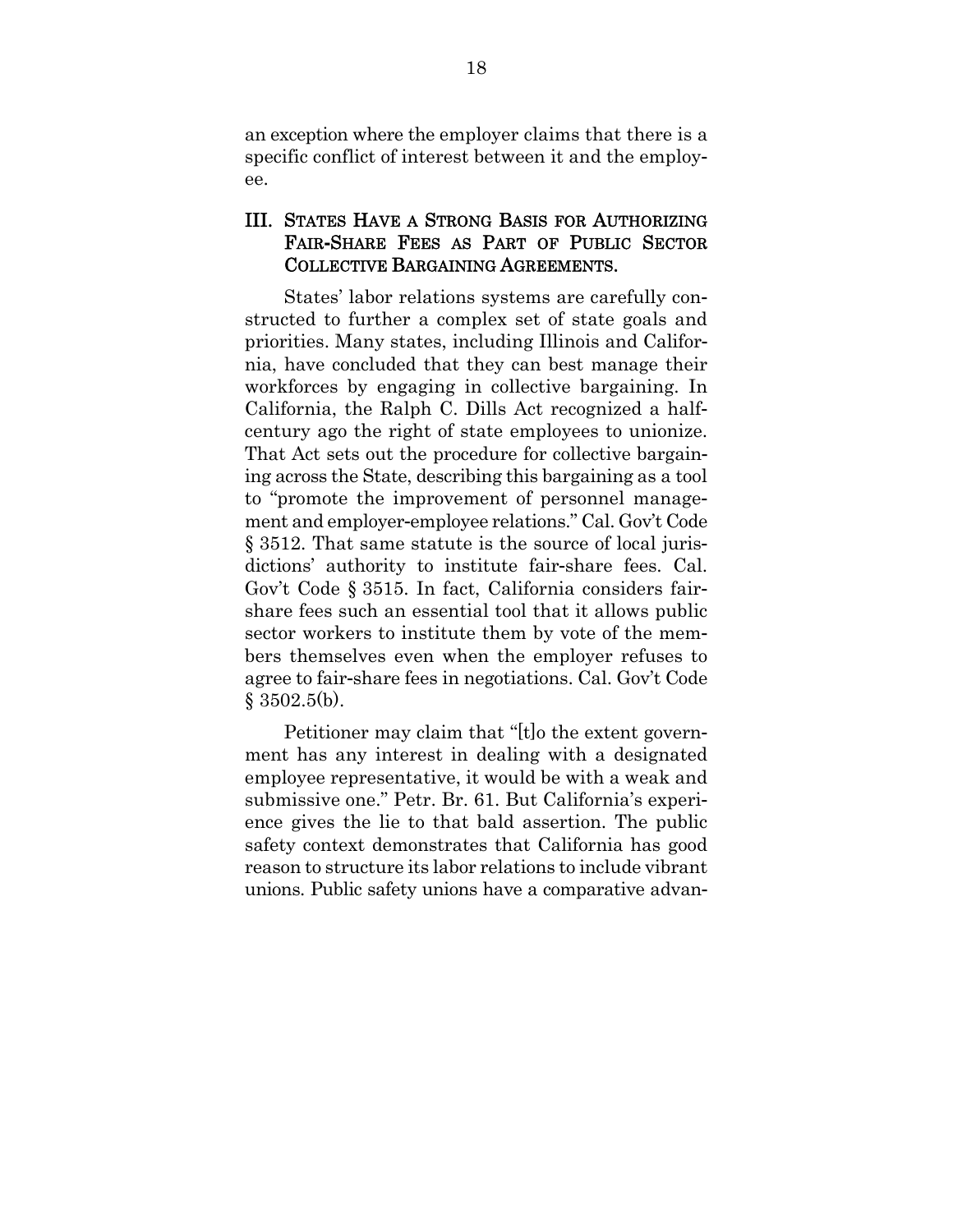tage over other actors in gathering information from, and bargaining on behalf of, the employees they represent in a way that serves both those employees and the public interest. Barring fair-share fees would undermine unions' ability to obtain the resources they need to perform these roles. In California, the potential alternatives to strong, well-funded public safety unions would be both less effective and no cheaper. Given that the Court has afforded states wide latitude when managing their workforces in the face of other First Amendment-based claims, there is no basis for restricting states' options here.

### A. States Have Good Reasons for Using Collective Bargaining with Robust Unions to Manage Public Safety Workforces.

1. State and local governments rely on unions like amici, and union members of amici, to gather the information that they need to meet their public safety responsibilities. It would be unrealistic to expect workers to generate this information without a union in light of their demanding and unpredictable work schedules. In addition, without professional union negotiators, public safety employees would be required to spend significant time on activities such as conducting the cross-jurisdictional salary surveys that often underlie collective bargaining. This would leave local departments undermanned unless public employers were to hire additional personnel.

This is particularly so because public safety employees often do not work consistent hours in a single location. Rather, they must stagger shifts, and they often work in far-flung locations, particularly if their employer is the State. Gathering an entire public safety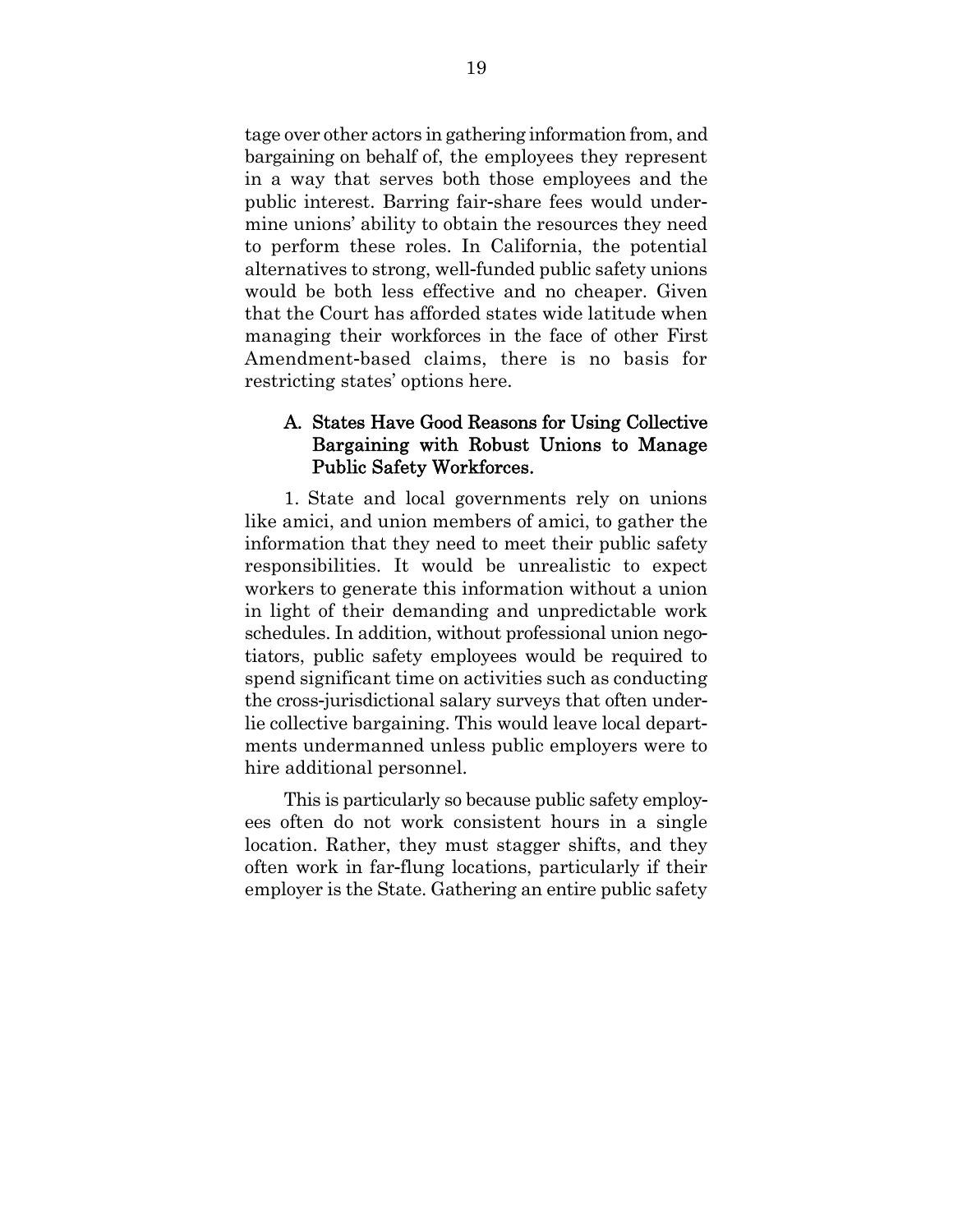workforce together simultaneously cannot be done. Whereas other public employers, such as school districts, can hold "service days" during which employees are relieved of all other duties, it would be irresponsible for any public safety department to do the same. Thus, it makes sense that California relies on unions to perform information-gathering tasks so that public safety employees can focus on their responsibility to the public.

The structure of public safety unions facilitates communication between employees and employers. Local union "site representatives," sitting directly within a station or firehouse, have daily contact with officers. As trusted representatives, they gather information that employees may feel uncomfortable discussing directly with their employer. Moreover, union officials visit jurisdictions across a State. See, e.g., CSLEA Visits DOJ and DCA in Fresno, Cal. Statewide L. Enforcement Ass'n, https://tinyurl.com/ 16-1466bsac7. These visits give local jurisdictions the ability to tap into the unions' statewide knowledge bases. At the same time, unions get a sense of multi-or cross-jurisdictional problems that should be addressed in bargaining. Finally, public safety unions solicit formal suggestions from employees that can form the basis for future negotiations. Rank-and-file participation in this process is significant; for example, amicus California Statewide Law Enforcement Association alone receives 300 to 350 such suggestions per round of negotiation from employees with 180 different job classifications, About CSLEA, Cal. Statewide L. Enforcement Ass'n, http://cslea.com/ about-us/.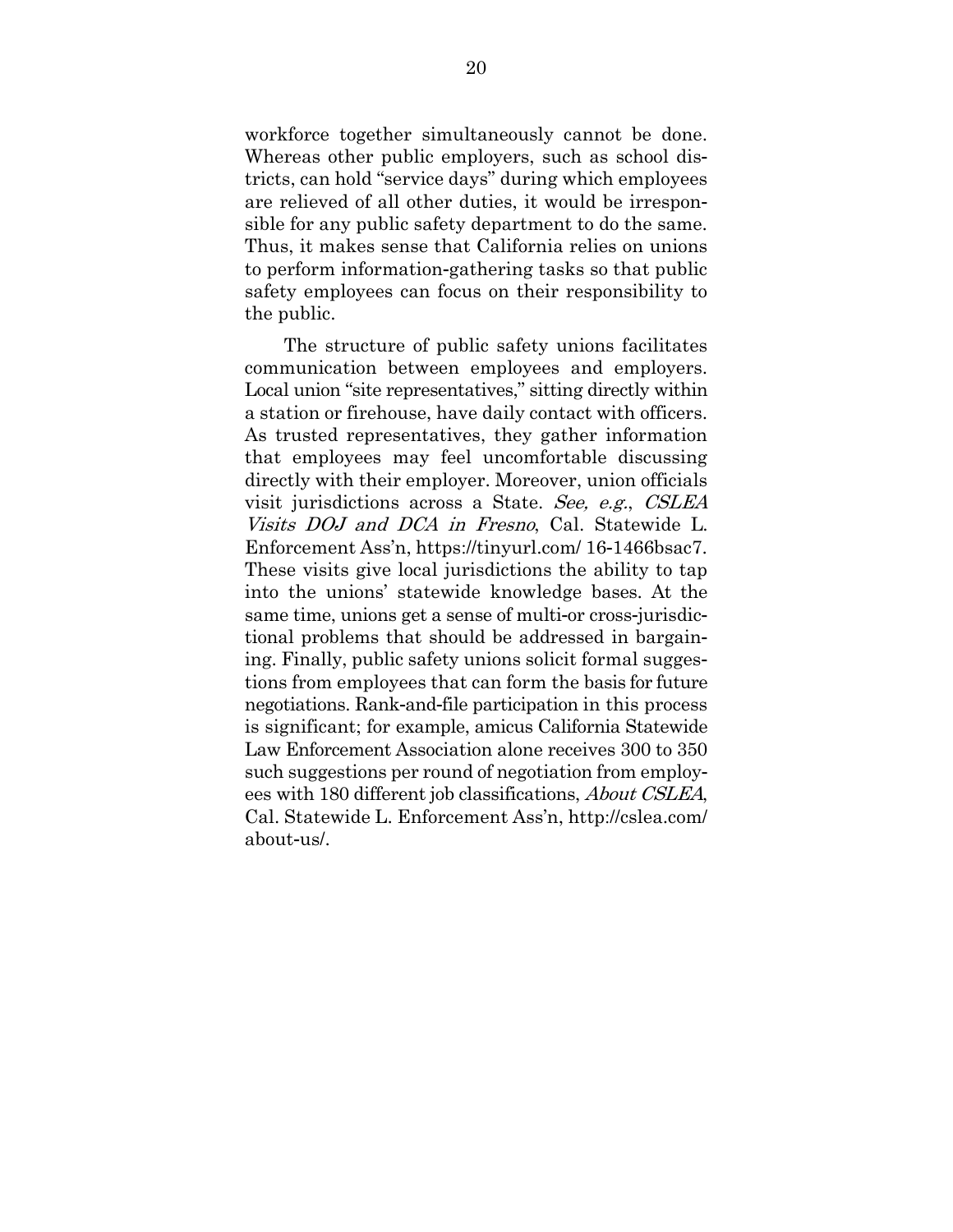2. Once unions have shepherded public safety employees' feedback, they can work with governments to pursue goals that benefit both sides. Unions are especially valuable when they negotiate for workplace improvements that employers might otherwise overlook.

Petitioner and their amici suggest that unions bargain only for provisions that increase costs at the public's expense. To the contrary, as parties with a long-term stake in the financial health of the public employer, unions are also sensitive to employers' budgetary constraints. They frequently partner with governments to craft benefits for workers that also reduce costs. This win-win approach is exemplified by amicus Davis Professional Firefighters, which bargained for a "Back Safety Maintenance Program." The program paired firefighters with local physical therapists to learn techniques for avoiding back injuries. Within a short time, back injuries were at their lowest levels in years and workers' compensation claims had decreased dramatically.

Unions have also bargained for innovations that improve public safety while saving money. For example, amicus Fresno Deputy Sheriff's Association negotiated the "Take Home Patrol Vehicle Program" in 2003. See Fresno Deputy Sheriff's Association Unit 1 Memorandum of Understanding 19-20 (2013), http://bit.ly/ 1M0NUPY. The program allows patrol officers and investigators to drive their police vehicles to and from work. Officers can deploy from home, significantly shortening response times so officers can spend more time on actual law enforcement. The program also increases the visibility of peace officers in the community, which improves public safety. Finally, because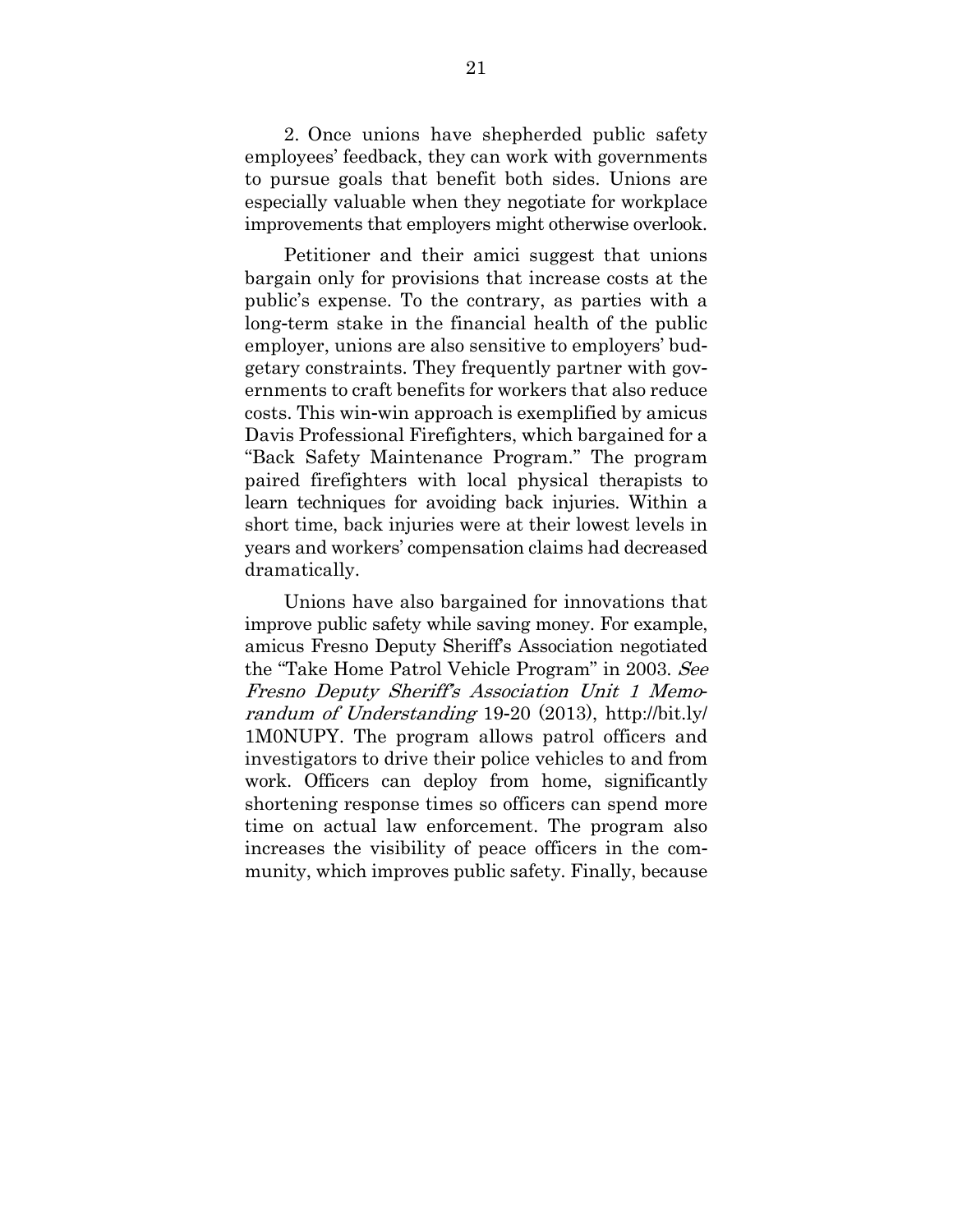each officer takes responsibility for a single vehicle, the vehicles last four to seven years longer saving on maintenance and replacement costs.

Public safety unions are especially valuable in developing comprehensive plans that minimize adverse impacts on the communities they serve during times of fiscal distress. When budgets must be cut, unions can help employers understand how to structure the cuts to do the least damage to public safety. In 2009, for instance, the Fresno Deputy Sheriff's Association successfully approached the County with a proposal for salary givebacks and unpaid furloughs to avoid cutting the number of officers in the department.

3. Petitioner claims unions are "hypocritical" in pointing to their obligation to represent even nonmembers in grievance proceedings as a justification for fair-share fees. Petr. Br. 45. Petitioner misunderstands the point. Grievance proceedings can be time-and resource-consuming. Because unions are repeat players in front of adjudicators, and because they have their own resource constraints, they have strong incentives to act as gatekeepers and ensure that only strong claims move forward. This saves time and money for all parties: employees, adjudicators, employers, and the unions themselves.

### B. Categorically Prohibiting Fair**-**Share Fees Would Threaten Public Safety by Weakening Public Sector Unions.

Eliminating state and local governments' option of agreeing to a fair-share system would reduce both the human and financial resources available to unions. The consequence will be less effective unions and ulti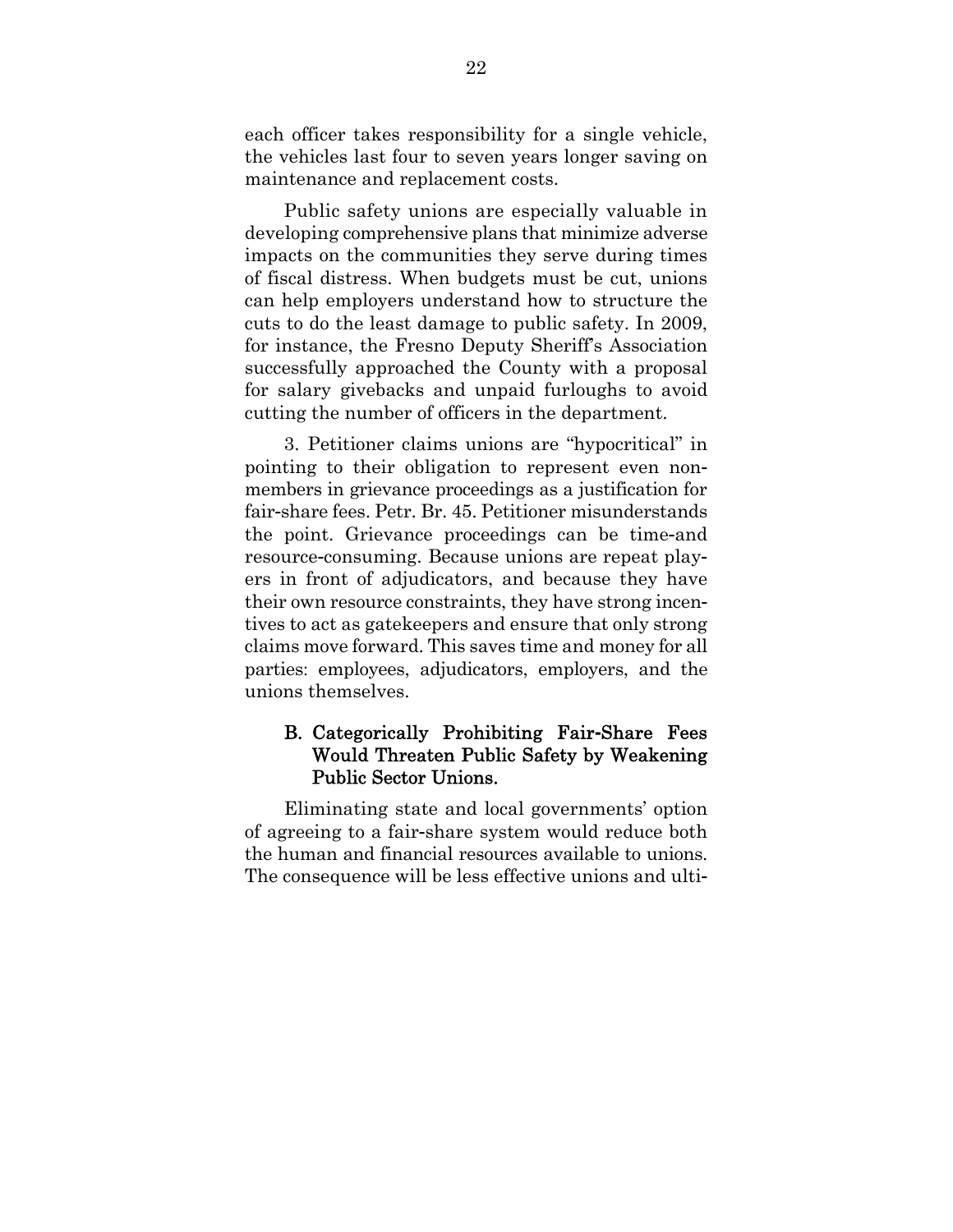mately less effective law enforcement and public safety departments.

1. As it stands, a public safety employee's choice whether to join a union is not primarily driven by outof-pocket costs. It often costs only slightly more to become a union member than to pay a fair-share fee. (Indeed, petitioner seems to think this is an argument against fair-share fees. See Petr. Br. 27-30.) But in a world where fair-share fees were prohibited, public safety employees would face a stark economic choice between paying union dues and paying nothing at all. Even public safety employees entirely supportive of union activities would often rationally decide to forgo membership. See Jeffrey Keefe, Econ. Policy Inst., Eliminating Fair Share Fees and Making Public Employment "Right*-*to*-*Work" Would Increase the Pay Penalty for Working in State and Local Government 6-8 (2015), http://bit.ly/1MtMd9D. This Court recognized that dynamic in Davenport v. Washington Education Association, 551 U.S. 177 (2007), when it said that the "primary purpose" of fair-share arrangements "is to prevent nonmembers from free-riding on the union's efforts." Id. at 181.

Thus, the categorical ban on fair-share fees petitioner seeks would confront public safety employees with a textbook prisoner's dilemma, where each individual will have strong economic incentives to leave the union, even though weakening the union will harm employees collectively. Worse still, as membership declines, revenues will drop as well, while unions' legal responsibilities—and thus their costs—will remain unchanged. Because unions will retain their role as exclusive bargaining representatives, they will still have to gather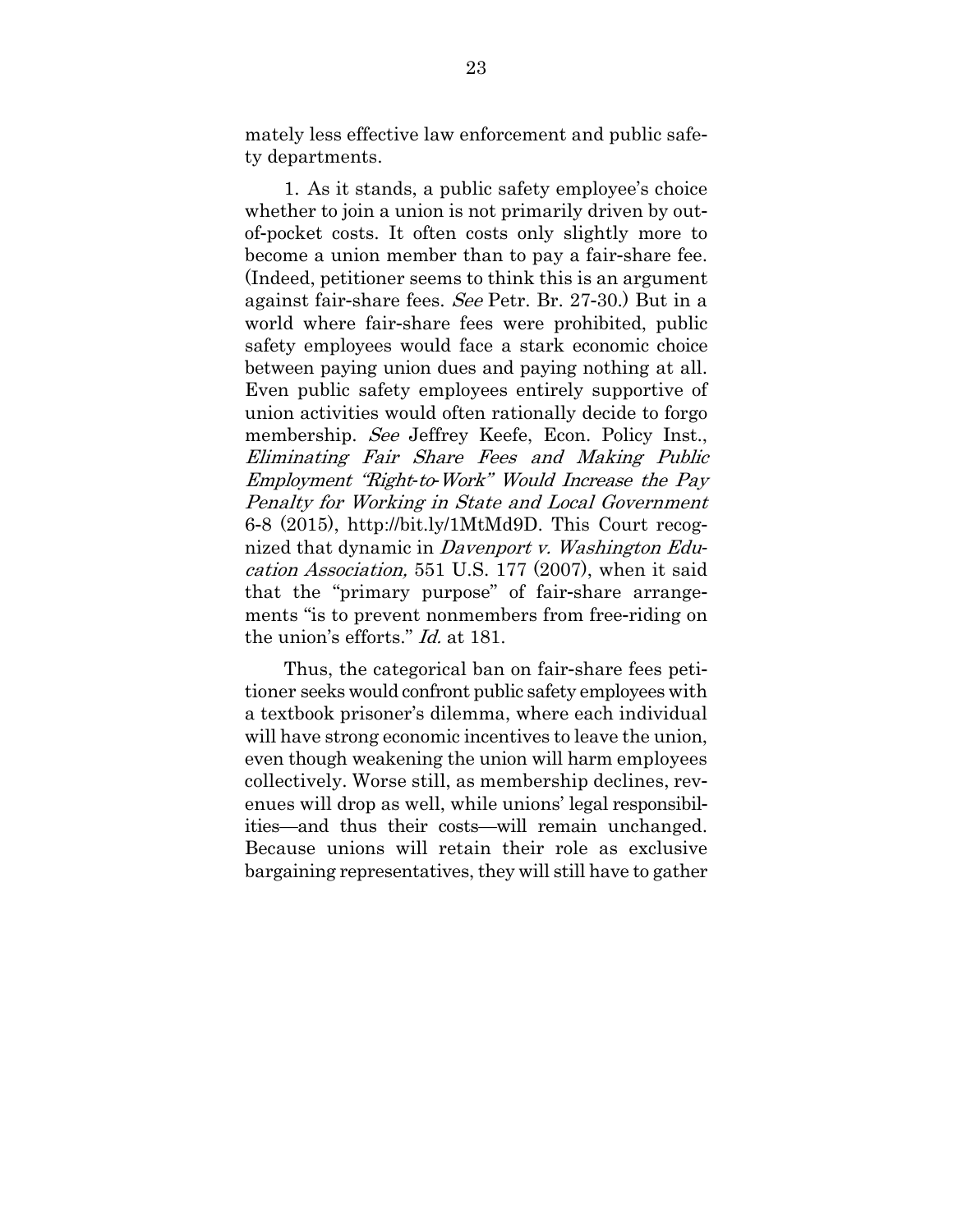information on public safety employees' needs, engage in collective bargaining, and enforce collective bargaining agreements, even when particular violations only involve nonmembers. Consequently, many unions risk a "death spiral": unions will have to raise dues to make up the budget shortfall attributable to the elimination of fair-share fees, causing membership numbers to fall, which will necessitate raising dues further, and so on. As this Court recently observed, this phenomenon rising costs causing costs to rise—can destabilize entire economic sectors. See King v. Burwell, 135 S.Ct. 2480, 2485-86 (2015). Public safety unions would be no different.

To be sure, some collective bargaining agreements —even in California—do not contain fair-share provisions. But amici's site representatives report that both employees and unions make decisions in the shadow of the Abood framework. For employees, the mere possibility of fair-share fees results in high membership rates and thus in unions having the resources they need to improve the safety, training, and solidarity of public safety employees. And because unions, for their part, have the ability to obtain fair-share provisions if the currently high level of union membership were to decline, the fair-share system helps all public sector unions remain strong.

2. Categorical prohibitions on fair-share fees would have consequences beyond the financial. The reduction in union membership would undermine unions' utility to the governments with which they bargain. Unions have a comparative advantage vis-àvis the State in gathering information because their large membership gives them direct access to a repre-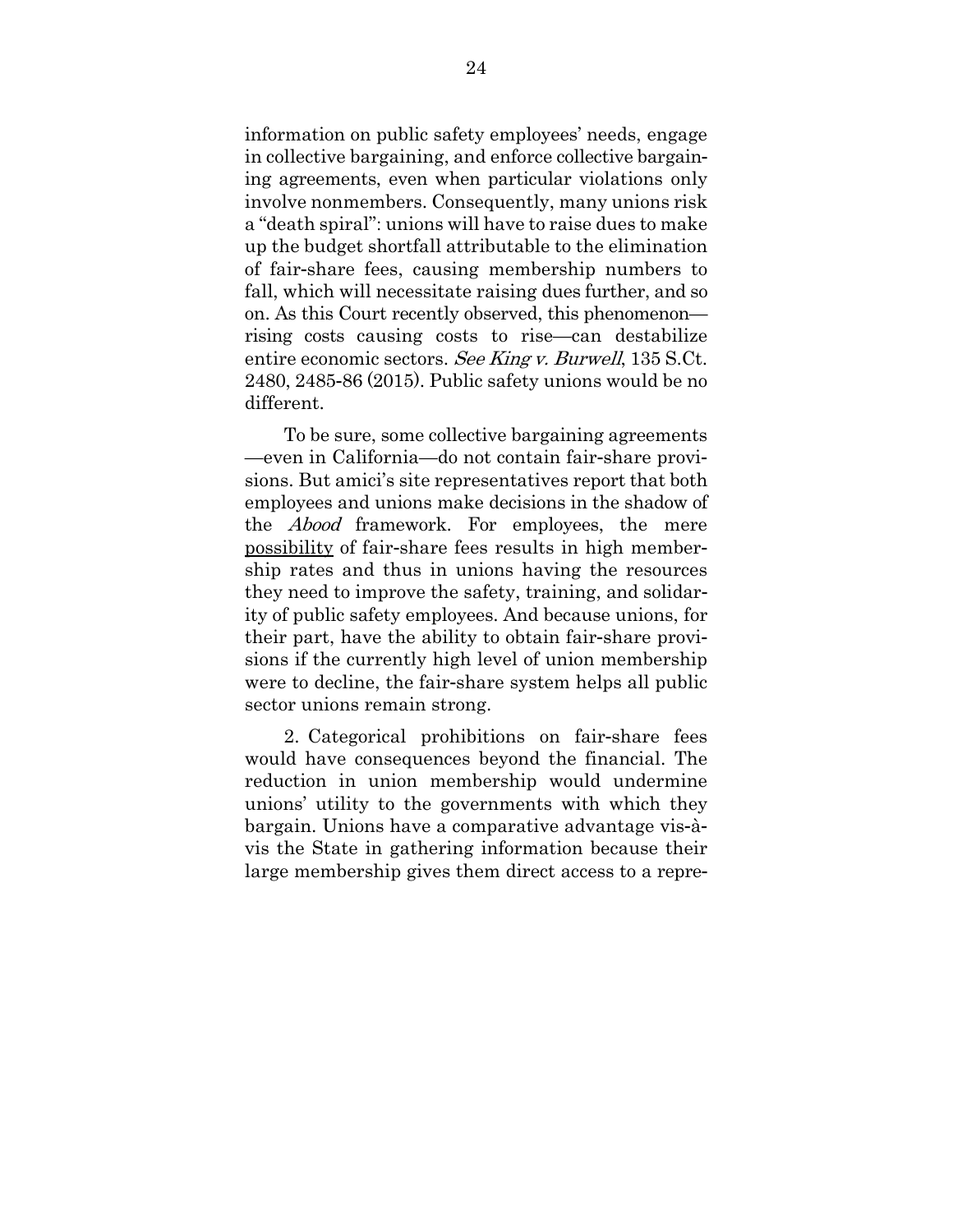sentative cross section of rank-and-file employees. See supra at 9-12. With fewer members comes less information. In addition, cooperative labor-management relations depend on public sector employees accepting the results of collective bargaining. Workers are more likely to accept these results if they think that their exclusive bargaining agent is legitimate. A union with few members lacks that legitimacy.

Finally, without access to fair-share fees, attracting members will become unions' first priority. Unions will have to shift significant time and money towards recruiting—and those resources will come from the budget for information gathering, bargaining, and other public functions. A categorical bar on fair-share fees would thus diminish unions' utility to governments even if membership levels were to remain unchanged.

## C. States Have a Strong Basis for Choosing Unions Supported by Fair**-**Share Fees Over Any of the Alternatives.

In reliance on *Abood*, many states have built their labor relations system on a partnership between fairshare-fee-supported unions and public employers. If this Court were to eliminate fair-share fees, the most likely consequence is that these states will be stuck with less effective public sector unions. Currently, in the public safety context, union negotiation teams consist of both professionally trained experts, often with decades of experience in agenda setting and negotiation, and rank-and-file members. If unions are left without the resources to employ or retain these experts, they will have only amateur negotiators at the table. These negotiators will almost certainly be less effective at presenting the employees' case. Moreover, they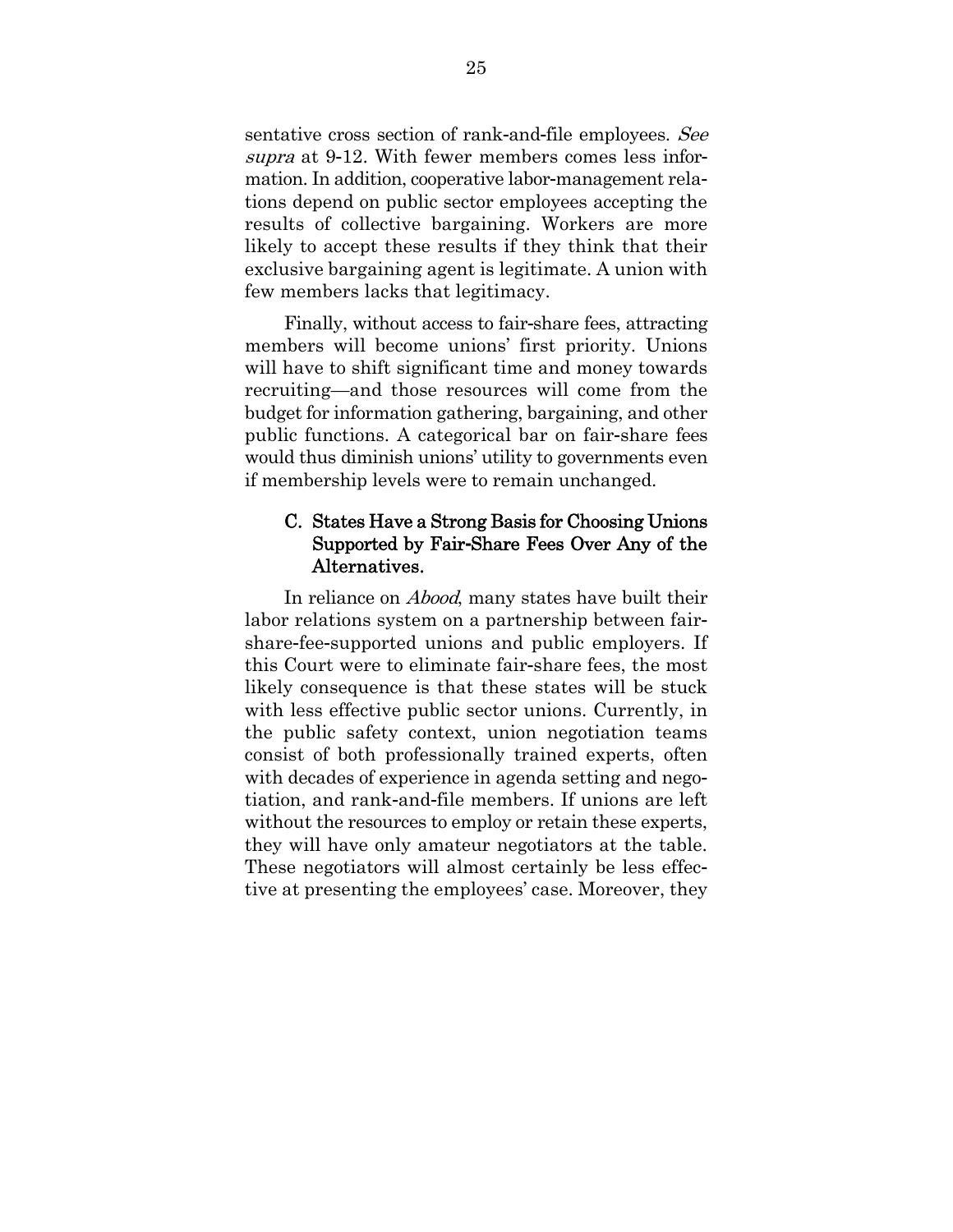may not have the expertise to filter out rank-and-file proposals that are economically or operationally infeasible or simply off the table due to controlling legislation. The upshot is that the parties will be less likely to reach an agreement or to get that agreement ratified.

1. California provides a clear example of how states will not be able to achieve their labor-management goals by switching to some other structure. Neither unilateral "command and control" nor government-funded bargaining representatives can serve California's interest in "improvement of personnel management." Cal. Gov't Code § 3512. And both run the risk of threatening public safety.

Unilateral command and control. States can have good reason to conclude that authorizing public employers to unilaterally set the terms of employment would be detrimental to public safety. First, such unilateral statewide action is a nonstarter in a state as diverse as California. A uniform statute passed in Sacramento would fail to account for the circumstances of both urban and rural firefighters, or both anti-gang and tax enforcement officers. And government agencies, both public safety and non-public safety, also vary dramatically depending on their functions, their locations, and their sizes. These practical difficulties would be exacerbated by state constitutional and statutory limits on setting local terms of employment for public employees. See, e.g., County of Riverside v. Superior Court, 66 P.3d 718 (Cal. 2003).

Second, local public agencies trying to set terms unilaterally would face their own challenges. For reasons amici have already described, elected officials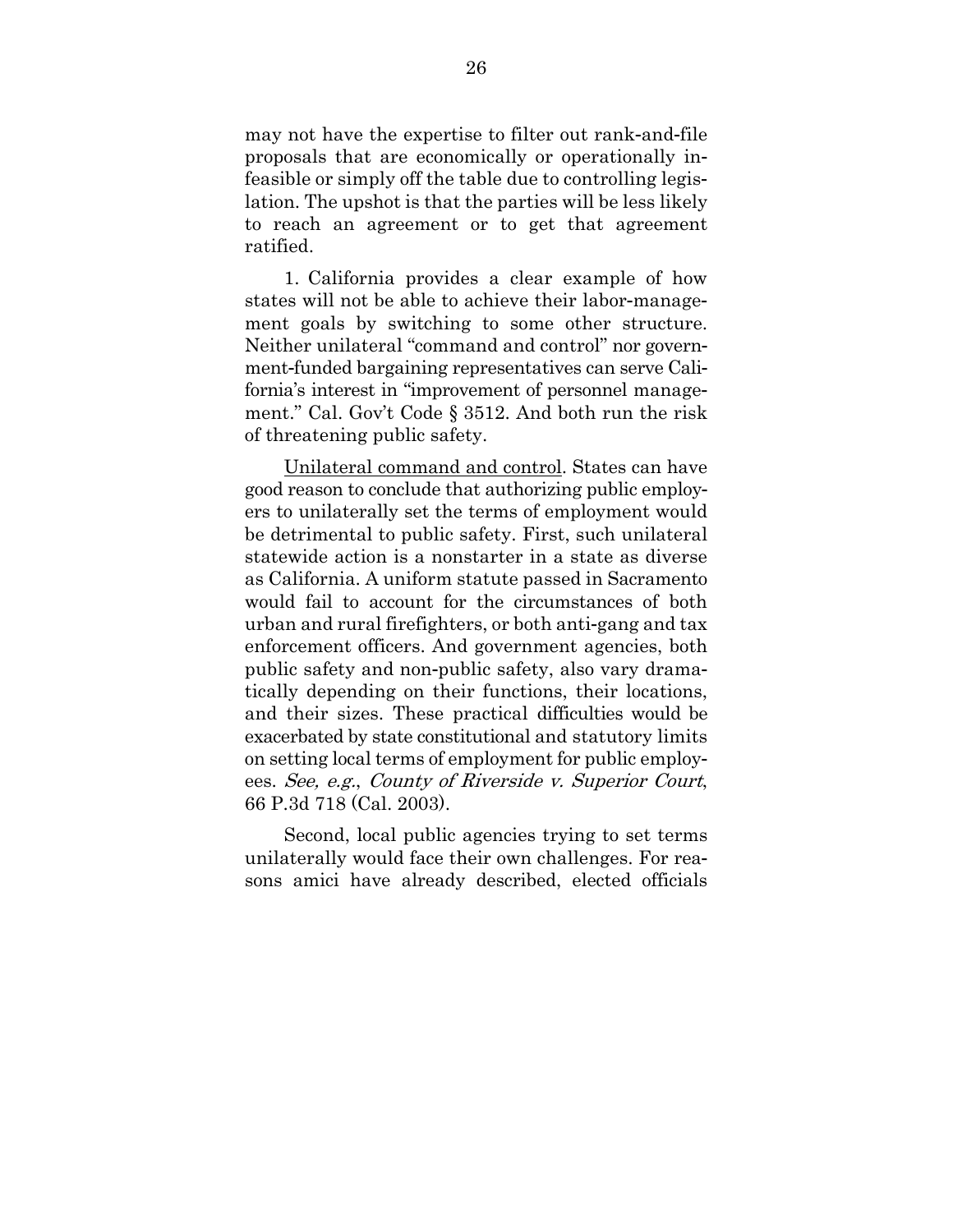likely lack the specialized knowledge to set appropriate terms on their own. See supra at 9-10. A well-intentioned official may spend money on superfluous benefits for firefighters while inadvertently ignoring basic necessities. To make informed decisions, cities would have to gather information themselves. At the same time, if public agency officials were to rely solely on input from department managers, and ignore groundlevel employees, they would undermine California's commitment to cooperation between labor and management. See Cal. Gov't Code § 3512.

"Company" unions. Faced with the financial weakness of traditional unions, California could conceivably turn to collective bargaining agents funded by the State or municipalities, akin to private sector "company unions." This option would be beset by actual and perceived conflicts of interest.

With respect to the actual conflict of interest, Congress long ago banned company unions in the private sector, 29 U.S.C. § 158(a)(2), precisely because it recognized that company unions sacrificed workers' interests to serve their paymasters instead. See Martin T. Moe, Participatory Workplace Decisionmaking and the NLRA*:* Section 8(a)(2), Electromation, and the Specter of the Company Union, 68 N.Y.U. L. Rev. 1127, 1133-42 (1993). In fact, employers who make payments to unions are subject to criminal sanctions under 29 U.S.C. § 186 for this very reason. See Gen. Bldg. Contractors Ass'n v. Pennsylvania, 458 U.S. 375, 394 (1982). The same risk would arise in the public sector if a bargaining representative were paid by the State instead of by the public safety workers on whose behalf it was formally negotiating.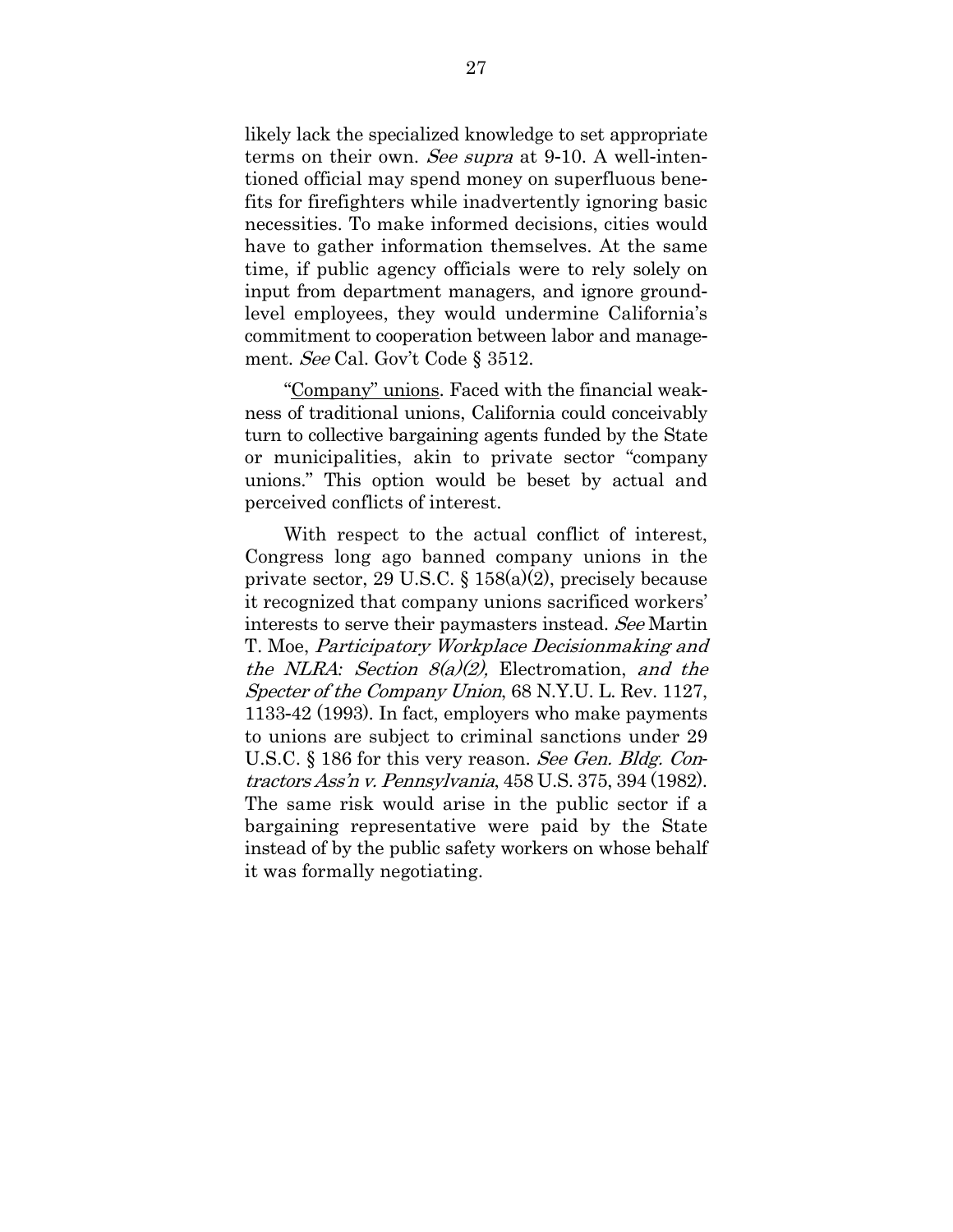But even if the government-funded bargaining representative were a faithful agent, it might lack legitimacy in the eyes of its ostensible constituents. If, for example, a government-funded bargaining agent were to agree to the kinds of givebacks amici described earlier, see supra at 22, employees might conclude that it had done so not because that was the best available resolution, but because it best served the negotiator's own interests. This same mistrust might deprive government-funded agents of the comparative advantage that current union leaders have with respect to information gathering. Employees could well choose not to share honest reactions with someone they believe is a proxy for their employer.

When these alternative arrangements fail in a state like California, the public will be less safe. As discussed above, much of what public safety unions bargain for is protective equipment and training. Here, the absence of well-funded professional union negotiators will translate into a less safe workplace. Over time, some public safety employees will resign because their work will have become unreasonably dangerous. These same issues will also adversely impact recruiting, particularly of the most qualified potential candidates, who will have more attractive and safer alternatives. Rising turnover and falling recruiting will directly impair agencies' ability to protect the public.

2. Moreover, any alternative to the existing robust public safety unions will itself create costs to public employers that will be passed on to employees and taxpayers. If public employers were to decide to unilaterally set the conditions of employment, they would need to set up and pay for their own information-gather-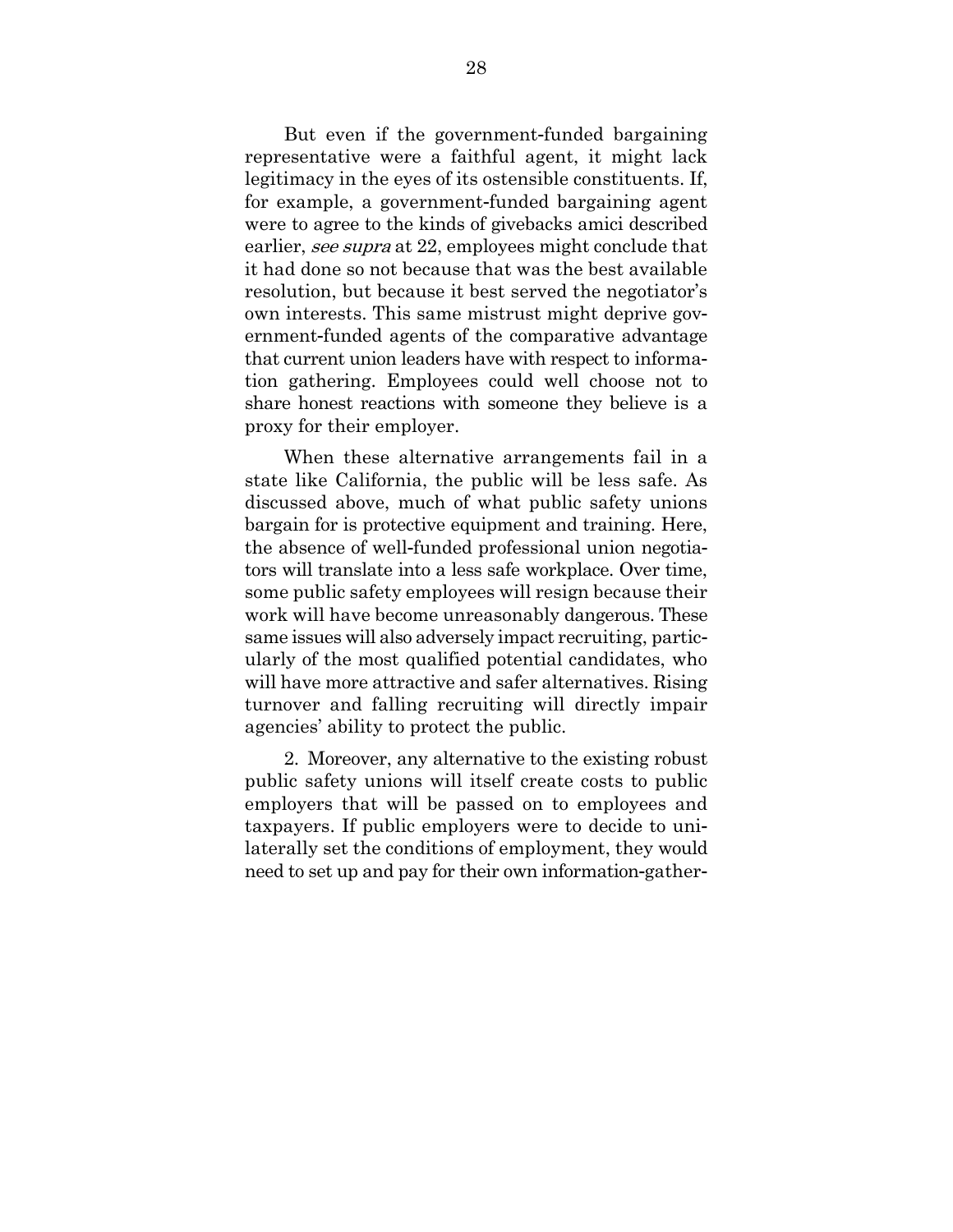ing processes. If they were to fund bargaining representatives directly, they would of course have to pay them. This money has to come from somewhere. Governments can only pay for these expenditures by raising taxes, by cutting government service to the public, or by expecting employees to do more with less.

Put another way, the costs of managing a large, diverse, and far-flung public workforce are always ultimately borne by employees and taxpayers. In light of this inevitable fact, California has good reason to conclude that strong unions with a fair-share option are the best means of pursuing its most important state interest: securing the safety of its citizenry.

### D. This Court Has Consistently Upheld States' Efforts to Manage Their Workforces, Even in Cases Involving Employees' Speech Interests.

Petitioner claims that the First Amendment somehow prohibits the government from requiring that he participate in funding the collective bargaining process. But in light of states' interest in managing their workforces, petitioner's claim must fail.

As this Court has recognized, each state has a significant interest "in promoting the efficiency of the public services it performs through its employees," Pickering v. Bd. of Educ., 391 U.S. 563, 568 (1968), and thus must be accorded "broader discretion to restrict speech when it acts in its role as employer," Garcetti v. Ceballos, 547 U.S. 410, 418 (2006); see also Rankin v. McPherson, 483 U.S. 378, 394 (1987) (Scalia, J., dissenting) ("[N]o law enforcement agency is required by the First Amendment to permit one of its employees to ride with the cops and cheer for the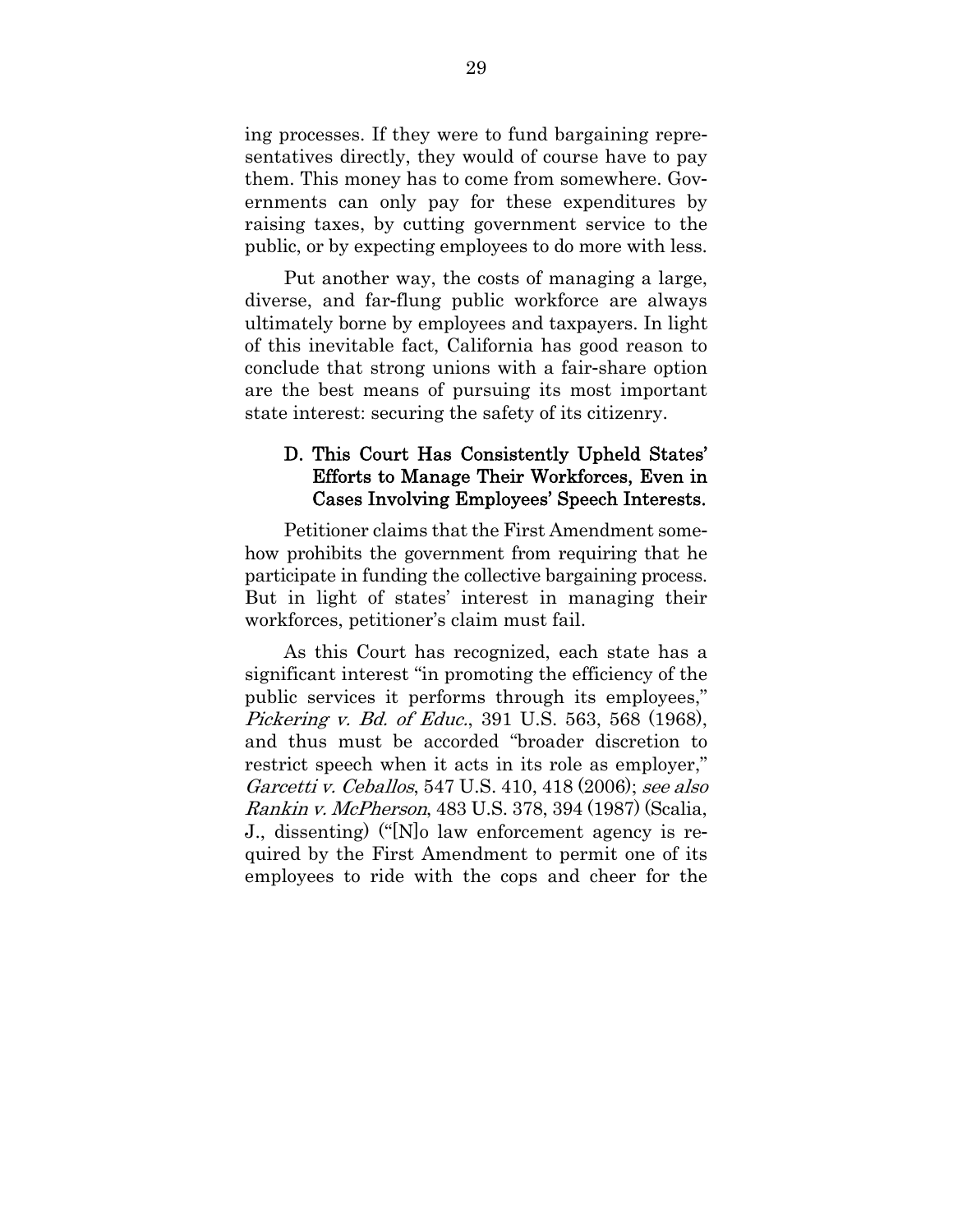robbers." (internal quotation marks omitted)). In a number of contexts, this Court has approved restrictions on the speech rights of government employees that it would not countenance if those restrictions had been imposed on members of the general public. See, e.g., Borough of Duryea v. Guarnieri, 564 U.S. 379 (2011) (police chief); Waters v. Churchill, 511 U.S. 661 (1994) (plurality opinion) (public hospital nurse); Connick v. Myers, 461 U.S. 138 (1983) (prosecutor).

Nowhere has this doctrine had greater effect than in the context of law enforcement officers. This "wide degree of deference to the employer's judgment" is especially warranted when "close working relationships are essential to fulfilling public responsibilities," Connick, 461 U.S. at 151-52, as they are with police and fire departments. In *City of San Diego v. Roe*, 543 U.S. 77 (2004) (per curiam), for example, this Court upheld the San Diego Police Department's decision to discipline an officer for selling homemade videos that were produced and distributed while he was off duty. Id. at 78. Such a punishment would likely have been an unconstitutional prohibition of speech if it had been applied to an ordinary citizen. nonetheless, the Court upheld it because permitting the officer to express himself in this manner undermined the ability of the police department to perform its law enforcement functions. Id. at 84-85. The Federal Reporters are marbled with cases upholding similar restrictions. See, e.g., Foley v. Town of Randolph, 598 F.3d 1 (1st Cir. 2010) (fire chief disciplined for criticizing funding levels for fire department at press conference); *Singer v. Ferro*, 711 F.3d 334 (2d Cir. 2013) (correctional officer disciplined for creating flyer implying certain prison officials were corrupt); Nixon v. City of Houston, 511 F.3d 494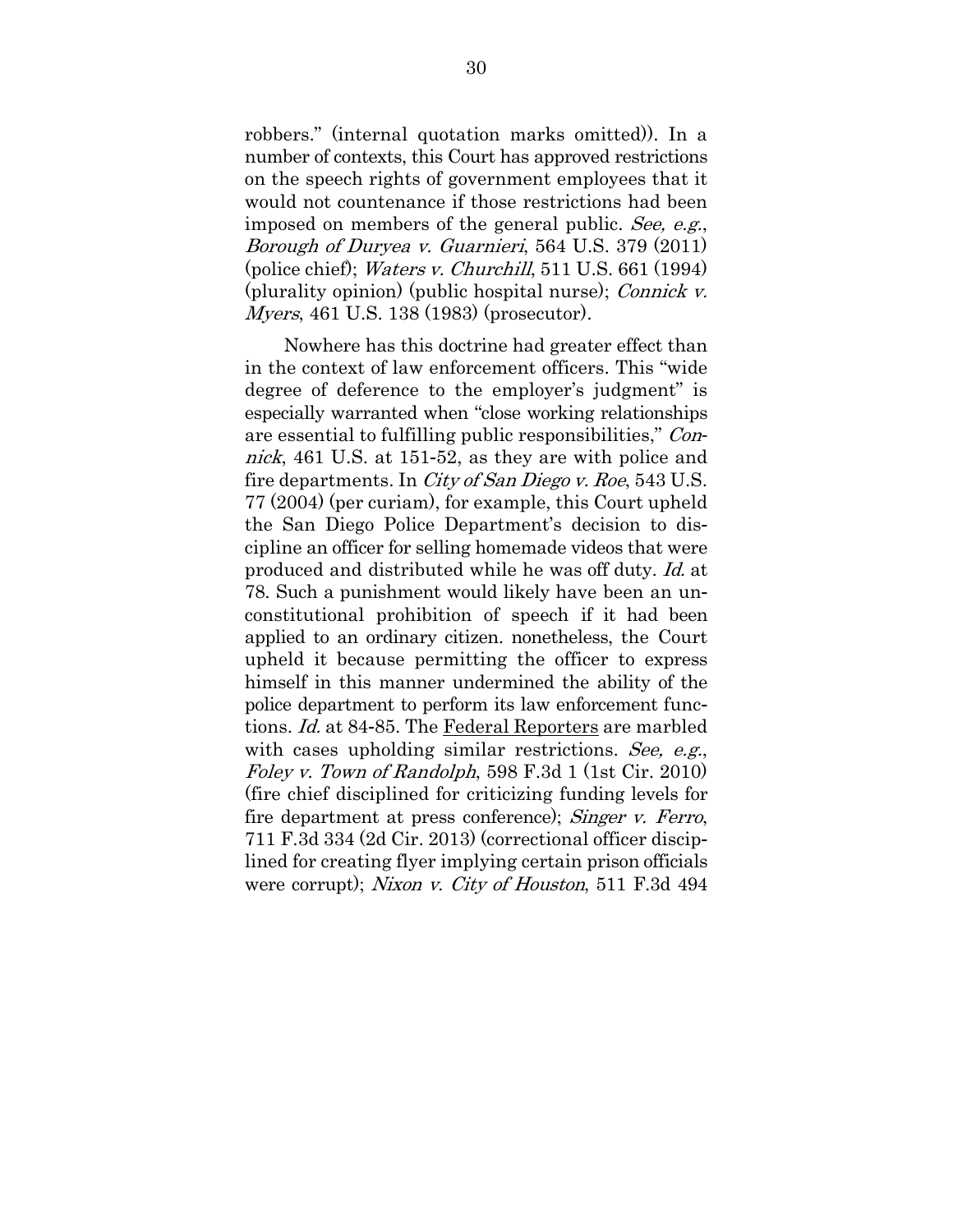(5th Cir. 2007) (officer fired for authoring racially charged newspaper columns); *Dible v. City of Chandler*, 515 F.3d 918 (9th Cir. 2008) (officer fired for maintaining sexually explicit website); Oladeinde v. City of Birmingham, 230 F.3d 1275 (11th Cir. 2000) (officers fired for refusing to report suspicious activity by fellow officers).

It would be perverse to say simultaneously that, under the First Amendment, a law enforcement agency's operational needs can justify prohibiting officers from engaging in core expressive activity, but cannot justify authorizing a fair-share fee critical to upholding those operational needs.

The First Amendment claim here is weaker than the one in Roe. Under Abood, petitioner or other public employees who object to the union's demands or positions retain their full First Amendment rights to speak publicly on those issues. Indeed, they can speak publicly about their objection to the fair-share system itself or even to the existence of public sector unions. Petitioner treats the fair-share fee as if it were an exaction that requires him to subsidize another private speaker's views—as if he were being forced to fund ACLU litigation or National Right to Life advertisements. In the context of states' labor relations systems, he is just wrong. The communications to which his fairshare fees go are an integral part of the State's chosen means—union-assisted labor management—of serving a public end: serving Illinois's citizens.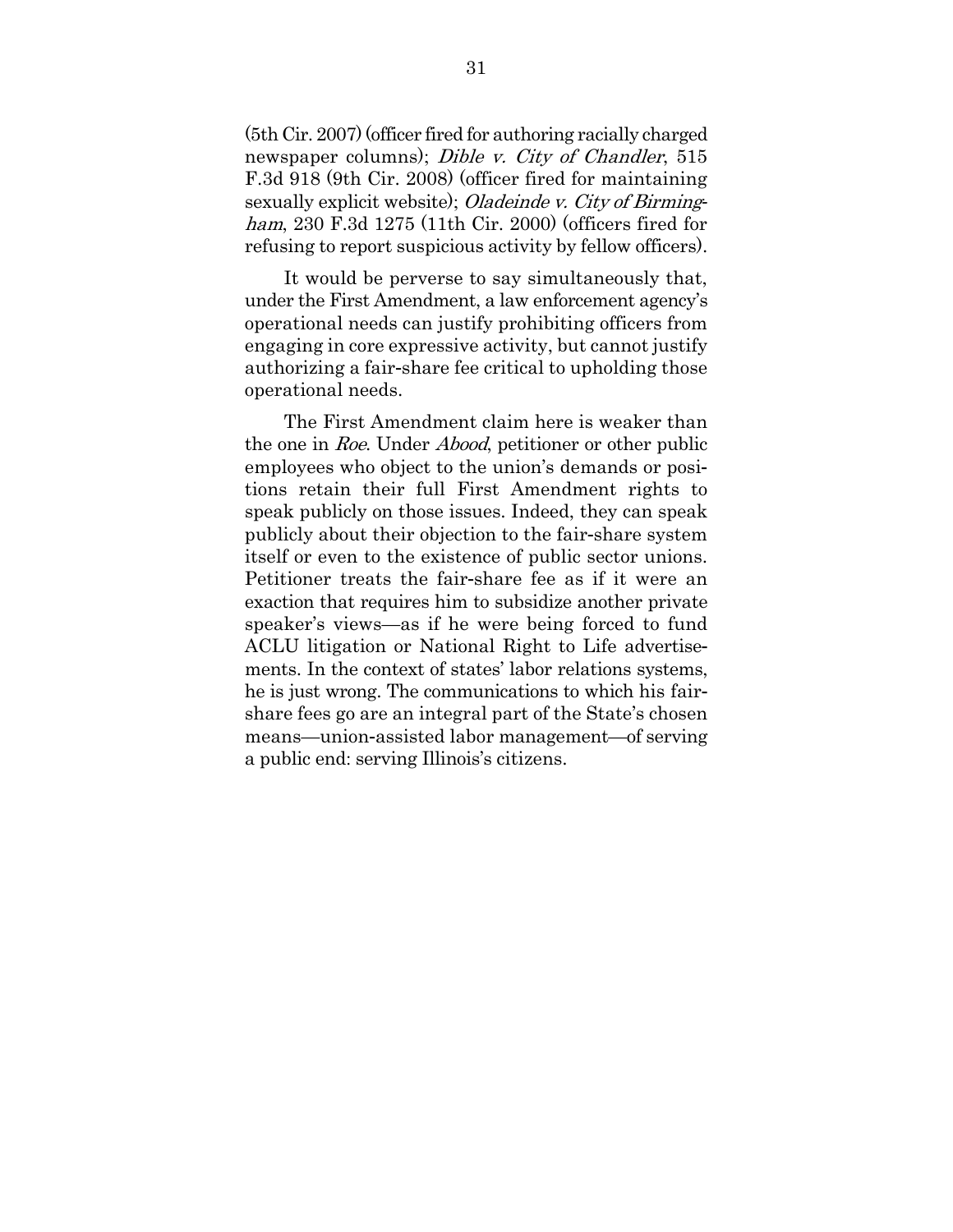$$
\longrightarrow \mathcal{O}
$$

#### **CONCLUSION**

For the foregoing reasons, the judgment of the court of appeals should be affirmed.

Respectfully submitted,

GREGG MCLEAN ADAM COUNSEL OF RECORD GARY M. MESSING MESSING ADAM & JASMINE LLP 235 MONTGOMERY STREET **SUITE 828** SAN FRANCISCO, CA 94104 (415) 266-1800 GREGG@MAJLABOR.COM

PAMELA S. KARLAN JEFFREY L. FISHER DAVID T. GOLDBERG STANFORD LAW SCHOOL SUPREME COURT LITIGATION CLINIC 559 NATHAN ABBOTT WAY STANFORD, CA 94305

COUNSEL FOR AMICI CURIAE

JANUARY 19, 2018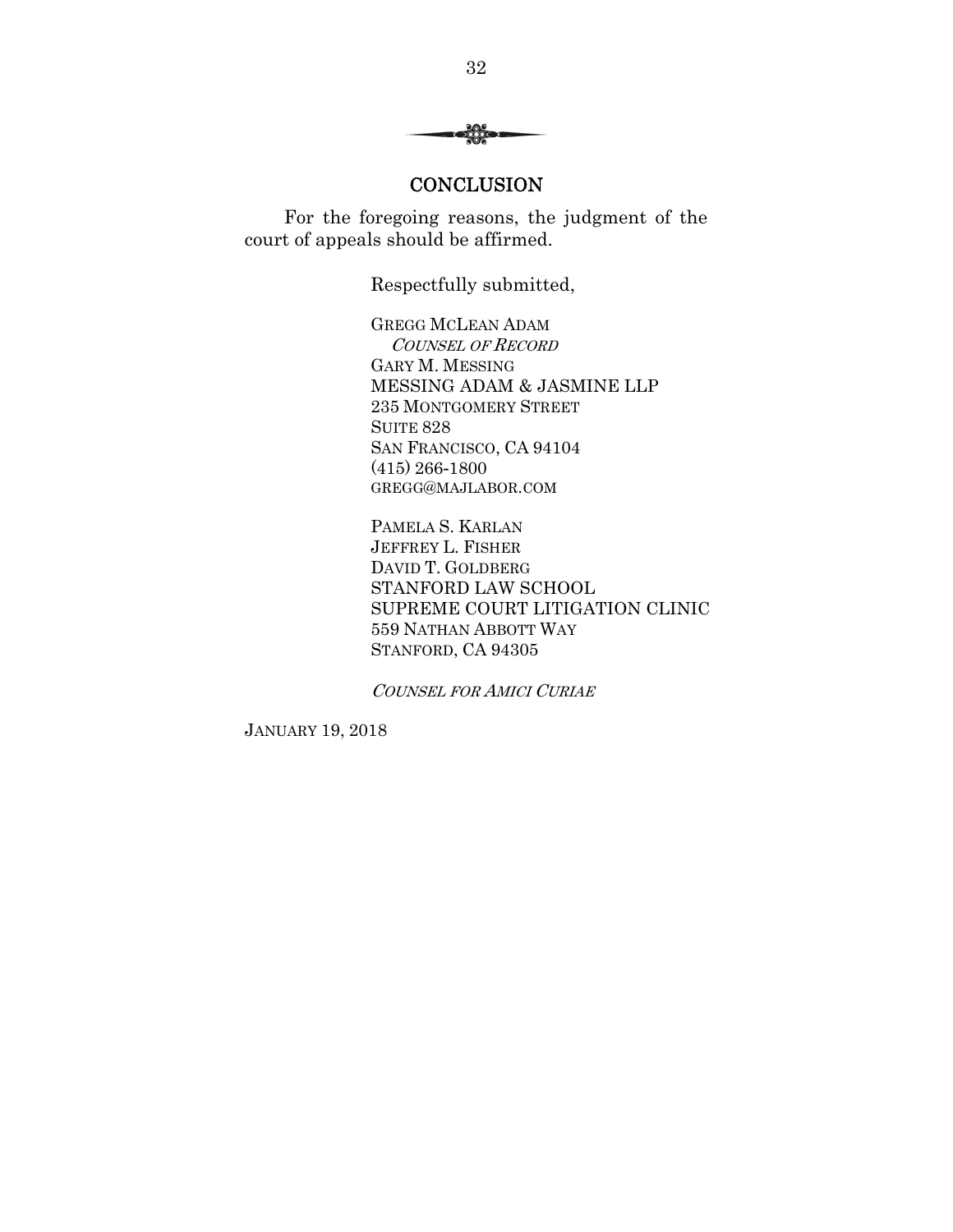# APPENDIX A DESCRIPTION OF AMICI

# Peace Officers Research Association of California ("PORAC")

The Peace Officers Research Association of California ("PORAC") is a professional federation of local, state, and federal law enforcement associations. It represents over 65,000 public safety members in over 900 associations, predominantly in the State of California. Most of PORAC's member associations are exclusive bargaining representatives. PORAC's Legal Defense Fund ("PORAC LDF") is a legal defense fund for peace officers (and some firefighters) with over 100,000 members in over 30 states and over 55,000 participants in California alone. PORAC-LDF provides representation in civil, criminal, and administrative matters arising out of the course and scope of the participant's employment.

# National Association of Police Organizations ("NAPO")

The National Association of Police Organizations ("NAPO") is a coalition of police unions and associations from across the United States that serves to advance the interests of America's law enforcement officers. Founded in 1978, NAPO represents more than 1,000 police unions and associations, 241,000 sworn law enforcement officers, and more than 100,000 citizens who share a common dedication to fair and effective crime control and law enforcement. Substantially all of NAPO's member associations are state or local unions and duly authorized collective bargaining agents that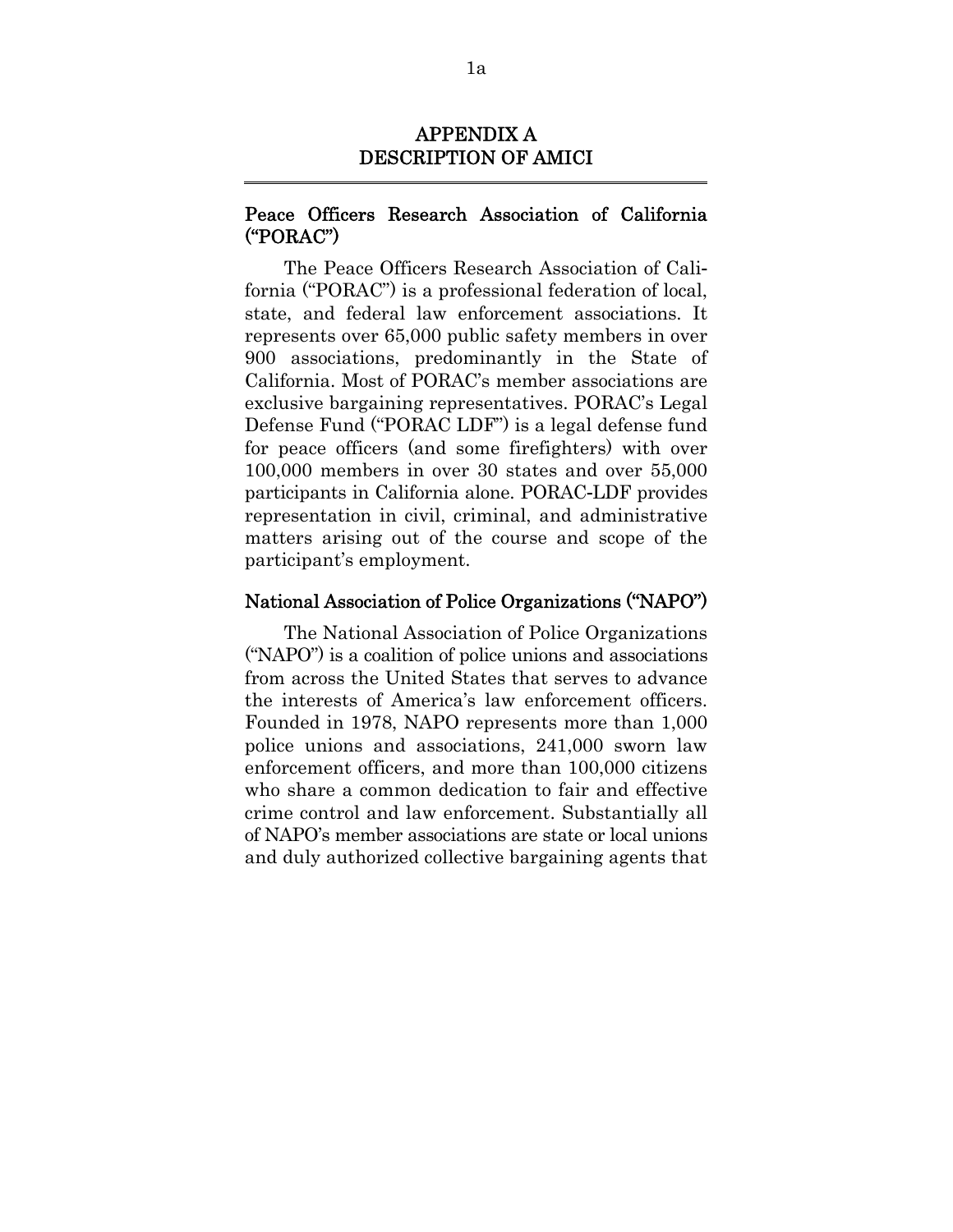bargain on behalf of and represent publicly employed law enforcement officers.

#### Police Benevolent & Protective Association of Illinois ("PBPA")

The Police Benevolent & Protective Association of Illinois ("PBPA") is a police association consisting of 7500 full-time and retired sworn police officers in 189 local bargaining units. Substantially all of PBPA's member associations are local unions and duly authorized collective bargaining agents that bargain on behalf of and represent publicly employed law enforcement officers. The Association is a member of NAPO.

### New York State Association of Police Benevolent Associations

The New York State Association of Police Benevolent Associations is a coalition of police unions representing approximately 45,000 police and law enforcement officers throughout New York City, New York State, the Port Authority Police, the Metropolitan Transportation Authority Police, Park Police, and the Waterfront Commission Police. The Association's function is to lobby at the state capital in Albany, NY and to protect the well-being and rights of law enforcement officers. All member organizations are state or local unions representing sworn police and law enforcement officers.

#### California Correctional Peace Officers' Association

The California Correctional Peace Officers' Association is the exclusive bargaining representative for approximately 35,000 correctional peace officers employ-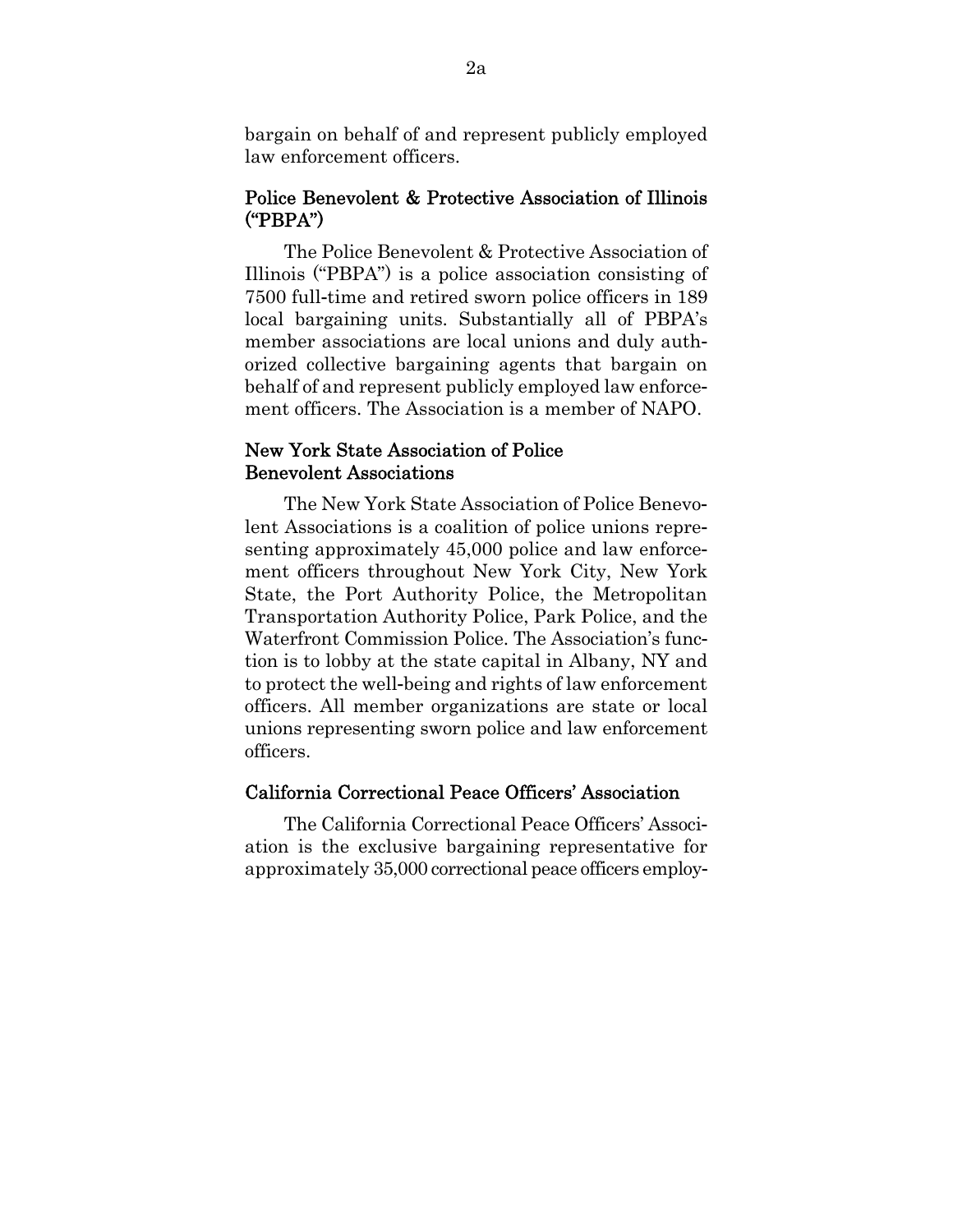ed by the California Department of Corrections and Rehabilitation in their labor relations with the State and represents its members on all matters relating to wages, hours, and other terms and conditions of their employment.

# California Statewide Law Enforcement Association

The California Statewide Law Enforcement Association is the exclusive bargaining representative for approximately 7,000 state-employed peace officers (including Special Agents of the Department of Justice, Park Rangers, and Investigators of the Departments of Motor Vehicles and Alcohol and Beverage Control) and non-sworn law enforcement related classifications (including Criminalists, Non-Sworn Investigators, and Communications Operators). It represents its members on all matters relating to wages, hours, and other terms and conditions of their employment.

# Detectives' Endowment Association of the New York City Police Department

The Detectives' Endowment Association of the New York City Police Department is a labor union representing 5,500 active NYPD detectives and 12,000 retired detectives. Established originally as a fraternal group in 1917 for detectives, the union became the exclusive bargaining agent for NYPD detectives in 1963, representing its members on all collective bargaining issues, health benefits, pensions, and other related benefits.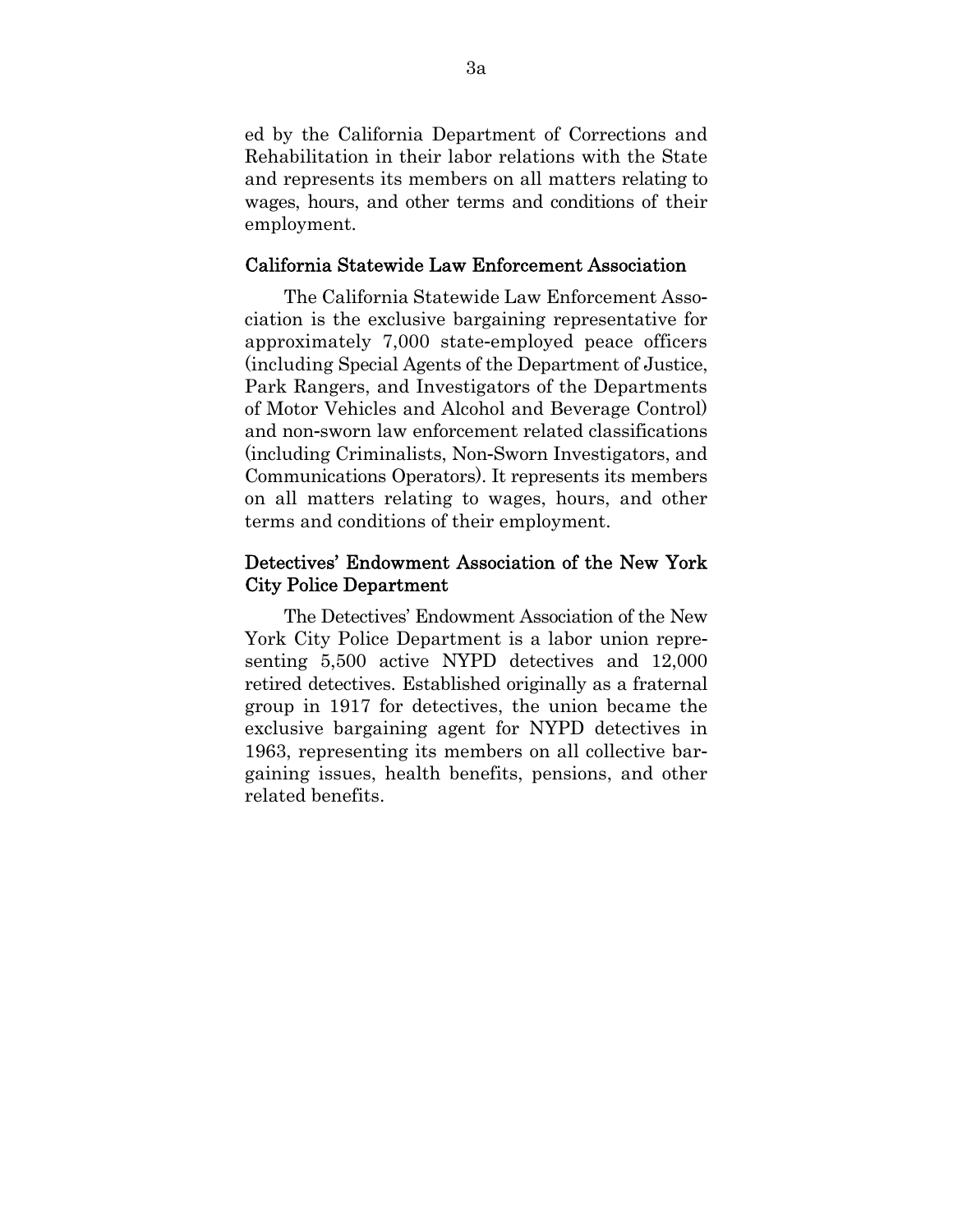### Los Angeles Police Protective League (LAPPL)

The Los Angeles Police Protective League (LAPPL) is the bargaining unit representing over 9,900 sworn members of the Los Angeles Police Department in Los Angeles, California. The LAPPL negotiates on behalf of its members and represents them in disputes concerning unfair labor practices, grievances, and discipline; and protects, promotes, and improves the working conditions, legal rights, compensation, and benefits of its Officers.

### San Francisco Police Officers Association

The San Francisco Police Officers Association is the exclusive bargaining representative for approximately 2,200 San Francisco Police Officers (including all sworn officers in the department from Police Officers through the ranks of Deputy Chiefs and Commanders) in their labor relations with the City and County of San Francisco and represents its members on all matters relating to wages, hours, and other terms and conditions of their employment.

#### San Jose Police Officers Association

The San Jose Police Officers Association is the exclusive bargaining representative for approximately 1,100 San Jose, California, Police Officers (including all sworn officers in the department from Police Officers through the ranks of Deputy Chiefs and Commanders) in their labor relations with the City of San Jose, and represents its members on all matters relating to wages, hours, and other terms and conditions of their employment.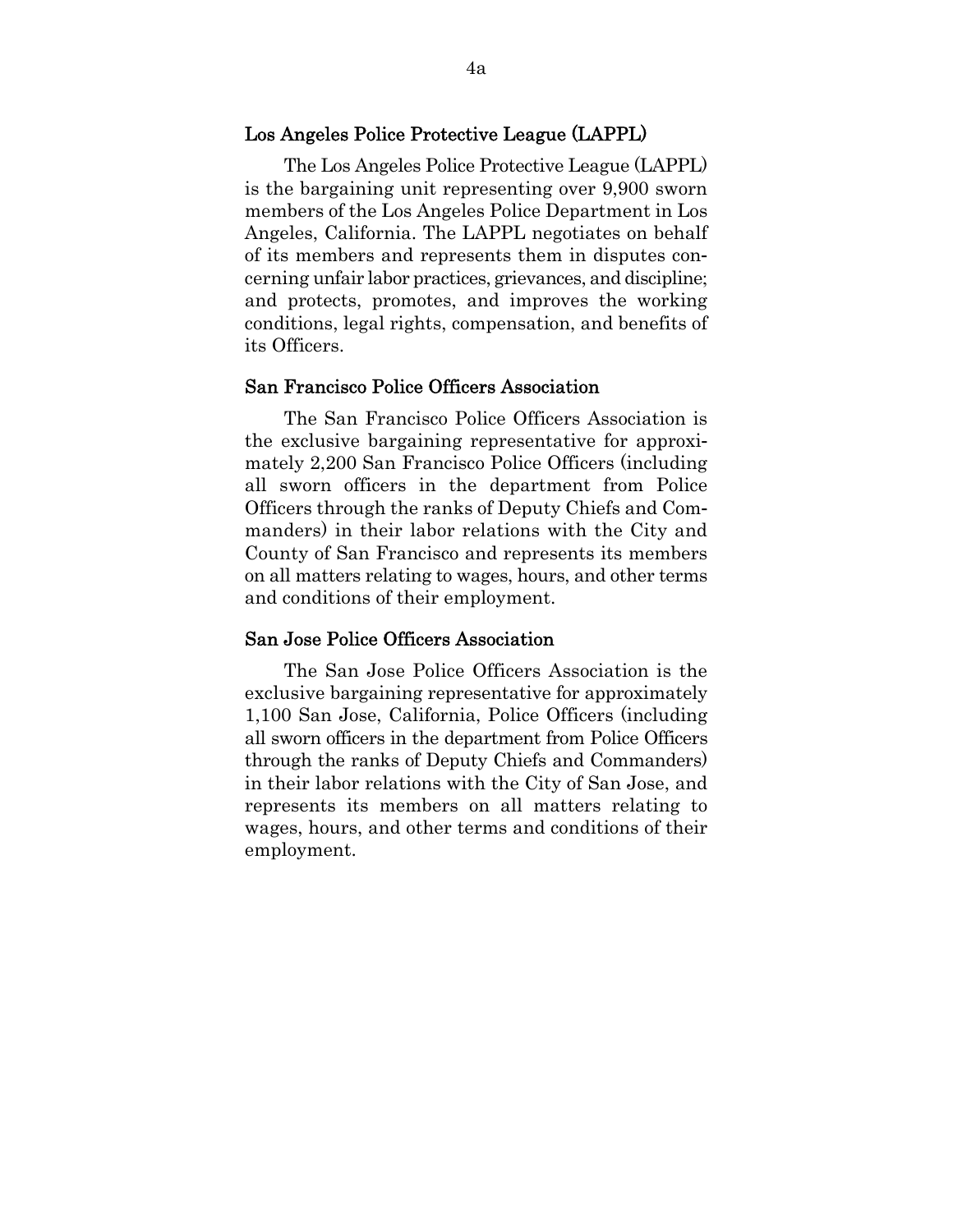#### Fresno Deputy Sheriff's Association

The Fresno Deputy Sheriff's Association consists of approximately 500 deputy sheriffs and related law enforcement classifications including Dispatchers, Deputy Coroners, and Community Service Officers employed by the County of Fresno, California. The Fresno Deputy Sheriff's Association is the exclusive bargaining representative for those members on all matters relating to wages, hours, and other terms and conditions of their employment.

### Deputy Sheriffs' Association of Santa Clara County

The Deputy Sheriffs' Association of Santa Clara County is the exclusive bargaining representative for approximately 425 Santa Clara County Deputy Sheriffs (including all sworn deputies, sergeants, and lieutenants) in their labor relations with the County of Santa Clara, California, and represents its members on all matters relating to wages, hours, and other terms and conditions of their employment.

#### San Francisco Deputy Probation Officers Association

The San Francisco Deputy Probation Officers Association is the exclusive bargaining representative for approximately 220 Probation Officers in the San Francisco Adult and Juvenile Probation Departments in their labor relations with the City and County of San Francisco and represents their members on all matters relating to wages, hours, and other terms and conditions of their employment.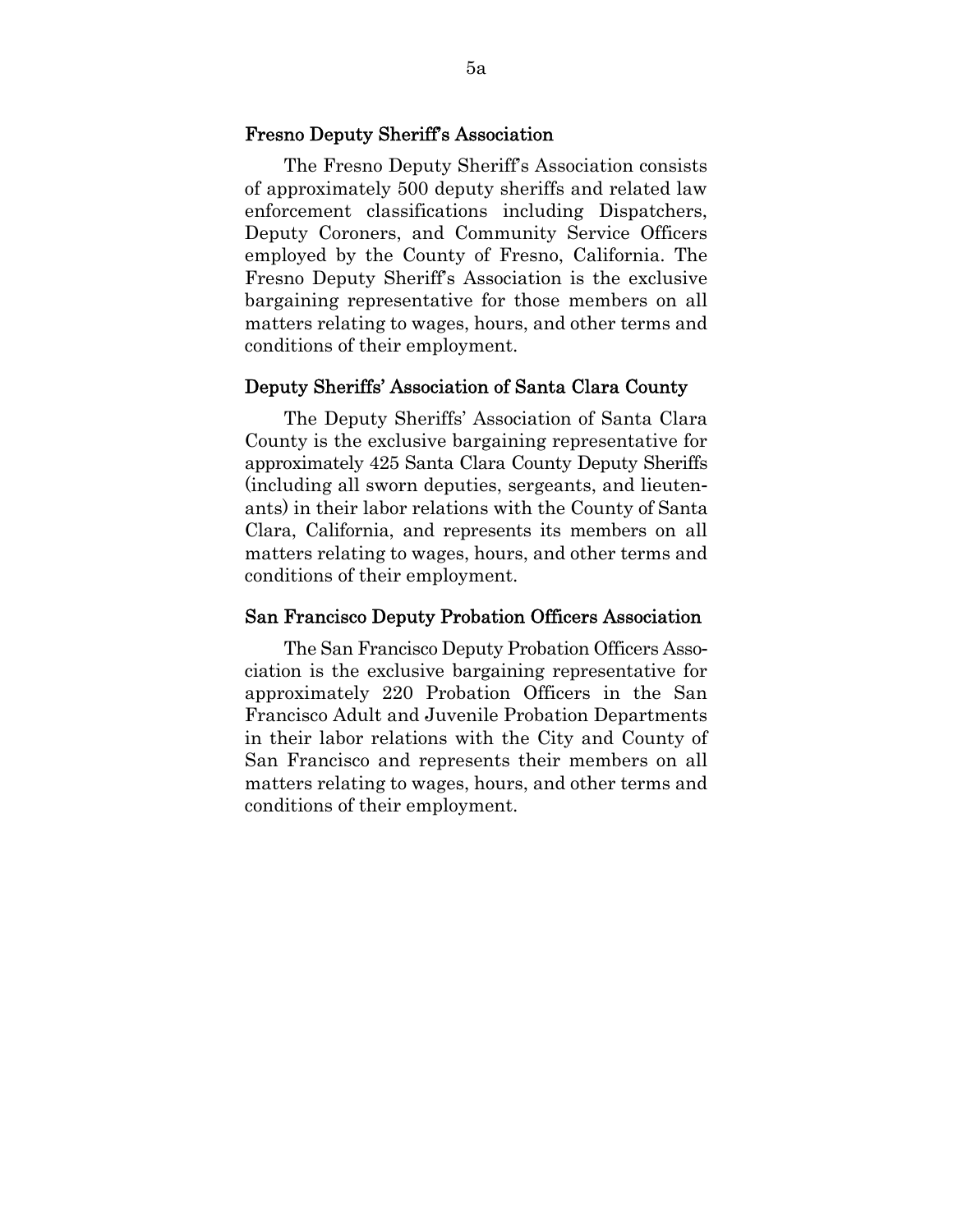### Roseville Firefighters, Local 1592

The Roseville Firefighters, Local 1592, is the exclusive bargaining representative for approximately 95 firefighters employed by the City of Roseville, California. It is an affiliated local of the International Association of Firefighters and represents its members on all matters relating to wages, hours, and other terms and conditions of their employment.

# Davis Professional Firefighters Association Local 3494

The Davis Professional Firefighters Association Local 3494 is the exclusive bargaining representative for approximately 60 firefighters employed by the City of Davis, California. It is an affiliated local of the International Association of Firefighters and represents its members on all matters relating to wages, hours, and other terms and conditions of their employment.